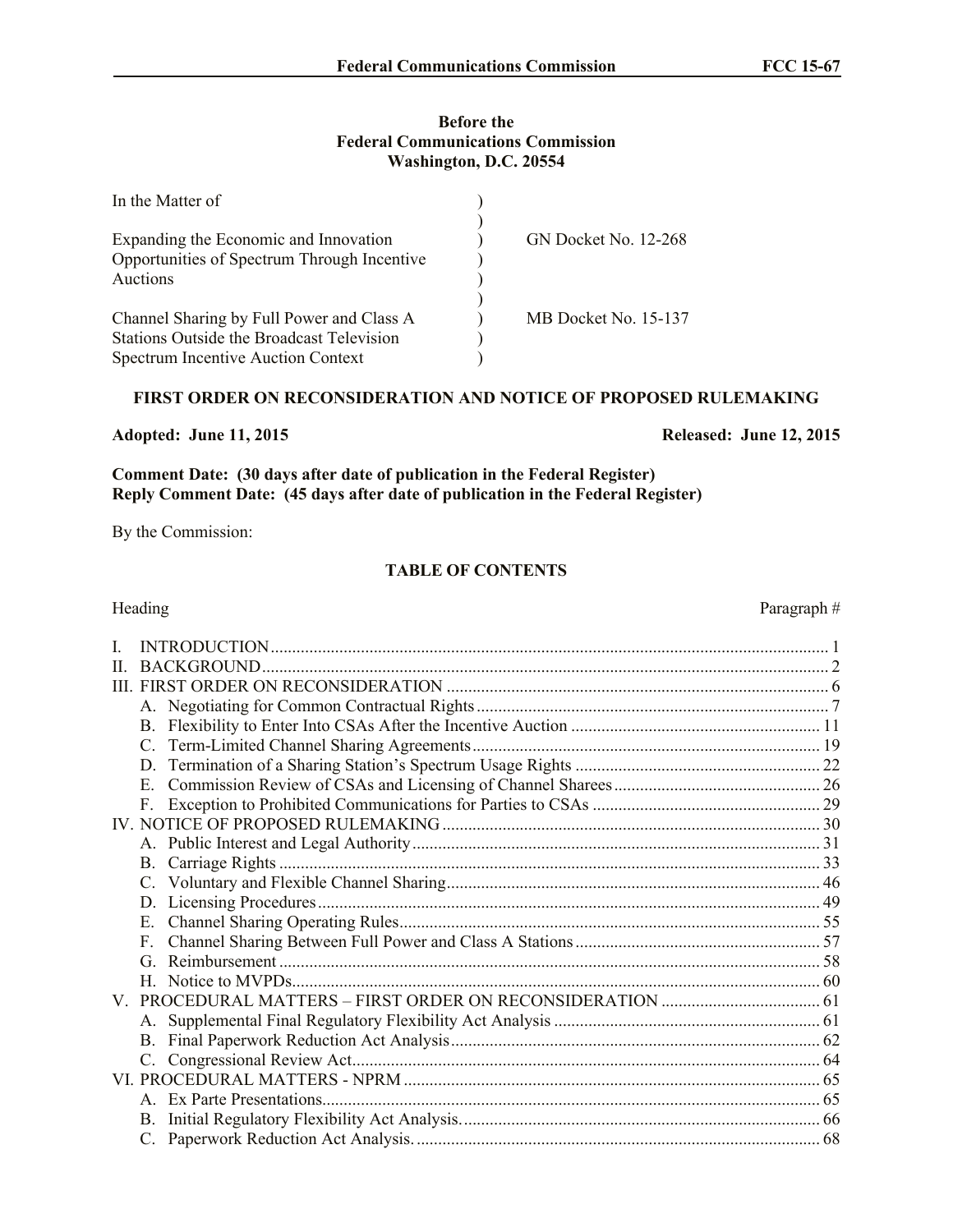| APPENDIX A - FINAL RULES                                      |  |
|---------------------------------------------------------------|--|
| APPENDIX B - SUPPLEMENTAL REGULATORY FLEXIBILITY ACT ANALYSIS |  |
| APPENDIX C - PROPOSED RULES                                   |  |
| APPENDIX D - INIITAL REGULATORY FLEXIBILITY ACT ANALYSIS      |  |

### **I. INTRODUCTION**

1. Broadcasters will have the unique financial opportunity in the broadcast television spectrum incentive auction to voluntarily return some or all of their licensed spectrum usage rights in exchange for incentive payments.<sup>1</sup> One of broadcasters' bid options will be to relinquish rights in order to share a channel with another licensee, allowing them to continue broadcasting while receiving payments that can fund new content, services, and delivery mechanisms.<sup>2</sup> The Commission established rules governing channel sharing agreements ("CSAs") in the *Incentive Auction Report & Order* ("*IA R&O*") and the preceding *Channel Sharing Report & Order* ("*Channel Sharing R&O*"). 3 In this First Order on Reconsideration, we refine those rules to provide greater flexibility and certainty regarding CSAs. Among other things, we modify our rules to allow broadcasters that relinquish rights in the incentive auction in order to channel share to enter into CSAs after the auction and, whether they enter into CSAs before or after the auction, to determine the length of their agreements. In the companion Notice of Proposed Rulemaking ("*NPRM*"), we tentatively conclude that we should authorize channel sharing by full power and Class A stations outside the incentive auction context, including "second generation" agreements in which one or both entities were parties to an auction-related CSA whose term has expired or that has otherwise been terminated.<sup>4</sup> By providing greater flexibility and certainty regarding CSAs, our objective is to encourage voluntary participation by broadcasters in the incentive auction.

### **II. BACKGROUND**

2. Congress authorized the Commission to conduct the incentive auction to help meet the Nation's growing spectrum needs.<sup>5</sup> Section 1452(a)(2) of the Spectrum Act provides for three bid options that will be available to eligible full power and Class A broadcast television licensees in the auction, <sup>6</sup> including relinquishment of "usage rights in order to share a television channel with another licensee" ("channel sharing bid"). Section  $1452(a)(4)$  provides that a licensee that voluntarily relinquishes usage rights in order to channel share and that possessed carriage rights on November 30, 2010 "shall have, at its shared location, the carriage rights … that would apply to such station at such location if it were not

 $\overline{a}$ 

<sup>&</sup>lt;sup>1</sup> Expanding the Economic and Innovation Opportunities of Spectrum Through Incentive Auctions, GN Docket No. 12-268, Report and Order, 29 FCC Rcd 6567, para. 1 (2014) ("*IA R&O"*) (petitions for reconsideration pending).

<sup>2</sup> *Id.* at 6572, para. 9.

<sup>3</sup> *Id.* at 6726-29, paras. 374-78; 6795-96, para. 558; *Innovation in the Broadcast Television Bands: Allocations, Channel Sharing and Improvements to VHF,* ET Docket No. 10-235, Report and Order, 27 FCC Rcd. 4616 (2012) ("*Channel Sharing R&O*").

<sup>&</sup>lt;sup>4</sup> Channel sharing outside the context of the incentive auction is an entirely voluntary arrangement between stations; nothing in the NPRM is intended to require, encourage or discourage stations to enter into such arrangements. We recently proposed to authorize channel sharing by low-power television stations and translators in a separate proceeding. *See Amendment of Parts 73 and 74 of the Commission's Rules to Establish Rules for Digital Low Power Television and Television Translator Stations*, MB Docket No. 03-185, Third Notice of Proposed Rulemaking, 29 FCC Rcd 12536 (2014) ("*LPTV DTV Third Notice*").

<sup>5</sup> *See* Middle Class Tax Relief and Job Creation Act of 2012, Pub. L. No. 112-96, §§ 6402 (codified at 47 U.S.C. § 309(j)(8)(G)), 6403 (codified at 47 U.S.C. § 1452), 126 Stat. 156 (2012) ("Spectrum Act").

 $6$  47 U.S.C. § 1452(a)(2). In the *IA R&O*, the Commission determined that it would also offer an option for high VHF stations to move to low VHF channels. *See IA R&O*, 29 FCC Rcd at 6729, para. 380.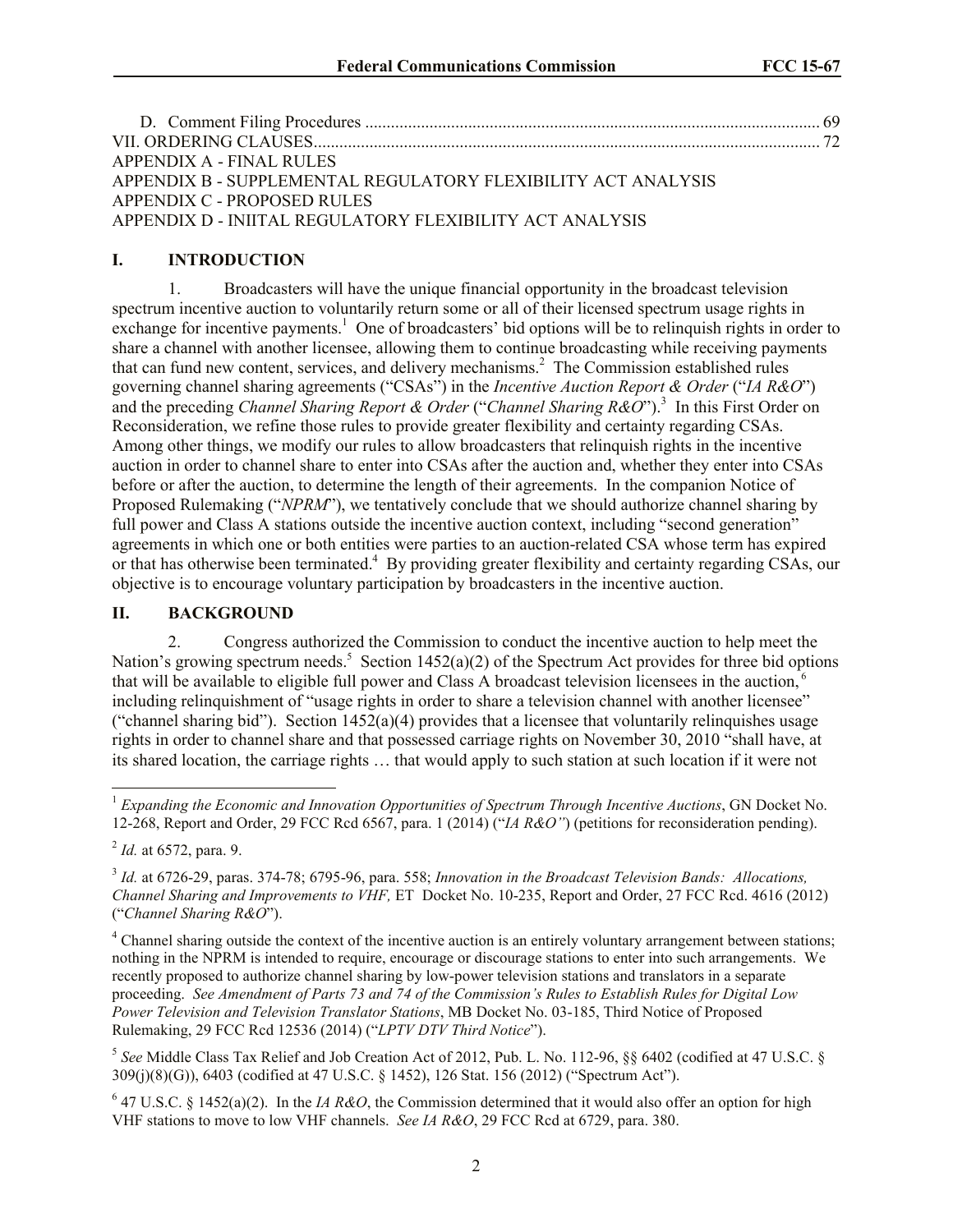sharing a channel."<sup>7</sup> In the *Channel Sharing R&O*, the Commission established rules authorizing channel sharing in connection with the incentive auction.<sup>8</sup>

3. The Commission addressed a variety of further issues related to channel sharing in the *IA R&O*. The Commission concluded that applicants that participate in the auction in order to share a channel must provide information concerning their Channel Sharing Agreements ("CSAs") prior to the auction, as part of their pre-auction applications, and must submit a copy of the executed CSA with their applications.<sup>9</sup> In addition, the Commission determined that licensees, in certain circumstances, may enter into CSAs in connection with the reverse auction pursuant to which they will change their communities of license, so long as their stations remain licensed to a community in the same Designated Market Area  $("DMA")$ .<sup>10</sup> With respect to licensing, the Commission determined that, following the auction, a licensee that enters into a CSA as the result of a winning reverse auction bid will be issued a new license indicating the station's "shared" status and specifying the station's designated shared operating frequency.<sup>11</sup> The Commission also decided that shared channels will be designated permanently as shared in the Table of Allotments, absent a future rulemaking proceeding to redesignate the channel for nonshared use $12$ 

4. The Expanding Opportunities for Broadcasters Coalition ("EOBC") filed a Petition for Reconsideration of our channel sharing decisions in the *IA R&O*, arguing that these decisions could discourage many broadcasters from considering channel sharing and thereby reduce voluntary participation in the auction.<sup>13</sup> Specifically, EOBC urges the Commission to "(1) clarify that parties to broadcast CSAs are free to negotiate for common contractual rights; (2) permit broadcasters to enter into CSAs either before or after the incentive auction; (3) ensure that parties to CSAs have the flexibility to choose whether those agreements are permanent or for a fixed term; and (4) clarify that the Commission will never force a broadcaster to accept a channel sharing partner."<sup>14</sup> With regard to  $(3)$ , EOBC argues that, if an agreement is terminated, both the sharer and sharee stations should be permitted to find a new channel sharing partner.<sup>15</sup> EOBC further argues that these "second generation CSAs" should be subject to the same rights and restrictions as other CSAs and that such parties should "continue to be entitled to whatever carriage rights they had on November 30, 2010, but from their new shared location."<sup>16</sup>

<sup>12</sup> *Id.* at 6853, n. 1948.

 $^{14}$  *Id.* at 5.

<sup>15</sup> *Id.* at 10-12.

(continued….)

 7 47 U.S.C. § 1452(a)(4). *See also* 47 C.F.R. § 76.56(g). We use the term "sharee" in this Order to refer to a station that relinquishes its spectrum usage rights in order to share a channel with a "sharer" station. More than two stations may share a channel, *see IA R&O* at 6795, n. 1580 (citing the *NPRM* at 27 FCC Rcd at 12442 n. 382), so there may be multiple sharees in a channel sharing relationship, but only one sharer.

<sup>8</sup> *Channel Sharing R&O*, 27 FCC Rcd. 4616. The Commission declined in the *Channel Sharing R&O* to address channel sharing outside the incentive auction context, stating that it would do so in a future proceeding. *Id*. at 4621- 22, para. 11.

<sup>9</sup> *IA R&O,* 29 FCC Rcd at 6744, para. 418; 6852, n. 1945.

<sup>&</sup>lt;sup>10</sup> *Id.* at 6726-28, paras. 372-77. The Commission noted that a station's carriage rights will not be expanded or diminished through this process, although its ability to exercise these rights may change based upon the facts of its specific CSA if, for example, it can no longer provide a "good quality signal" to the cable or satellite provider at the shared channel. *Id*. at 6857-58, para. 709 (citing 47 U.S.C. §§ 338(b), 534(h)(1)(B)(iii)).

<sup>11</sup> *See IA R&O,* 29 FCC Rcd at 6795-96, para. 558.

<sup>&</sup>lt;sup>13</sup> EOBC Petition for Reconsideration, GN Docket No. 12-268 (filed Sept. 12, 2014) at 1 ("EOBC Petition").

<sup>&</sup>lt;sup>16</sup> *Id.* at 12 (*citing* Spectrum Act § 6403(a)(4)). EOBC also argues that these "transient" sharee stations should be permitted to propose community of license changes if they cannot satisfy signal coverage requirements from their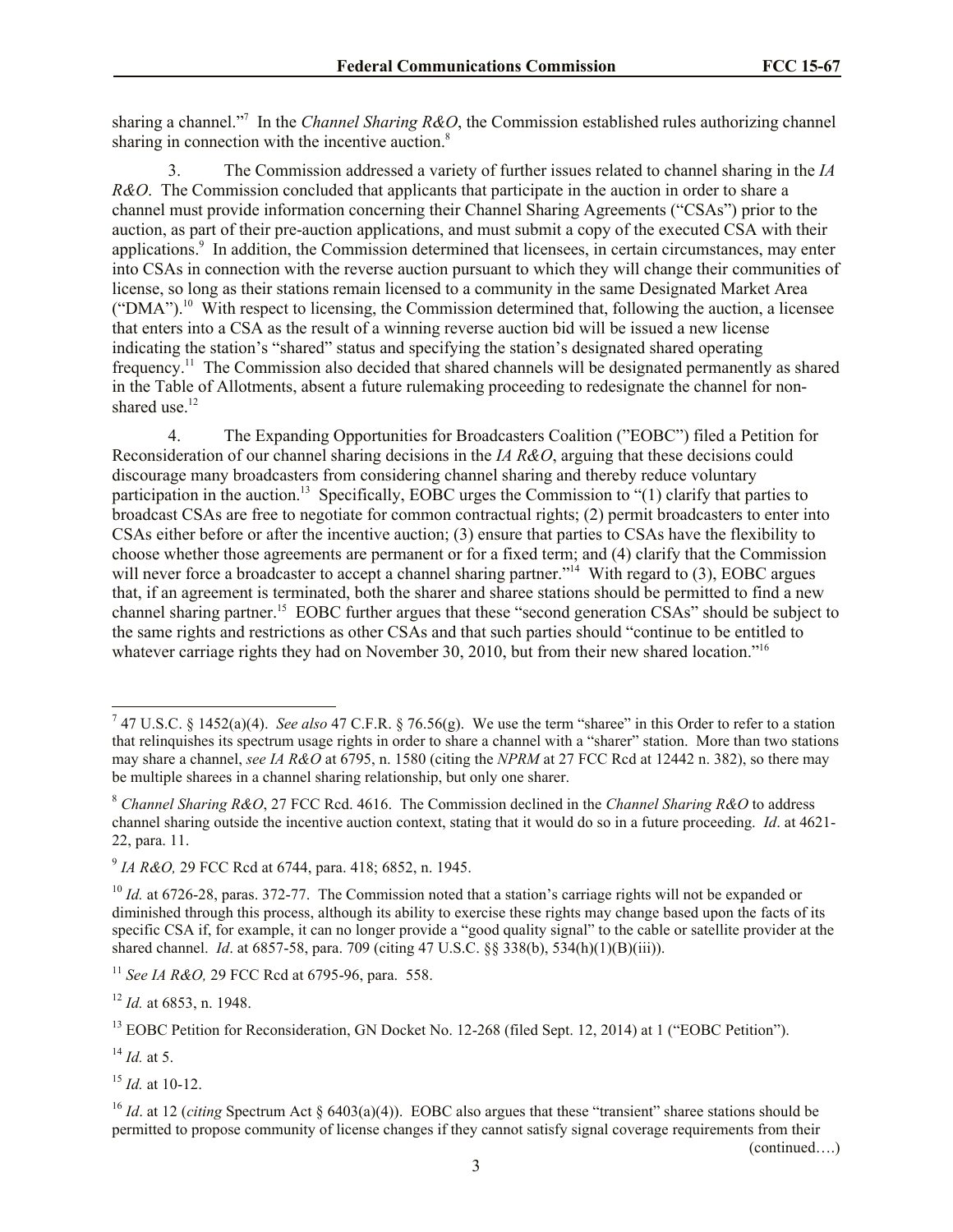5. The National Cable & Telecommunications Association ("NCTA") filed an opposition arguing that extending carriage rights to broadcasters that enter into post-auction CSAs, and especially to "second generation CSAs," would contravene the Spectrum Act.<sup>17</sup> Specifically, NCTA objected to EOBC's request that channel sharing partners be permitted to enter into channel sharing agreements up to twelve months following the sharee's relinquishment date and that the CSAs be term-limited (thereby allowing for second generation CSAs). NCTA argues that this would cause uncertainty in the postauction broadcaster transition process; confer greater cable carriage rights than Congress intended; lead to customer confusion; and might leave MVPDs unreimbursed.<sup>18</sup> NCTA argues that "the plain language" of Section 1452(a)(4) of the Spectrum Act ties carriage rights to relinquishment of spectrum in the incentive auction.<sup>19</sup> According to NCTA, the Spectrum Act allows only a one-time auction of television spectrum and, therefore, provides only a single opportunity to enter into a CSA covered by the channel sharing carriage provisions of the Spectrum Act.<sup>20</sup> CTIA supports all of EOBC's requests,<sup>21</sup> as do Fox, Ion Media, Tribune, and Univision.<sup>22</sup>

# **III. FIRST ORDER ON RECONSIDERATION**

6. We grant the EOBC Petition, with the exceptions noted below. In addition to addressing each of EOBC's above-stated requests for reconsideration below, we modify and clarify the pre- and postauction CSA filing requirements that apply before and after the auction and address the scope of CSA review by Commission staff.

# **A. Negotiating for Common Contractual Rights**

7. In the *IA R&O*, we noted that channel sharing agreements for contingent rights must not violate the reversionary interest rule,<sup>23</sup> which precludes a seller from retaining an interest in the license it sells, and prohibits a licensee from granting a third party an automatic reversionary interest, such as a security interest, in its license.<sup>24</sup>

8. EOBC expresses concern that broadcasters might interpret references to this rule as indicating that "the mere acts of entering into and participating in a CSA" triggers the reversionary

<sup>17</sup> See National Cable & Telecommunications Association, Opposition to Petition for Reconsideration, GN Docket No. 12-268 (November 12, 2014) ("NCTA Opp.") at 3.

<sup>18</sup> *Id*. at 1-2.

<sup>19</sup> *Id*.

<sup>20</sup> *Id.* at 4.

<sup>21</sup> Opposition and Reply of CTIA—the Wireless Association to Petitions for Reconsideration, GN Docket No. 12-268 (filed Nov. 12, 2014) ("CTIA Opp.").

<sup>22</sup> Joint Reply Comments of Fox Television Stations Inc., Ion Media Networks, Inc., Tribune Media Company, and Univision Communications Inc., GN Docket No. 12-268 (filed March 13, 2015) ("Fox Reply") at 5-6.

<sup>23</sup> *IA R&O*, 29 FCC Rcd at 6852, n. 1942 (noting that "[a]ny rights of first refusal included in a CSA would have to be consistent with ... Commission rules and policies" and citing the reversionary interest rule)  $\&$  6853, n. 1948 (CSAs "may not contain provisions permitting one licensee to retain any reversionary interest in another licensee's portion of the shared channel").

<sup>24</sup> 47 C.F.R. § 73.1150 (providing that a licensee, "[i]n transferring a broadcast station ... may retain no right of reversion of the license, no right to reassignment of the license in the future, and may not reserve the right to use the facilities of the station for any period whatsoever."). *See Kidd Communications v. FCC*, 427 F.3d 1, 5 (D.C. Cir. 2005) ("The Commission's control-based rationale is not uniquely applicable to reversionary interests acquired at the time of a station's transfer; logically it applies to the prohibition of a subsequently acquired reversionary interest or any type of security interest in a broadcast license.").

<sup>(</sup>Continued from previous page)

new transmitter sites, provided that the new communities meet the same allotment priorities as the current ones and are located in the same DMA. *See id.* at 12.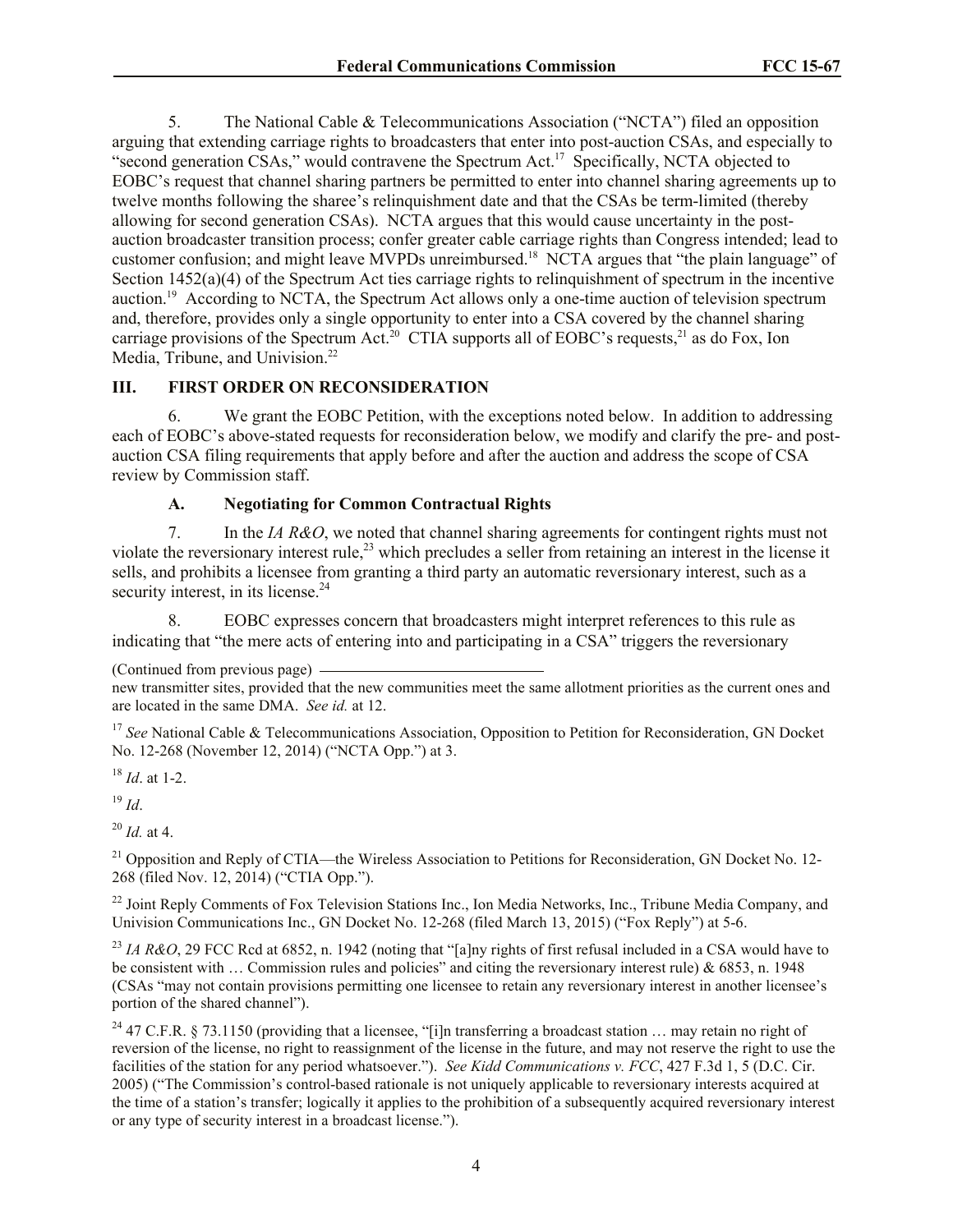interest rule or that the inclusion of contingent rights in a CSA violates this rule. EOBC therefore asks the Commission to clarify that the act of entering into a CSA, in and of itself, does not trigger the reversionary interest rule and that parties to CSAs may bargain for common contractual rights consistent with existing Commission rules and policies.<sup>25</sup> We received no opposition to EOBC's request. In its "Opposition and Reply," CTIA joins and supports all of EOBC's reconsideration requests regarding channel sharing.<sup>26</sup> Fox, Ion Media, Tribune, and Univision, who filed a reply comment in response to the *Incentive Auction Comment PN*, agree with this position.<sup>27</sup>

9. We grant EOBC's request. Broadcasters may enter into, and participate in, CSAs without violating the reversionary interest rule. Specifically, parties to a CSA may grant each other options, puts, calls, rights of first refusal, and other common contingent interests without committing a *per se* violation of the reversionary interest rule.

10. The reversionary interest rule does not necessarily apply to a CSA, because a CSA does not involve the transfer of a license from one sharing partner to another. In addition, CSA provisions for contingent interests in the licenses involved in a CSA would not violate the reversionary interest rule absent grant of a prohibited security interest. Channel sharing parties may include contingent rights such as puts, calls, options, rights of first refusal, and other common rights in their CSAs subject to all applicable Commission rules and policies, including the media ownership rules. We recognize that contracting for these common contingent rights will enable sharing parties to eliminate some of the uncertainty regarding the identity of their sharing partners in the event that one sharing party decides to sell its license.<sup>28</sup> Moreover, we share EOBC's concern that, without the ability to bargain for these rights, broadcasters may not avail themselves of this bid option in the auction.

# **B. Flexibility to Enter Into CSAs After the Incentive Auction**

11. Under the rules adopted in the *IA R&O*, a reverse auction bidder interested in channel sharing must submit an executed copy of the CSA with its pre-auction application, $29$  as well as certifications under penalty of perjury that it can meet its community of license requirements from the proposed sharer's site (or that it has identified a new community of license that meets the same, or a higher, allotment priority as its current community; or the next highest priority if no community meets the same or higher priority); that the CSA is consistent with all relevant Commission rules and policies; and that the applicant accepts any risk that the implementation of the CSA may not be feasible for any reason.<sup>30</sup>

12. EOBC requests that the Commission modify its rules to allow a winning license relinquishment bidder to execute a CSA after bidding in the auction is complete.<sup>31</sup> Fox, Ion Media, Tribune, and Univision, who filed a reply comment in response to the *Incentive Auction Comment PN*,

 $\overline{a}$ <sup>25</sup> EOBC Petition at 6. *See* 47 C.F.R. § 73.1150(a) ("In transferring a broadcast station, the licensee may retain no right of reversion of the license, no right to reassignment of the license in the future, and may not reserve the right to use the facilities of the station for any period whatsoever.").

<sup>&</sup>lt;sup>26</sup> CTIA Opp. at 6-8.

 $27$  Fox Reply at 6.

<sup>28</sup> EOBC Petition at 6. *See also IA R&O*, 29 FCC Rcd at 6852-53, para. 700 ("Channel sharing will create new and complex relationships between television stations.").

<sup>29</sup> *IA R&O*, 29 FCC Rcd at 6748-49, para. 436.

 $30$  *Id.* at 6748-49, para. 436; 47 C.F.R. 1.2204(c)(5). We take this opportunity to clarify that after the auction closes, a winning channel sharing bidder changing its community of license will indicate the new community on Form 301 when it files the minor change application for a construction permit specifying the same technical facilities as the sharer station.

<sup>&</sup>lt;sup>31</sup> EOBC Petition at 7.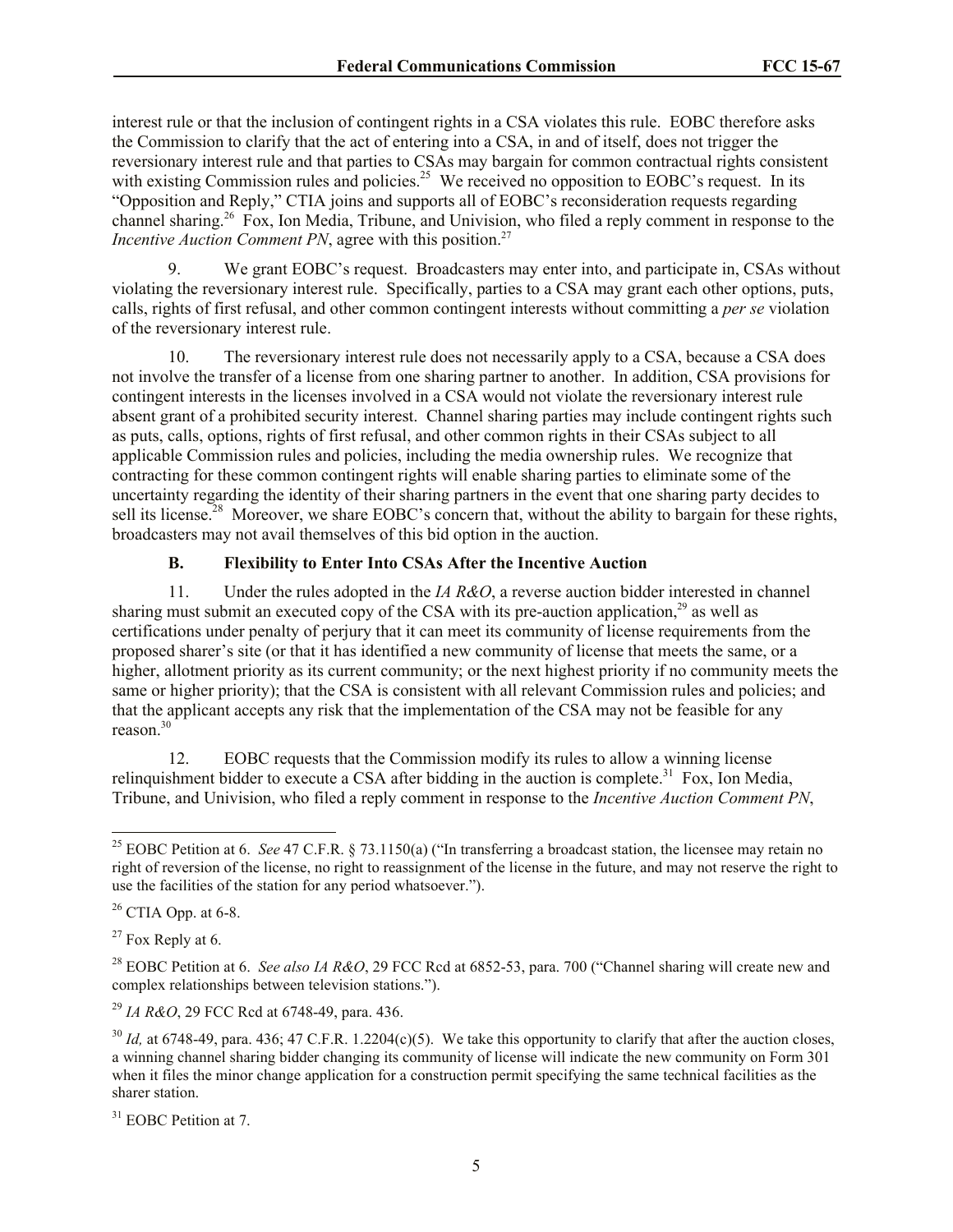agree with this position.<sup>32</sup> EOBC argues that the carriage rights of parties to such post-auction CSAs would be protected under the Spectrum Act.<sup>33</sup> CTIA agrees.<sup>34</sup> As stated above, however, NCTA asserts that grant of EOBC's request would (1) introduce additional uncertainty into the post-auction transition process; (2) confer greater cable carriage rights than Congress intended; (3) lead to customer confusion; and (4) risk leaving cable operators unreimbursed for mandatory carriage of sharee stations.<sup>35</sup>

13. We grant EOBC's request, subject to the conditions set forth herein. Specifically, we modify our rules to allow winning bidders that relinquish their spectrum usage rights to enter into CSAs after the completion of the incentive auction, provided that they (1) indicate in their pre-auction applications that they have a present intent to find a channel sharing partner after the auction,  $36$  and (2) execute and implement their CSAs by the date on which they would otherwise be required to relinquish their licenses. Parties to post-auction CSAs will be entitled to the same carriage rights as parties to preauction CSAs. We emphasize, however, that the exception to the rule prohibiting certain communications before and during the incentive auction will apply only to parties to pre-auction CSAs.<sup>37</sup>

14. Subject to these conditions, we agree with EOBC that pre- and post-auction CSAs are the same for purposes of the Spectrum Act, and we find that the Commission will have sufficient information to evaluate proposed CSAs. We also agree with EOBC that providing this flexibility will encourage broadcasters to consider the channel sharing bid option by enabling them to participate in the auction even if they do not find a channel sharing partner before the auction begins.<sup>38</sup> Indeed, as EOBC notes, parties may be able to negotiate CSAs more readily after the auction is complete, when fewer variables remain unknown.<sup>39</sup> This action also may help to preserve independent voices by enabling licensees to continue broadcasting after they voluntarily relinquish rights in the incentive auction.<sup>40</sup> As stated above, broadcasters that do not submit executed CSAs with their pre-auction applications will be ineligible for the exception to the prohibited communications rule.<sup>41</sup> Accordingly, there will be no need for the staff to review a CSA prior to the auction to verify that the applicant qualifies for the exception.

15. In order to enter into a post-auction CSA, we will require that a license relinquishment bidder indicate in its pre-auction application its present intent to find a channel sharing partner after the auction. As we noted in the *Channel Sharing R&O*, "the Spectrum Act does not set a date restriction on the execution of channel sharing arrangements."<sup>42</sup> It guarantees carriage rights, however, only for "a licensee that voluntarily relinquishes rights in order to channel share.<sup>343</sup> To fall within the scope of this

 $\overline{a}$ 

 $34$  CTIA Opp. at 7.

 $35$  NCTA Opp. at 1-2.

<sup>36</sup> As discussed below, the expression of present intent will not bind an applicant to seek out a channel sharing partner or enter into a post-auction CSA. *See infra*, para. 13.

<sup>37</sup> *IA R&O*, 29 FCC Rcd at 6740, para. 406 ("the exception to the prohibition for parties to a [CSA] will apply only if the agreement has been executed prior to the reverse auction application filing deadline and has been disclosed on the application.").

<sup>38</sup> EOBC Petition at 7-8.

<sup>39</sup> EOBC Reply at 6.

<sup>40</sup> *IA R&O*, 29 FCC Rcd at 6850, para. 695. *See* Section III.E (FCC Review of CSAs and Licensing of Channel Sharees).

<sup>41</sup> *IA R&O*, 29 FCC Rcd at 6740, para. 406. *See supra*, para. 10.

<sup>42</sup> *Channel Sharing R&O,* 27 FCC Rcd. at 4627, para. 21. *See* EOBC at 8, citing 47 U.S.C. § 1452(a)(2).

<sup>43</sup> 47 U.S.C. § 1452(a)(4). *See* NCTA Opp. at 3-4 ("[i]f a broadcaster has not volunteered to participate in the auction based on an intention to channel share, the Spectrum Act by its terms does not give it carriage rights at the

(continued….)

 $32$  Fox Reply at 5.

<sup>&</sup>lt;sup>33</sup> EOBC Petition at 8.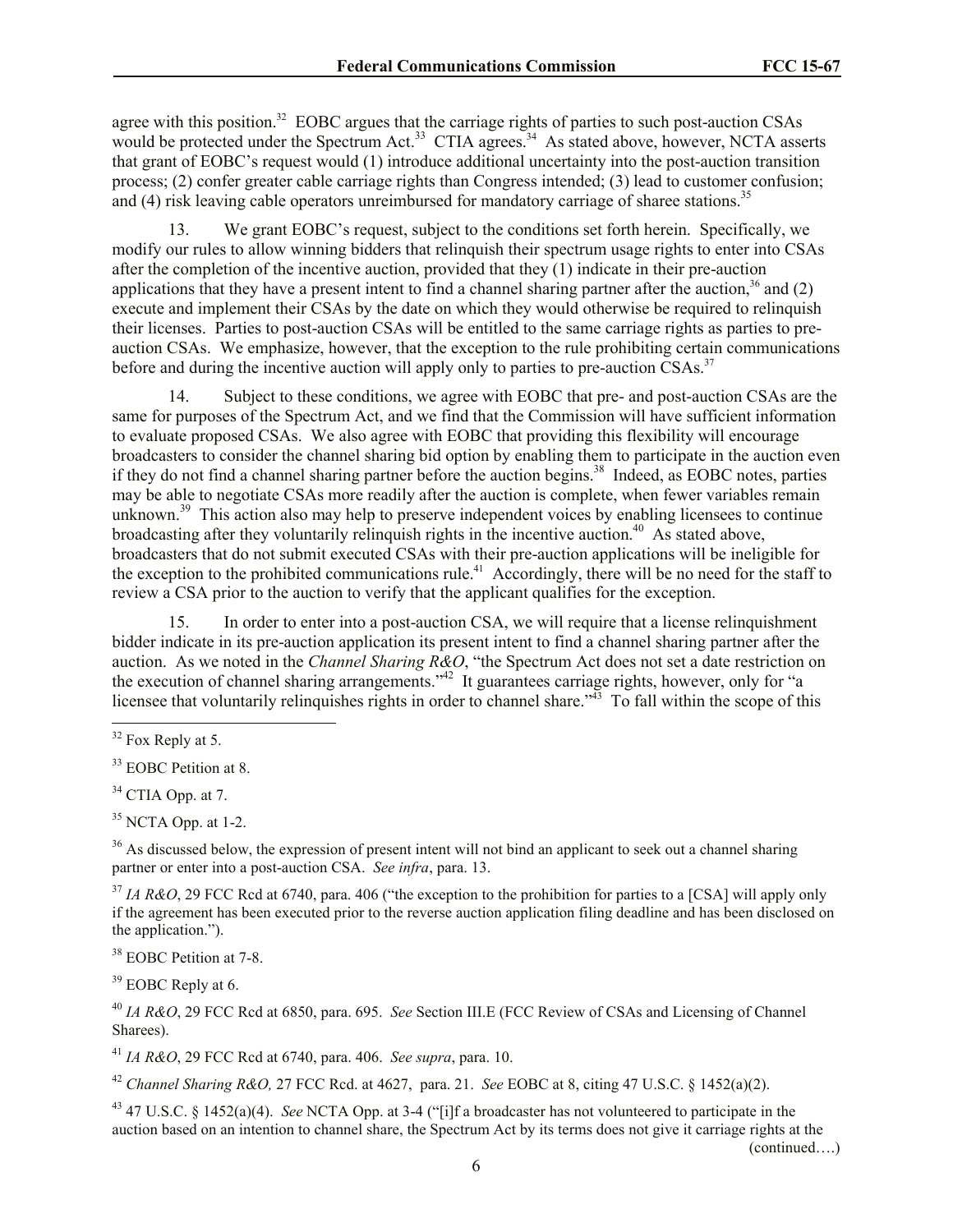guarantee, we conclude that a licensee availing itself of the flexibility we provide here must express a present intent to channel share in its pre-auction application.<sup>44</sup> We recognize that a successful bidder's interest in a post-auction CSA may depend on the outcome of the auction, and that its ability to execute a CSA with a sharing partner will not be entirely within its control. A successful bidder's expression of present intent, therefore, will not bind it to seek out a channel sharing partner or enter into a post-auction CSA.

16. In addition, post-auction CSAs must be executed and implemented (i.e., operations commenced on the shared channel) by the date on which the channel sharee otherwise would be required to relinquish its license. Pursuant to the *IA R&O*, a winning license relinquishment bidder must cease operations within three months after receiving its share of auction proceeds.<sup>45</sup> We conclude that a postauction CSA must be executed and implemented by the license relinquishment deadline. In this regard, we disagree with EOBC that licensees should have up to twelve months after that deadline to enter into a CSA.<sup>46</sup> EOBC's reliance on Section 312(g) of the Communications Act, which provides that a broadcast license automatically expires if the station fails to broadcast for a consecutive 12-month period, is misplaced: a broadcaster holds a license during the statutory 12-month period, whereas a winning license relinquishment bidder will no longer hold a license after the license relinquishment deadline.<sup>47</sup> We also conclude that it is appropriate to limit post-auction CSAs in this manner in order to prevent a disruption in service to viewers, and smooth the MVPD's post-auction transition process.

17. This requirement addresses NCTA's concern that allowing auction participants to enter into post-auction CSAs would introduce additional uncertainty into the post-auction transition process. Sharees that enter into post-auction CSAs should be able to obtain the necessary authorizations to commence operations on a shared channel by the license relinquishment deadline, thereby enabling them to provide MVPDs with adequate "notice of an obligation to carry a sharee station."<sup>48</sup> Further, this requirement addresses NCTA's contention that allowing post-auction CSAs will "cause significant disruptions to operators who already may have started to use the spectrum on their cable plant for purposes other than carriage of the now-defunct station," and may therefore result in "substantial viewer confusion."<sup>49</sup> As NCTA notes, "[u]nder the current rules, sharing stations must notify the Commission of their intent to share prior to the auction and must file their application for license for the shared channel

<sup>44</sup> NCTA Opp. at 1. In light of this requirement, we disagree with NCTA that allowing post-auction CSAs would "confer greater cable carriage rights on 'sharee' stations than Congress intended." *Id.* We need not address NCTA's argument that the Spectrum Act requires that a CSA be implemented by the time that spectrum usage rights are relinquished in order for the relinquisher to retain its cable carriage rights given our decision below to require that post-auction CSAs be implemented by the sharee's license relinquishment deadline. NCTA Opp. at 4.

<sup>45</sup> *IA R&O,* 29 FCC Rcd at 6803, para. 576; *see also* 47 C.F.R. §73.3700(b)(4)(i)(requiring a winning license relinquishment bidder to terminate operations within three months of receiving its incentive auction payment).

<sup>46</sup> EOBC Petition at 9, citing 47 U.S.C. § 312(g).

 $47$  We clarify that, after the license relinquishment deadline, a winning license relinquishment bidder's license to operate on its pre-auction channel will be cancelled because, by the terms of its bid, it no longer will have any spectrum usage rights with respect to its pre-auction channel. *See* 47 U.S.C. § 1452(a)(2) (providing for the voluntary relinquishment of "all usage rights with respect to a particular television channel without receiving in return any usage rights with respect to another television channel"). A winning relinquishment bidder that is a party to a channel sharing agreement (pre-auction or post-auction) will then receive a new license for its new shared channel. The sharer station will also receive a new license. *See IA R&O*, 29 FCC Rcd at 6795-96, para. 558.

 $48$  NCTA Opp. at 5.

<sup>49</sup> *Id*. at 7.

<sup>(</sup>Continued from previous page)

new shared location."). *See also* § 1452(a)(2) (providing that eligible relinquishments in the reverse auction shall include "[r]elinquishing usage rights in order to share a television channel with another licensee"). We note that § 1452(a)(4) also requires that the sharee have possessed carriage rights on November 30, 2010.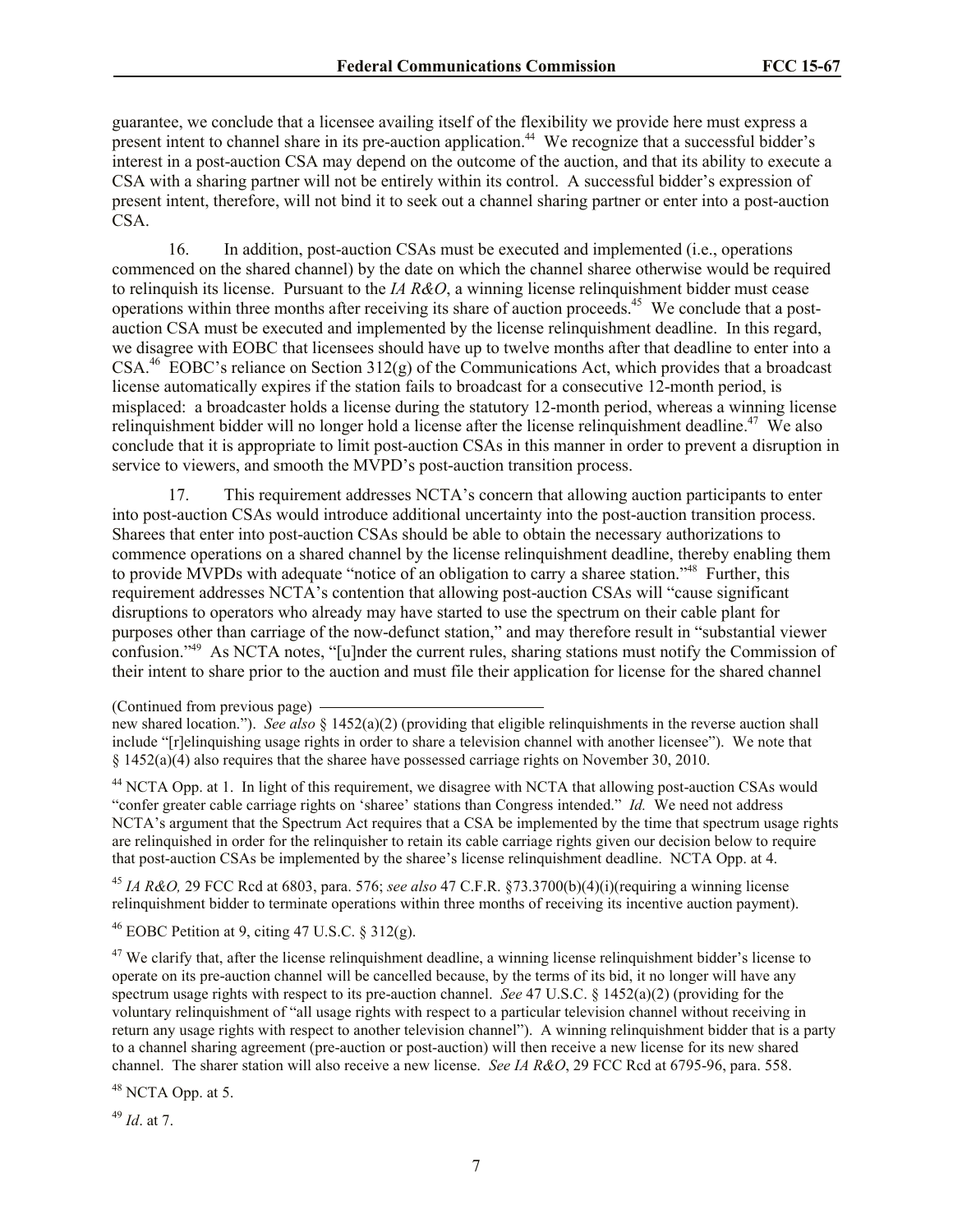within three months after receiving auction proceeds."<sup>50</sup> Under our ruling here, sharee stations likewise will have to execute and implement their post-auction CSAs by the time they have to relinquish their licenses, and thus they will be on the same notification timeline as those stations that entered into preauction CSAs.<sup>51</sup> We believe that this timeframe also will provide adequate time for parties to postauction CSAs to comply with the consumer and MVPD notice requirements laid out in the *IA R&O*. 52

18. Finally, we find that the reimbursement process set out in the *IA R&O*, coupled with the requirements we adopt herein, will enable MVPDs to obtain reimbursement for their reasonable costs associated with mandatory carriage of stations that enter into post-auction CSAs.<sup>53</sup> NCTA argues that, if CSAs are not "in sync" with the deadline for submitting reimbursement estimates, MVPDs might not have notice of a carriage obligation by the deadline, impacting their ability to recover reasonable expenses related to carrying the sharee stations from their new locations.<sup>54</sup> We direct the Media Bureau, in the *Channel Reassignment PN* to be released following the completion of the incentive auction,<sup>55</sup> to identify those winning bidders that are eligible to channel share, either because they submitted an executed preauction CSA or expressed a present intent to enter into a post-auction CSA. Accordingly, the *Channel Reassignment PN* will provide MVPDs with notice of the identity of successful bidders who have executed pre-auction CSAs, as well as those who may enter post-auction CSAs, prior to the deadline for submitting estimated reimbursement costs, enabling MVPDs to account for these potential costs in their initial cost estimates. In addition, if necessary, MVPDs may update their estimates after the initial threemonth deadline if necessary in order to account for post-auction CSAs.<sup>56</sup>

# **C. Term-Limited Channel Sharing Agreements**

19. Under the rules adopted in the *IA R&O*, CSAs are permanent in nature: CSAs may be amended, and rights under a CSA may be assigned or transferred subject to Commission approval, but "shared channels permanently will be designated as shared in the Table of Allotments, absent a future rulemaking proceeding to redesignate the channel for non-shared use," and "CSAs may not contain any provision that would seek to dissolve or modify the shared nature of the channel[.]"<sup>57</sup> EOBC maintains that some broadcasters "might prefer to enter into agreements that last for as short as a few years."<sup>58</sup> EOBC argues that we should "permit broadcasters to choose the length of their agreements. To facilitate these agreements, the [C]ommission could, as it has done in the context of time sharing, designate the shared nature on each participating license, subject to modification at the sole discretion of the licensees concerned, so long as the Commission is notified. Upon the expiration of a term sharing agreement, the

<sup>51</sup> *IA R&O,* 29 FCC Rcd at 6803, para. 577; *see also* 47 C.F.R. §73.3700(b)(4)(ii)(requiring a channel sharing bidder to terminate operations on its pre-auction channel within three months of receiving its incentive auction payment).

<sup>54</sup> NCTA Opp. at 5. In the *IA R&O*, we established a procedure under which MVPDs must submit estimates of their costs eligible for reimbursement within three months of the close of the auction. IA R&O, 29 FCC Rcd at 6816-17, para. 609; 47 C.F.R. §73.3700(e)(2)(i), as proposed.

<sup>55</sup> *See IA R&O*, 29 FCC Rcd at 6782, para. 525 (Media and Wireless Bureaus will announce the results of the incentive auction and the repacking process in the *Channel Reassignment PN* ).

<sup>56</sup> Under the rules we established in the *IA R&O*, entities eligible for reimbursement may update estimates after the initial deadline if they become aware of additional costs. *See id.* at 6817, n. 1722 & n. 1723.

<sup>57</sup> *Id.* at 6853-54, para. 701 & n. 1948.

<sup>58</sup> EOBC Petition at 11.

 $\overline{a}$ 

<sup>50</sup> *Id*. at 7, citing *IA R&O*, Appendix A, to be codified at 47 C.F.R. § 73.3700(b)(3).

<sup>52</sup> *IA R&O,* 29 FCC Rcd at 6808, para. 588; 6810-12, paras. 594-7.

<sup>&</sup>lt;sup>53</sup> The Spectrum Act provides for reimbursement of the reasonable costs of MVPDs that "continue to carry the signal of a broadcast television licensee  $\ldots$  that voluntarily relinquishes spectrum usage rights to share a television channel wth another licensee. . . . ." *See* 47 U.S.C. § 1452(b)(4)(A)(ii).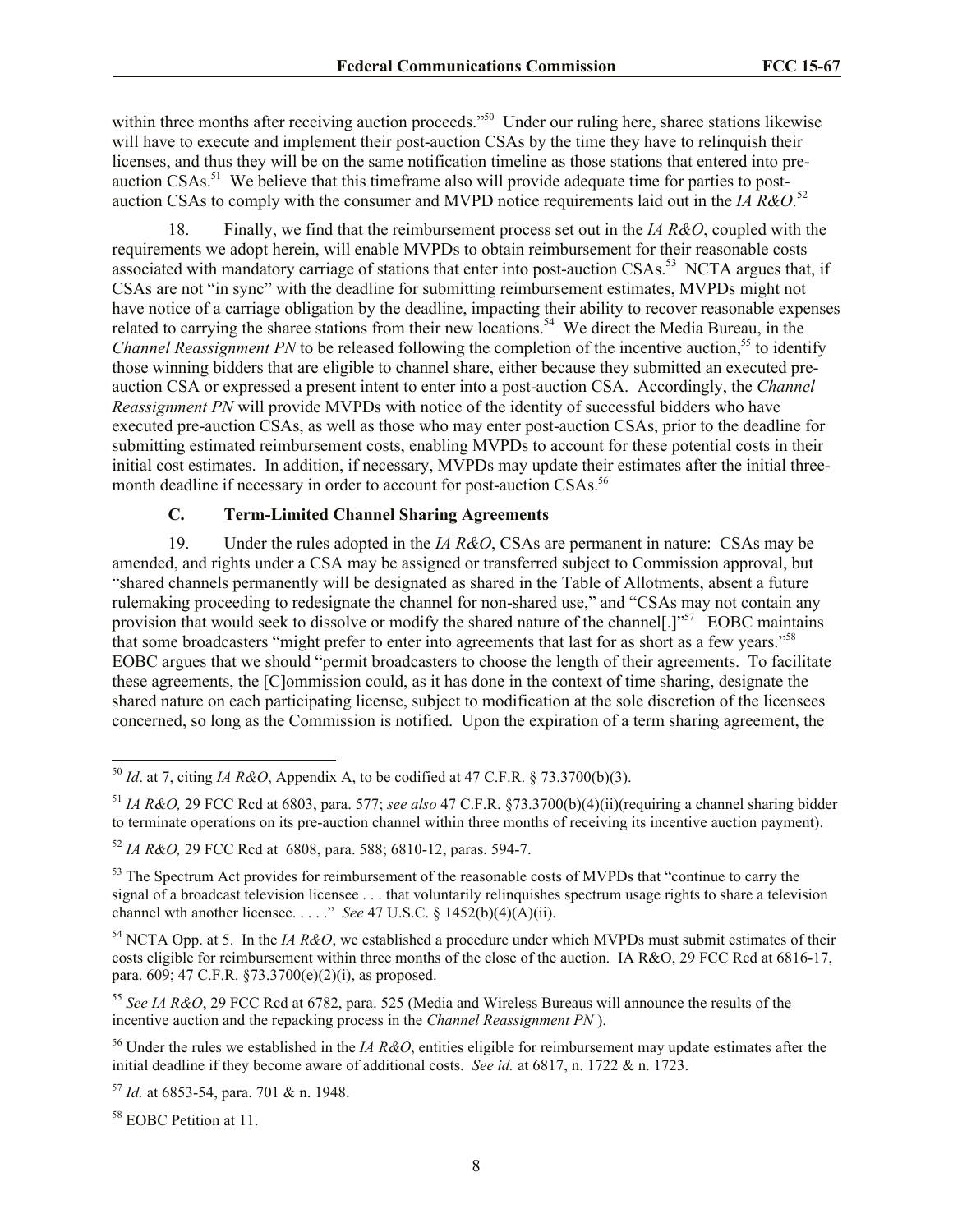parties to the agreement would have the option of continuing the agreement on mutually acceptable terms or terminating the agreement."<sup>59</sup> More specifically, EOBC argues that "[o]nce an agreement is terminated, the host or sharer station could either find another channel sharing partner or notify the agency that it is no longer a shared station and that its license should be modified accordingly. The host station would then have the right to utilize the full capacity of its 6 MHz channel. The sharee station(s), meanwhile, could either relinquish their licenses or find a new partner, subject to the one-year time limit to resume transmissions under Section  $312(g)$  of the Communications Act.<sup>560</sup> CTIA supports this approach,<sup>61</sup> as do Fox, Ion Media, Tribune, and Univision.<sup>62</sup> EOBC further argues that we should authorize "second generation" CSAs subject to the same rights and restrictions as CSAs entered into in connection with the incentive auction.<sup>63</sup>

20. We modify our rules to provide flexibility for broadcasters to determine the length of their CSAs. Specifically, we will permit broadcasters to choose the length of their channel sharing agreements. We agree that allowing term-limited CSAs will encourage channel sharing bids in the incentive auction by allowing parties to end the channel sharing relationship if they choose while still having the opportunity to continue operating.<sup>64</sup> We also agree with EOBC that providing such flexibility is appropriate to meet broadcasters' individualized programming and economic needs.<sup>65</sup> Consistent with our decision, as discussed below, we will not permanently designate channels as "shared" in the Table of Allotments. Instead, a channel's shared status will be indicated on a sharing station's license.<sup>66</sup>

21. However, our decision to allow term-limited CSAs raises the question of whether to authorize CSAs by full power and Class A stations outside the incentive auction context. In the companion Notice of Proposed Rulemaking, we tentatively conclude that we should allow future CSAs outside the incentive auction context, and we invite comment on issues attendant to that proposal.

### **D. Termination of a Sharing Station's Spectrum Usage Rights**

22. Under the rules adopted in the *IA R&O*, if a channel sharing station's license is terminated due to voluntary relinquishment, revocation, failure to renew, or any other circumstance, the remaining channel sharing station or stations will continue to have rights to their portion(s) of the shared channel, and the rights to the terminated portion of the shared channel will revert to the Commission for reassignment.<sup>67</sup> The Commission further stated that shared channels "permanently will be designated as

 $\overline{\phantom{a}}$ 

<sup>66</sup> *See* Section II.D (Termination of a Sharing Station's Spectrum Usage Rights).

<sup>59</sup> *Id.* (internal quotes and citations omitted).

<sup>60</sup> *Id.* at 11-12.

 $61$  CTIA Opp. at 7.

 $62$  Fox Reply at 6.

<sup>&</sup>lt;sup>63</sup> EOBC Petition at 12.

<sup>&</sup>lt;sup>64</sup> EOBC Petition at 11; CTIA Opp. at 7.

<sup>&</sup>lt;sup>65</sup> EOBC Petition at 11 ("Rules that make it difficult to enter into term agreements are inconsistent with the Commission's pledge to 'allow a variety of different types of spectrum sharing to meet the individualized programming and economic needs of the parties involved.'), quoting *Channel Sharing R&O*, 27 FCC Rcd. at 4625, para. 18.

<sup>67</sup> *IA R&O*, 29 FCC Rcd at 6853, para. 701*.* The Commission decided that final award of the rights to the terminated portion of the shared channel would be conditioned on the new channel sharing licensee agreeing to the terms of the existing CSA. *Id.* It recognized that, "in practice, very few television licenses are terminated," but stated that "it is important to clarify our rules so that stations considering a channel sharing bid in the reverse auction can factor them into their channel sharing negotiations. *Id.* at 6853, n. 1950.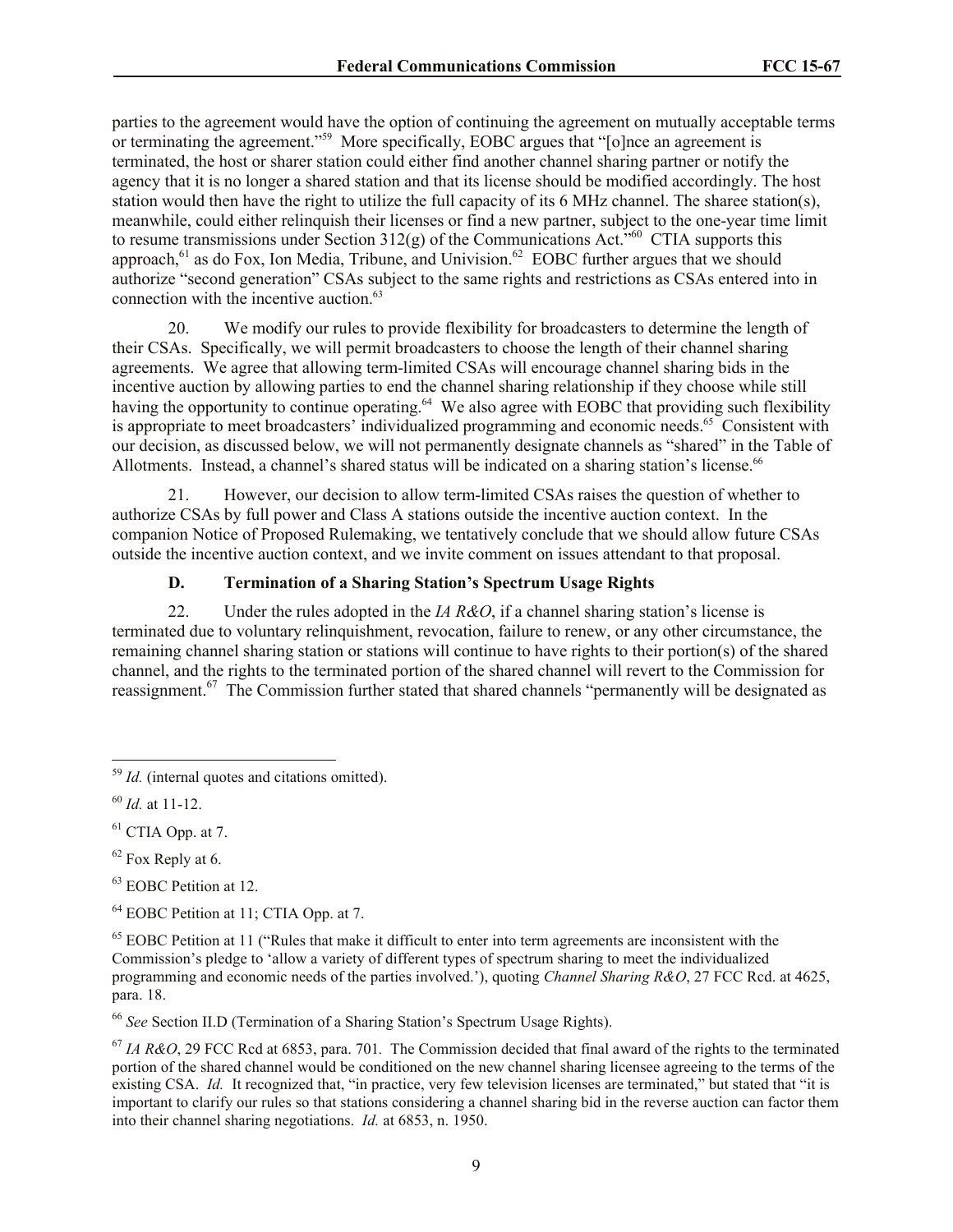shared in the Table of Allotments, absent a future rulemaking proceeding to redesignate the channel for non-shared use."<sup>68</sup>

23. EOBC argues that "[e]ven the possibility that the FCC could appoint a successor sharing partner will be troublesome to most broadcasters considering the channel sharing option."<sup>69</sup> Instead, EOBC argues that channel sharing parties should have "the option to reclaim the spectrum rights (but not the licenses) previously held by the departing party ... Thus, if a sharee station relinquishes its spectrum, the host station could either find a new channel sharing partner (among stations that relinquished spectrum in the auction) or resume use of the full six megahertz channel. If the host station relinquishes its spectrum, meanwhile, the sharee station(s) would have the option to assume the previously shared channel, subject to the technical parameters of the existing allotment."<sup>70</sup> CTIA agrees that, if a sharing station relinquishes its license, then the right to use the relinquished portion of the shared spectrum should return to the remaining sharing partner(s).<sup>71</sup> Similarly, Fox, Ion Media, Tribute, and Univision agree that "upon expiration or termination of a CSA sharing stations should have the flexibility either to utilize the full capacity of their shared channel or to enter into a channel sharing arrangement with a new partner (or partners)."<sup>72</sup> No parties opposed this request.

24. We grant EOBC's request, and modify our rules to allow parties to develop CSA terms that address what happens in the event that a sharing party's license is terminated for any reason, rather than providing that the terminated spectrum usage rights revert to the Commission for reassignment. In addition, to provide flexibility for a channel's return to non-shared status if only one sharing partner remains on a channel, we will not designate channels as "shared" in the Table of Allotments. Our decisions here do not affect the right of a channel sharing party to assign or transfer its license consistent with the IA R&O.<sup>73</sup>

25. We agree with EOBC that, as business partners, channel sharers should "have the ability to choose partners that satisfy their own criteria."<sup>74</sup> The Commission will not select a sharing partner. To accommodate this flexibility, we will not permanently designate channels as "shared" in the Table of Allotments, and a channel's shared status will be indicated on the station license.<sup>75</sup> In the event that a sharing partner relinquishes its license, its spectrum usage rights (but not its license) may revert to the remaining sharing partners if the partners so agree.<sup>76</sup> Where only one sharing partner remains, it may apply to change its license to non-shared status using FCC Form 2100 Schedule B (formerly FCC Form 302) or F (formerly FCC Form 302-CA).<sup>77</sup> If a full power station that is sharing with a Class A station

 $\overline{\phantom{a}}$ 

<sup>70</sup> *Id.* at 13-14.

 $71$  CTIA Opp. at 8.

 $72$  Fox Reply at 6.

 $^{73}$  In the *IA R&O*, we decided to allow rights under a CSA to be assigned or transferred, subject to the requirements of Section 310 of the Communications Act, our rules, and the requirement that the assignee or transferee comply with the applicable CSA. *IA R&O*, 29 FCC Rcd at 6853-54, para. 701.

<sup>74</sup> EOBC Petition at 13.

<sup>75</sup> *See supra*, Section III.C (Term-Limited Channel Sharing Arragements).

 $^{76}$  We note that reversion of a channel to non-shared status may reduce the number of stations in a market, which in turn may cause some existing station combinations to become non-compliant with the media ownership rules. Under such circumstances, the combination would be grandfathered, but in the event of a sale the new owner would have to comply with the rules in place at the time of the transaction or obtain a waiver. *See IA R&O*, 29 FCC Rcd at 6847-48, para 691.

<sup>77</sup> We note the various rules adopted in the *IA R&O* reference FCC Forms 301 and 302. Those forms have since been changed to FCC Form 2100. As noted in Appendix A, we revise these rules to reflect the new form number.

<sup>68</sup> *Id.* n. 1948.

<sup>69</sup> EOBC Petition at 13.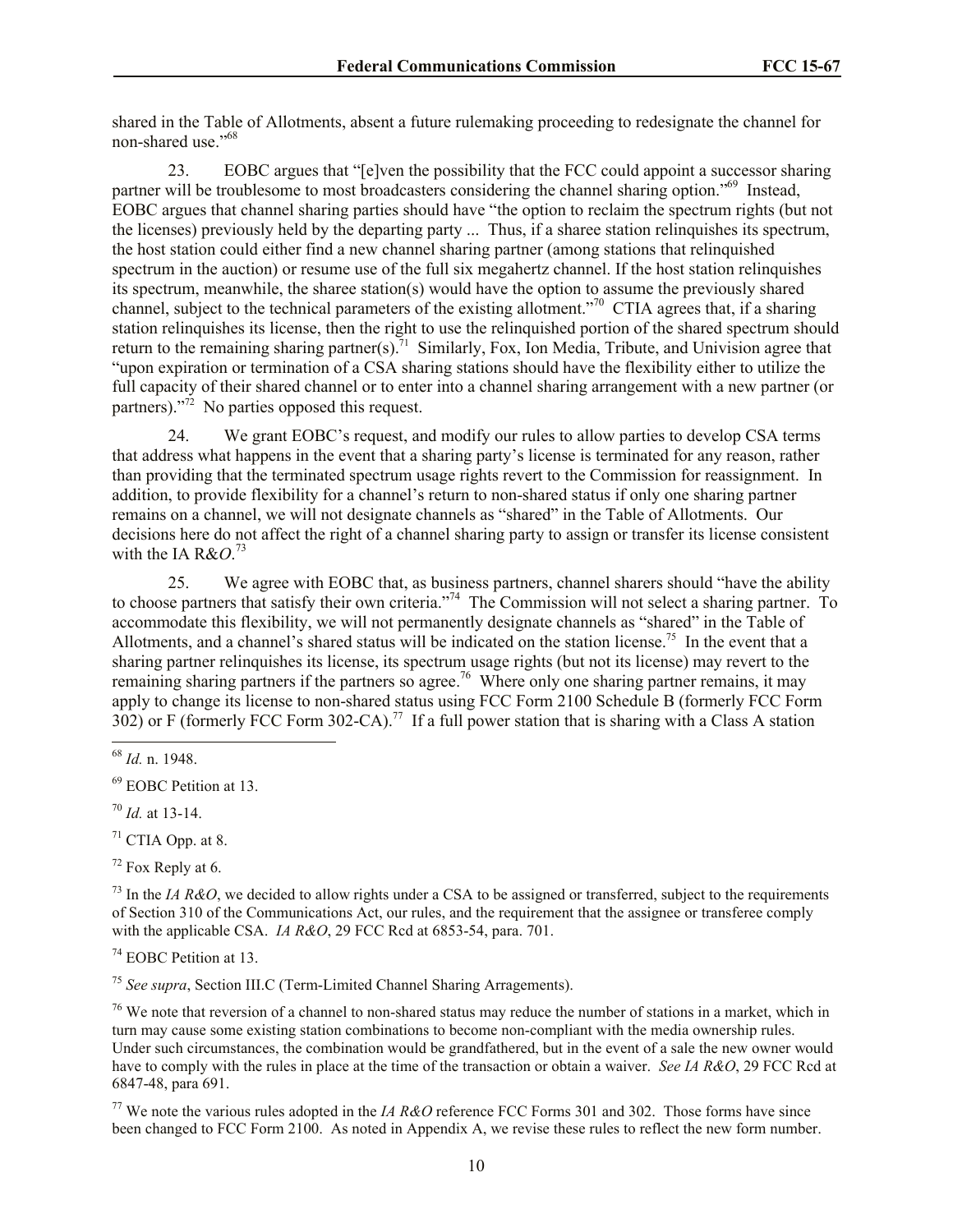relinquishes its license, then the Class A station would continue to operate under the rules governing Class A stations.<sup>78</sup> If the sharing partner is a noncommercial educational ("NCE") station operating on a reserved channel, its portion of the shared channel must continue to be reserved for NCE-only use.<sup>79</sup> In this regard, the Commission recognizes the important public service mission of NCE stations, and disfavors dereserving NCE-only channels.<sup>80</sup> Thus, in the unlikely event that a reserved-channel NCE station that shares with a commercial station faces involuntary license termination,<sup>81</sup> creating a risk of dereservation, the Commission will exercise its broad discretion to ensure that the public interest is served.

### **E. Commission Review of CSAs and Licensing of Channel Sharees**

26. In order to provide additional certainty to broadcasters interested in the channel sharing bid option, and in light of our decision to allow post-auction CSAs, we modify and clarify our procedures for submission and review of both pre-auction and post-auction CSAs. At the outset, we emphasize that we will not question parties' business judgment in drafting CSAs. As EOBC notes, "broadcasters should be responsible for crafting agreements consistent with the rules adopted by the FCC."82

27. If a licensee submits an executed CSA before the auction along with its auction application, we will accept for purposes of determining eligibility to participate the applicant's certification that the CSA complies with our channel sharing operating rules. We will not review the CSA itself at the pre-auction stage for compliance with our operating rules. We will review the CSA at the pre-auction stage solely to confirm that the parties qualify for the anti-collusion rule exception adopted in the *IA R&O*. 83

28. Post-auction, we will review CSAs submitted before or after the auction by successful bidders to determine whether the CSAs meet the requirements the Commission has adopted to ensure compliance with our CSA operating rules and policies.<sup>84</sup> Although in the *IA R&O* we reserved the right to review the CSA and require modification of any CSAs that do not comply with our CSA operating rules and policies,<sup>85</sup> we clarify that such review will occur after the auction. To allow time for such review, we modify our rules to require that, at least 60 days prior to the date by which it must implement the CSA, <sup>86</sup> the channel sharee file a minor change application for a construction permit specifying the

<sup>81</sup> *See IA R&O,* 29 FCC Rcd at 6723, para. 364 (noting "longstanding policy of preventing a station from avoiding the consequences of its misdeeds through a station sale").

<sup>82</sup> EOBC Petition at 10.

<sup>83</sup> Under this exception, parties to an executed CSA may communicate during the auction about bids and bidding strategies. *IA R&O*, 29 FCC Rcd at 6740, para. 406; 47 C.F.R. § 1.2205(b)(2)(iii); *see also IA R&O*, 29 FCC Rcd at 6748-49, para. 436 (requirement for CSA filing).

 $\overline{a}$ <sup>78</sup> *See IA R&O,* 29 FCC Rcd at 6855-57, paras. 705-707.

<sup>79</sup> *Id.*, 29 FCC Rcd at 6854-55, para. 703.

<sup>80</sup> *See, e.g., Amendment of the Television Table of Allotments to Delete Noncommercial Reservation on Channel \*16, 482-488 MHz, Pittsburgh, Pennsylvania,* 17 FCC Rcd. 14038, 14048-49 paras 29-30 (2002) ("only under compelling circumstances will we consider deviation from this policy" disfavoring dereservation); *see also IA R&O* para. 704 ("we seek to ensure that we continue to reserve adequate NCE channel space in light of our previous decision to permit channel sharing between reserved-channel NCE stations and commercial stations"); *See also, e.g., In the Matter of: JBS, Inc. Licensee of Station WYSJ-CA, Yorktown, VA*, 29 FCC Rcd. 1121, 1122 para. 7 (2014) (allowing licensee facing possible license revocation to instead sell its station where doing so benefited the public interest and the wrongdoer would not benefit from the sale).

<sup>84</sup>*Channel Sharing R&O*, 27 FCC Rcd. at 4624, para. 15; *IA R&O*, 29 FCC Rcd at 6852, para. 699.

<sup>85</sup> *See IA R&O*, 29 FCC Rcd at 6852, para. 699.

<sup>86</sup> Id. at 6803, paras. 577-578; *see supra*, Section III.B (Flexibility to Enter Into CSAs After the Incentive Auction).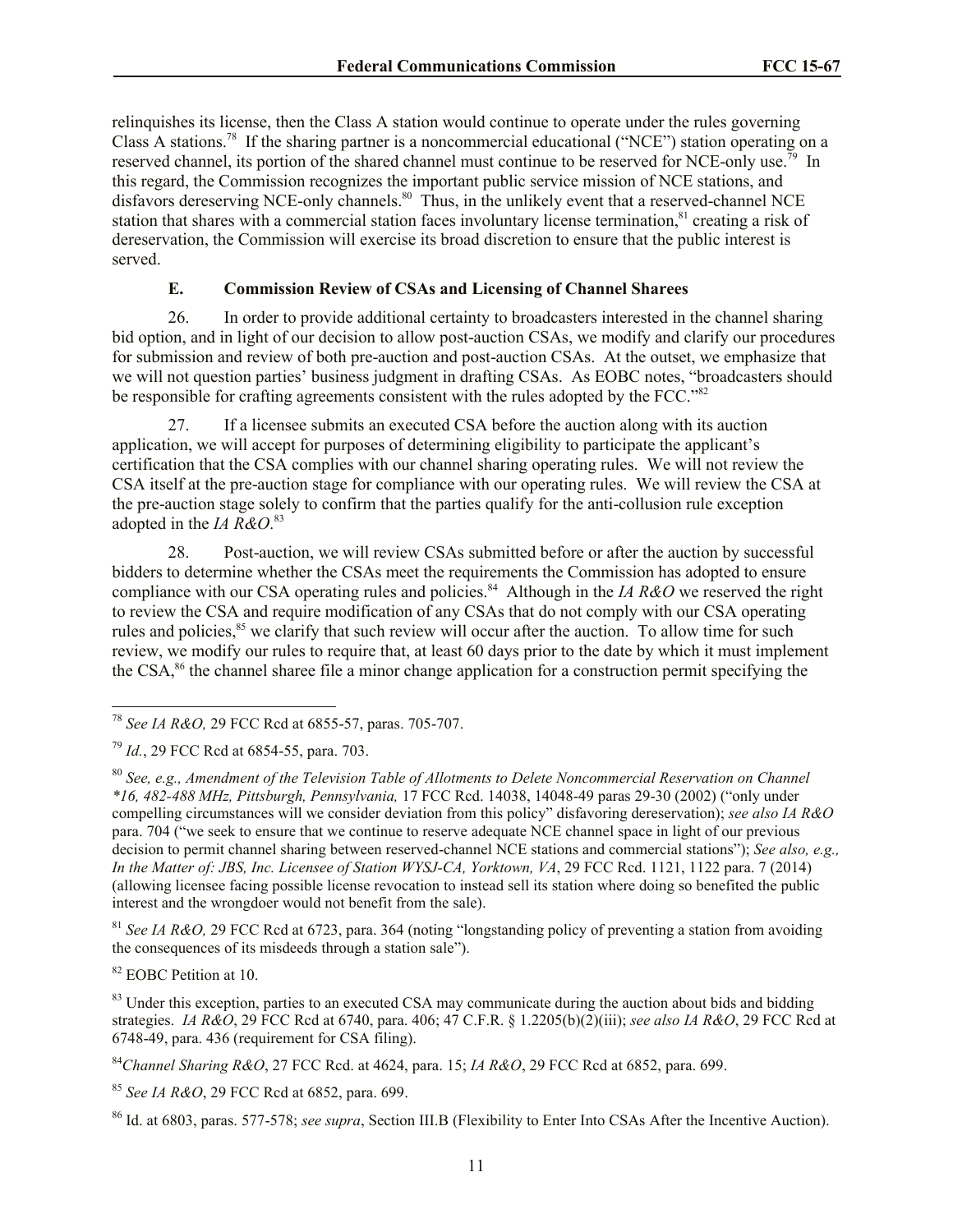same technical facilities as the sharer station,<sup>87</sup> and include a copy of the CSA with its application.<sup>88</sup> This requirement will be the same regardless of whether the parties execute their CSA before or after the auction.<sup>89</sup> Following grant of the construction permit and initiation of shared operations, both the sharee and sharer must file a license application. We emphasize again that the Commission does not involve itself in private contractual agreements,<sup>90</sup> and we do not intend during our review of the CSA to substitute our judgment for that of the parties with respect to the terms of the agreement. Thus, we will limit our post-auction review to confirming that the CSA contains the required provisions and that any terms beyond those related to sharing of bitstream and related technical facilities comport with our general rules and policies regarding licensee agreements.<sup>91</sup> We also reiterate that any application for a construction permit or modified license filed in accordance with the requirements established here or in the *IA R&O* will not trigger the filing of competing applications.<sup>92</sup>

### **F. Exception to Prohibited Communications for Parties to CSAs**

29. Under the rules adopted in the *IA R&O*, all parties to a CSA submitted with a reverse auction application may communicate with each other about their bids and bidding strategies.<sup>93</sup> The Commission adopted this exception to the rule generally prohibiting such communications in order to encourage channel sharing relationships, allowing potential channel sharers to fully engage as various options are presented during the auction process.<sup>94</sup> In light of the risk of agreements to reduce competition in response to auction conditions, however, the exception is limited to CSAs executed prior to the reverse auction application filing deadline and submitted with the reverse auction application.<sup>95</sup> We note that a CSA may have more than two parties (if, for instance, three stations propose to share the same channel), and all parties to a pre-auction CSA may communicate during the auction. Commenters have

<sup>89</sup> Winning bidders that intend to channel share may request a three-month extension of the license relinquishment deadline. Whether the deadline has been extended or not, however, whenever the relinquishment period runs, a station that has not found a sharing partner will be held to its relinquishment committment. It will have received its auction proceeds by then, and its license will terminate.

<sup>90</sup> *IA R&O*, 29 FCC Rcd at 6852-53, para. 700.

 $91$  47 C.F.R. 73.3700(h)(4).

<sup>93</sup> *IA R&O,* 29 FCC Rcd at 6740, para. 406.

<sup>94</sup> *Id.*

 $\overline{\phantom{a}}$ 

<sup>95</sup> *Id.*

<sup>87</sup> Consistent with the approach we adopted in the *IA R&O*, this application will be treated as a minor change because it does not propose new facilities and because following the minor change procedures will enable us to expeditiously implement the results of the auction and help facilitate a smooth post-auction transition. *IA R&O*, 29 FCC Rcd at 6790-91, para. 546. The procedure for the sharer station remains the same as adopted in the *IA R&O.* It must file a license application at the time it commences shared operations. *IA R&O*, 29 FCC Rcd at 6795-96, para. 558.

<sup>&</sup>lt;sup>88</sup> We will allow the applicant to redact confidential or proprietary terms. Pursuant to our public file rules, this construction permit application, including the CSA, must be placed in the station's public file until action on the application becomes final. Section  $73.3526(e)(2)$  requires a commercial station to place in the public file a "copy of any application tendered for filing with the FCC, together with all related material . . . . "47 C.F.R  $\S$  73.3526(e)(2); *see also* 47 C.F.R § 73.3527(e)(2) (non-commercial). We note that CSAs need not be filed with the Commission under Section 73.3613, which generally requires the filing of contracts containing provisions related to the present or future ownership or control of the licensee, absent inclusion in the CSA of provisions triggering the filing requirements of that rule. 47 CFR § 73.3613.

<sup>92</sup> *IA R&O*, 29 FCC Rcd at 6790, n. 1546. Consideration of competing applications would not serve the public interest in the unique context of the incentive auction because it would create uncertainty for potential bidders, thereby chilling auction participation, and would delay the post-auction transition and the introduction of new services on repurposed spectrum.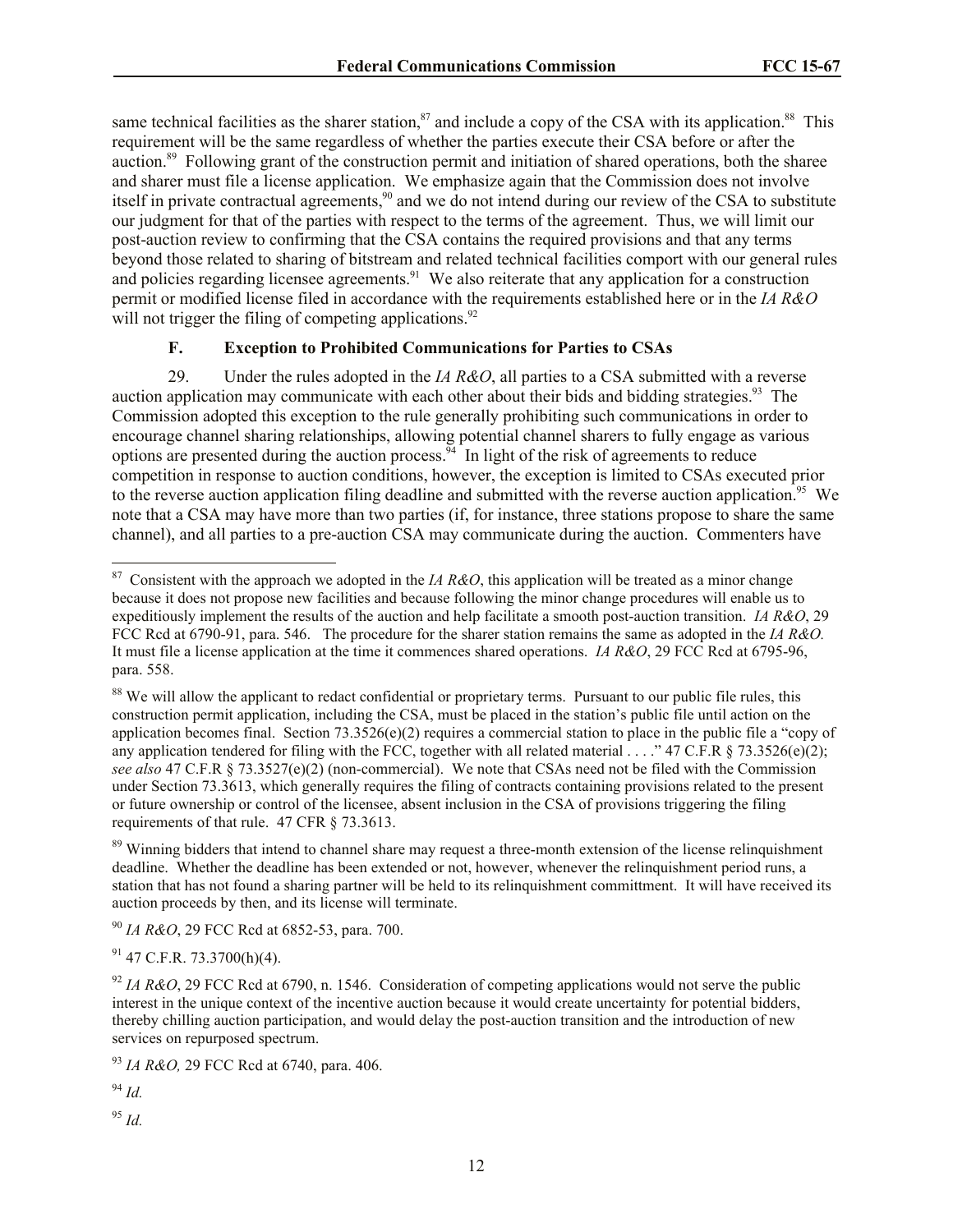proposed that we also allow stations to enter into multiple contingent CSAs.<sup>96</sup> We will address this issue in a forthcoming decision.

# **IV. NOTICE OF PROPOSED RULEMAKING**

30. In this Notice of Proposed Rulemaking ("*NPRM*"), we propose to adopt rules to permit channel sharing by and between full power and Class A television stations outside the context of the incentive auction, including by one or both parties to auction-related CSAs with other entities after those auction-related agreements terminate. Below we propose a regulatory framework for these agreements. We do not propose to distinguish between the "second generation" CSAs that EOBC requested, and which would succeed a CSA executed in connection with the auction, and new CSAs between stations that did not channel share in connection with the auction. Accordingly, there is no need to determine whether "second generation" CSAs would fall under the Spectrum Act's carriage rights protection because the sharee station "'voluntarily relinquishe[d] spectrum usage rights' under the Spectrum Act 'in order to share a television channel."<sup>97</sup> Instead, we propose to authorize non-auction-related CSAs without regard to their relationship to incentive auction-related CSAs. As discussed below, we believe that the carriage rights of parties to such CSAs would be protected under the Communications Act.

### **A. Public Interest and Legal Authority**

31. While the Commission declined in the *Channel Sharing R&O* to address channel sharing outside the auction context,<sup>98</sup> we now believe it is appropriate to do so. We tentatively conclude that authorizing channel sharing outside the auction context will encourage auction participation by giving prospective channel sharing bidders the knowledge that they can pursue future CSAs when their auctionrelated agreements expire. But the public interest benefits of channel sharing by full power and Class A stations are likely to extend beyond the auction. When it adopted a general framework for channel sharing by full power and Class A stations in the context of the incentive auction, the Commission concluded that channel sharing will help broadcasters, including existing small, minority-owned, and niche stations, to reduce operating costs and provide broadcasters with additional net income to strengthen operations and improve programming services.<sup>99</sup> We also believe that authorizing channel sharing by full power and Class A stations outside the context of the incentive auction will promote spectral efficiency. We seek comment on our tentative conclusion that authorizing channel sharing by full power and Class A stations outside the context of the action will serve the public interest.

32. We tentatively conclude that the authority conferred on the Commission by Title III of the Communications Act of 1934, as amended,<sup>100</sup> permits us to adopt channel sharing rules for full power and Class A television stations, and seek comment on this tentative conclusion.<sup>101</sup>

 $\overline{a}$ <sup>96</sup> For instance, we note that Fox, Ion Media, Tribune, and Univision filed a reply comment in response to the *Incentive Auction Comment PN* suggesting that we should allow broadcasters "to enter into multiple contingent CSAs prior to the auction." Fox Reply at 5.

<sup>97</sup> EOBC Petition at 11, quoting 47 U.S.C. § 1452(a)(4). *See also* NCTA Opp. at 3-4 (arguing that CSAs must be "linked" to the incentive auction process in order to fall under the Spectrum Act's carriage rights provision for channel sharing parties).

<sup>98</sup> *See Channel Sharing R&O*, 27 FCC Rcd at 4622, para. 11 and at 4626, para. 20. The Commission stated that it would consider how channel sharing will be applied outside of the incentive auction context in a future proceeding. *Id.*

<sup>99</sup> *See Channel Sharing Order*, 27 FCC Rcd at 4622, para. 12. *See also LPTV Channel Sharing NPRM*, 29 FCC Rcd at 12541, para. 14 (noting that channel sharing could permit tower leases, infrastructure, and other costs to be shared).

<sup>100</sup> *See* 47 U.S.C. §§ 303(g), 303(r), 307(b), and 309(a). *Cf*. Spectrum Act at § 6403(a)(2)(C) (identifying channel sharing as an eligible relinquishment in the broadcast incentive auction).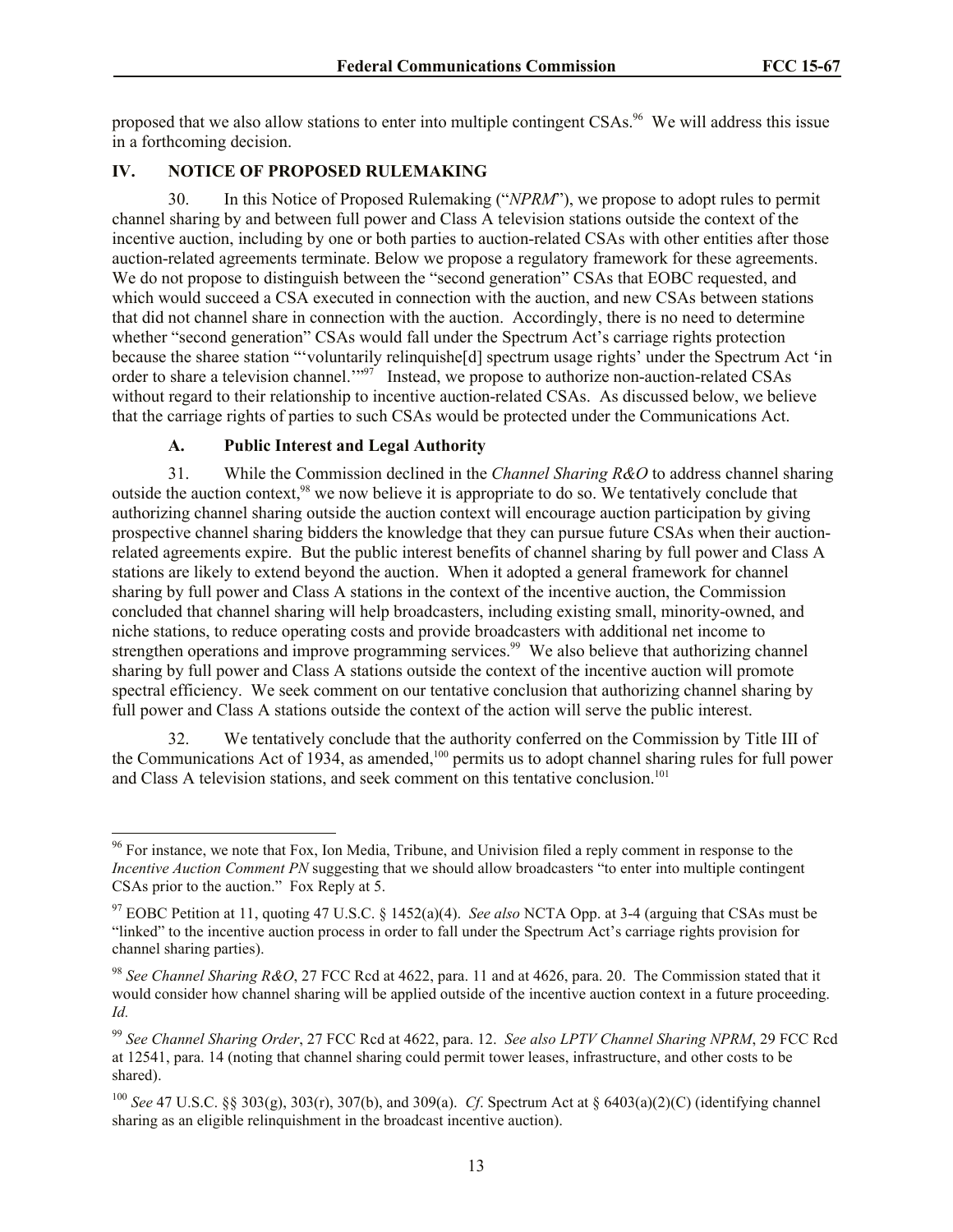### **B. Carriage Rights**

33. We tentatively conclude that the Communications Act provides stations that elect to channel share outside the aegis of the Spectrum Act the same satellite and cable carriage rights on their new shared channels that the stations would have at the shared location if they were not channel sharing.  $102$  We seek comment on this tentative conclusion. We note that this is consistent with the approach to channel sharing must-carry rights established by Congress in the Spectrum Act.<sup>103</sup>

34. The Communications Act establishes slightly different thresholds for carriage, depending on whether the station is full power or low-power, or commercial or noncommercial, and also depending on whether carriage is sought on a cable or DBS system. The must-carry rights of full-power commercial stations on cable systems are set forth in Section 614 of the Act.<sup>104</sup> Pursuant to Section 614(a), "[e]ach cable operator shall carry, on the cable system of that operator, the signals of local commercial television stations . . . as provided by this section."<sup>105</sup> The term "local commercial television station" means "any full power television broadcast station, other than a qualified noncommercial educational television station … licensed and operating on a channel regularly assigned to its community by the Commission that, with respect to a particular cable system, is within the same television market as the cable system."<sup>106</sup> "Television market" is defined by Commission's rules as a Designated Market Area ("DMA").<sup>107</sup>

35. The must-carry rights of full power noncommercial stations on cable systems are set forth in Section 615 of the Act.<sup>108</sup> Section 615(a) provides that "each cable operator of a cable system shall carry the signals of qualified noncommercial educational television stations in accordance with the provisions of this section."<sup>109</sup> A qualified noncommercial educational station can be considered "local," and thus eligible for mandatory carriage on a cable system, in one of two ways. It may either be licensed to

(Continued from previous page)

<sup>101</sup> We tentatively concluded that the same Title III authority authorizes us to permit channel sharing by and between LPTV stations and TV translators in the *LPTV Channel Sharing NPRM*, 29 FCC Rcd at 12541, para. 13.

<sup>102</sup> *See* discussion in paras. 34-45 below (*citing* 47 U.S.C. §§ 338, 614, 615).

<sup>103</sup> *See* 47 U.S.C. § 14529a)(4). *See also* Third Omnibus Broadband Initiative technical paper, *Spectrum Analysis: Options for Broadcast Spectrum*, at 23 (recommending with respect to channel sharing that the FCC "modify its current licensing framework specifically to maintain must-carry rights"). *See*

http://download.broadband.gov/plan/fcc-omnibus-broadband-initiative-(obi)-technical–paper-spectrum-analysisoptions-for-broadband-spectrum.pdf.

 $104$  47 U.S.C. § 534.

<sup>105</sup> 47 U.S.C. § 534(a) ("[e]ach cable operator shall carry, on the cable system of that operator, the signals of local commercial television stations and qualified low power stations as provided in this section"). Class A stations are "low power stations" for mandatory carriage purposes. *See Establishment of a Class A Television Service*, MM Docket No. 00-10, Memorandum Opinion and Order on Reconsideration, 16 FCC Rcd 8244, 8259-60, paras. 40, 42. Low power stations are entitled to mandatory cable carriage only under very limited circumstances and are not entitled to mandatory satellite carriage. *See* 47 U.S.C. §§ 534(c)(1), 534(h)(2)(A)-(F), 338(a)(3).

 $106$  47 U.S.C. § 534(h)(1)(A).

 $107$  47 C.F.R. §§ 76.55(e)(2).

 $108$  47 U.S.C. § 535.

 $109$  47 U.S.C. § 535(a). The term "qualified noncommercial educational television station" means "any television broadcast station which—(A)(i) under the rules and regulations of the Commission in effect on March 29, 1990, is licensed by the Commission as a noncommercial educational television broadcast station and which is owned and operated by a public agency, nonprofit foundation, corporation, or association; and (ii) has as its licensee an entity which is eligible to receive a community service grant, or any successor grant thereto, from the Corporation for Public Broadcasting, or any successor organization thereto, on the basis of the formula set forth in section  $396(k)(6)(B)$  of this title; or (B) is owned and operated by a municipality and transmits predominantly noncommercial programs for educational purposes."  $47 \text{ U.S.C.}$  §  $535(l)(1)(A)$ .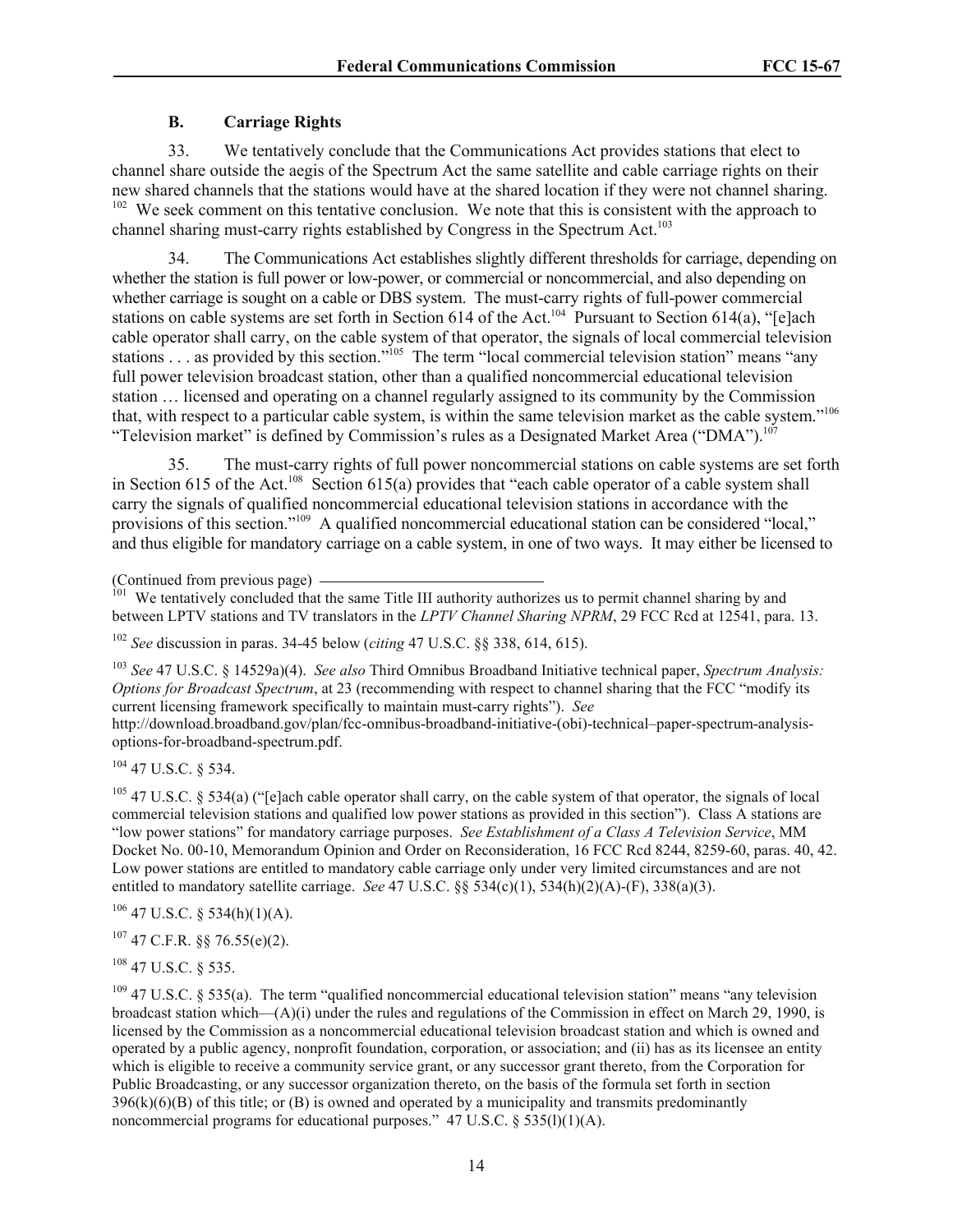a principal community within 50 miles of the system's headend, or place a "Grade B" signal over the headend.<sup>110</sup>

36. The must-carry rights of low power stations, including Class A stations, on cable systems are set forth in Section  $614(c)$  of the Act.<sup>111</sup> Under very narrow circumstances, such stations can become "qualified" and eligible for must carry.<sup>112</sup> Among the several requirements for reaching "qualified" status with respect to a particular cable operator, the station must be "located no more than 35 miles from the cable system's headend."<sup>113</sup>

37. The must-carry rights of full power stations (both commercial and noncommercial) on DBS providers are set forth in Section 338 of the Act.<sup>114</sup> A full power "television broadcast station" is entitled to request carriage by a DBS provider any time that provider relies on the statutory copyright license<sup>115</sup> to retransmit the signal of any other "local" station<sup>116</sup> (*i.e.*, one located in the same  $\vec{DMA}^{117}$ ). A "television broadcast station" is defined as "an over-the-air commercial or noncommercial television broadcast station licensed by the Commission."<sup>118</sup> Low-power stations, including Class A stations do not have DBS carriage rights.<sup>119</sup>

38. Under the foregoing Communications Act provisions, carriage rights are accorded to licensees without regard to whether they occupy a full six megahertz channel or share a channel with another licensee. Nothing in the Communications Act requires a station to occupy an entire six megahertz channel in order to be eligible for must carry rights; rather, the station must simply be a licensee eligible for carriage under the applicable provision of the Communications Act. Thus, the carriage rights conferred by Sections 614, 615, and 338 of the Act apply to channel sharees as they do to any other licensee.

39. Based on these provisions, we tentatively conclude that a sharee station participating in a CSA that moves to a different frequency (that of the "sharer" station) remains entitled to must carry rights, but at the sharer's location. For example, in the case of a full power commercial station asserting mandatory cable carriage rights, both before and after the CSA, the station will be a "full power television broadcast station … licensed and operating on a channel regularly assigned to its community by the

 $111$  47 U.S.C. 534(c).

 $112$  47 U.S.C. § 534(h)(2). For example, if a full power station is located in the same county or other political subdivision (of a State) as an otherwise qualified low power station, then the low power station will not be eligible for cable must-carry status. *See* 47 U.S.C. § 534(h)(2)(F); *see also Implementation of the Cable Television Consumer Protection and Competition Act of 1992, Broadcast Signal Carriage Issues*, MM Docket No. 92-259, Report and Order, 8 FCC Rcd 2965, 2983, para. 67 & n.211 (1993) (*Must Carry Order*). Moreover, an otherwise qualified low power station qualifies for cable carriage only if the community of license of that station and the franchise area of the cable system on which it seeks carriage are both located outside of the largest 160 Metropolitan Statistical Areas, ranked by population, as determined by the Office of Management and Budget on June 30, 1990, and the population of the community of license on that date did not exceed 35,000. *See* 47 U.S.C. § 534(h)(2)(E).

 $113$  47 C.F.R. § 534(h)(2)(D).

<sup>114</sup> 47 U.S.C. § 338.

 $115$  17 U.S.C. 8 122.

<sup>116</sup> 47 U.S.C. § 338(a)(1) ("[e]ach satellite carrier providing  $\ldots$  secondary transmissions to subscribers located within the local market of a television broadcast station of a primary transmission made by that station shall carry upon request the signals of all television broadcast stations located within that local market…").

 $117$  17 U.S.C. § 122(j)(2).

 $118$  47 U.S.C. § 338(k)(10); 47 U.S.C. § 325(b)(7).

 $119$  47 U.S.C. § 338(a)(3).

 $\overline{a}$  $110$  47 U.S.C. § 535(1)(2).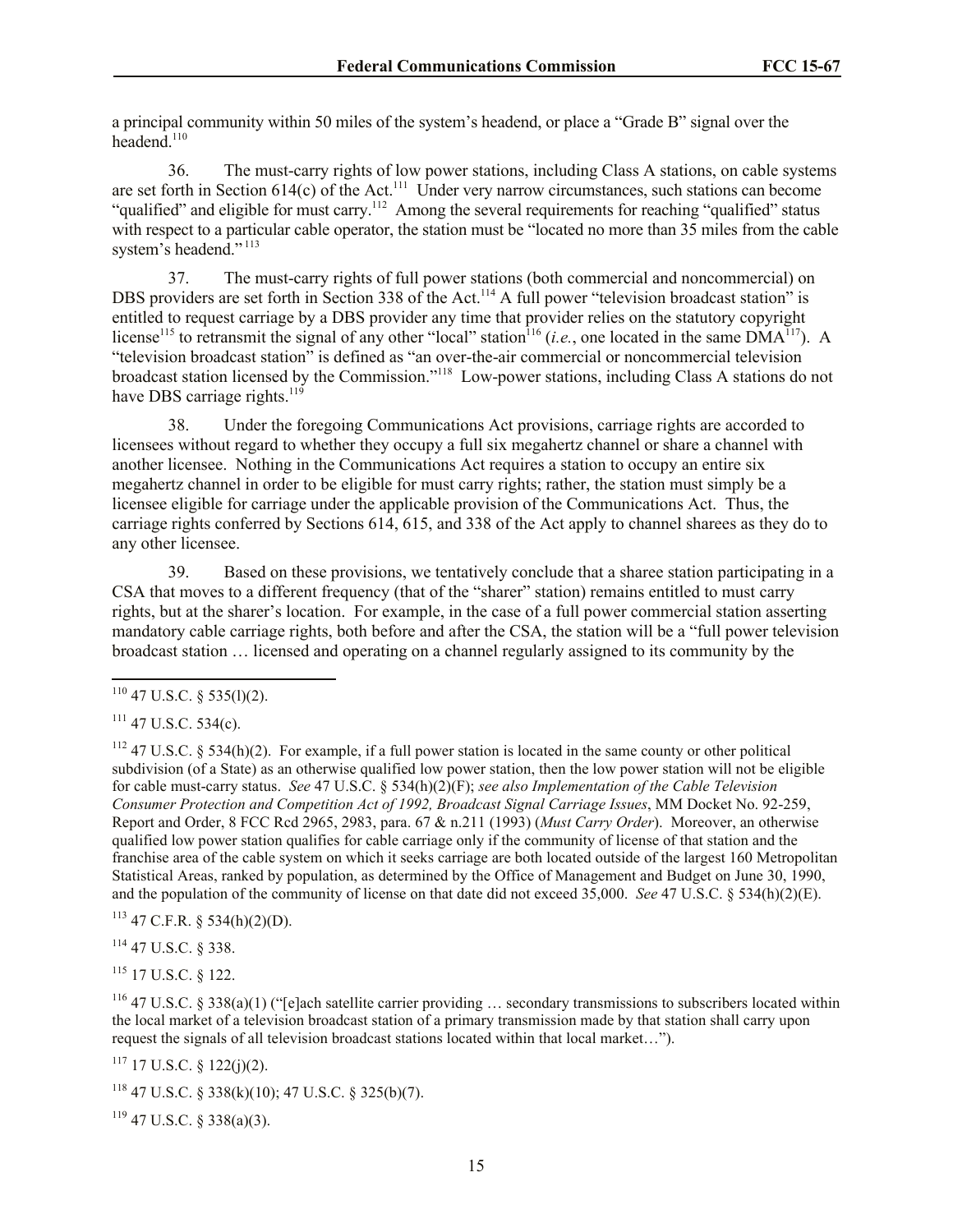Commission that, with respect to a particular cable system, is within the same television market as the cable system."<sup>120</sup> The same analysis applies with respect to broadcasters qualifying for cable must-carry rights as "qualified local noncommercial educational television stations,"<sup>121</sup> and "qualified low power stations,"<sup>122</sup> and to broadcasters qualifying for DBS must-carry rights as "television broadcast stations."<sup>123</sup>

40. We tentatively conclude that, under the statutory definitions outlined above, the sharee station's carriage rights would be determined at the new shared location.<sup>124</sup> Carriage rights in this situation would be determined under Sections 338, 614, and 615 of the Communications Act in the same manner as they would outside the context of channel sharing, such as where stations change transmitter location, community of license, or DMA. We seek comment on this interpretation.

41. We tentatively conclude that each broadcaster participating in a CSA will continue to be entitled to must-carry rights for a single, primary video stream. Section 614(b)(3) of the Communications Act provides that "[a] cable operator shall carry in its entirety, on the cable system of that operator, the primary video ... of each of the local commercial television stations carried on the cable system...."<sup>125</sup> Although digital technology enables broadcasters to transmit multiple program streams simultaneously on each six MHz channel, the Commission has determined that the must-carry provisions require only that a cable operator carry a single programming stream.<sup>126</sup> We tentatively conclude that a sharee station's transmission of its signal on a different channel following implementation of a CSA does not alter the station's must-carry right to carriage of a single "primary video" programming stream.

42. Section 1452(a)(4) provides that sharee stations resulting from the incentive auction have the same carriage rights on the shared channel that each station would have on that channel and from that location if it were not sharing, but this provision by its terms addresses only auction-related CSAs. For this reason, as noted above, we conclude that the carriage rights of sharees outside the context of the

 $\overline{a}$ 

<sup>123</sup> *See* 47 U.S.C. § 338(a)(1).

 $124$  Full power commercial stations are considered "local" to the entire market to which they are assigned and are entitled to assert mandatory carriage rights on cable systems located throughout that same market. See 47 U.S.C. §§ 534(a), (b)(1)(A)-(B), (h)(1)(A) & (C). A commercial broadcast television station's market is its DMA as determined by the Nielsen Media Research. *See* 47 C.F.R. § 76.55(e)(2). Thus, a full power commercial station that changes location within the DMA will retain carriage rights on all cable systems within the DMA. An NCE station is eligible for mandatory carriage only with respect to cable systems with headends located within 50 miles of its community of license or located within its noise limited service contour. *See* 47 U.S.C. §§ 535(l)(2)(A)-(B); *see also* 47 C.F.R. §§ 76.55(b)(1)-(2). Accordingly, if an NCE station changes its community of license or shifts its signal contour, it may gain carriage on some cable systems and lose carriage on others. Furthermore, if a Class A station moves for purposes of channel sharing, its subsequent cable carriage rights will depend upon its ability to meet the same requirements applicable to qualified low power stations at its new location, including that (i) it not be located in the same county or other political subdivision (of a State) as a full power station; (ii) its transmitter be within 35 miles of the cable system's principal headend; and (iii) it deliver a good quality signal to that headend (although, unlike NCE and full power commercial stations, it will have no right to improve the quality of its signal to meet the signal quality threshold). *See* 47 U.S.C. § 534(h)(2)(D) & (F); 47 C.F.R. § 76.55(d)(4) & (6).

<sup>125</sup> 47 U.S.C. § 534(b)(3). Section 615(g)(1), pertaining to noncommercial educational stations, contains similar requirements. *See* 47 U.S.C. § 535(g)(1). Comparable requirements also apply to satellite carriers. *See* 47 U.S.C. § 338(j) and 47 C.F.R. § 76.66(j).

<sup>126</sup> *See Carriage of Digital Television Broadcast Signals: Amendment to Part 76 of the Commission's Rules*, Second Report and Order and First Order on Reconsideration, 20 FCC Rcd 4516, 4532, para. 33 (2005). Satellite carriers also are required to carry only a television station's main programming stream, except in Alaska and Hawaii where they must also carry multicast streams. *See* 47 U.S.C. §§ 338(a)(4), (j). *See also* 47 C.F.R. §§ 76.66 (b), (j).

 $120$  47 U.S.C. § 534(h)(1).

<sup>121</sup> *See* 47 U.S.C. §§ 535(a), (b) & (l).

<sup>122</sup> *See* 47 U.S.C. §§ 534(a), (c) & (h)(2).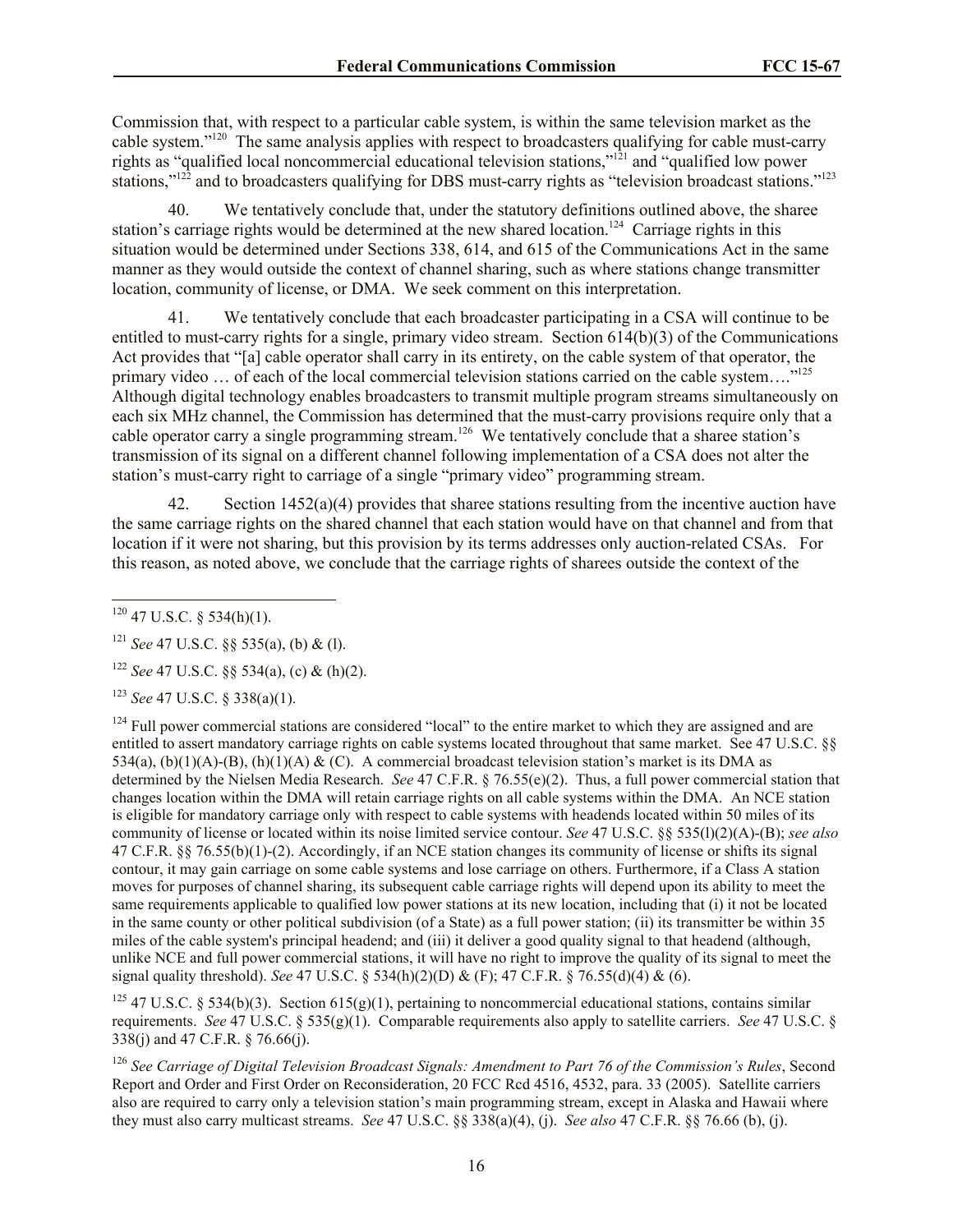incentive auction are determined not by the Spectrum Act but by the carriage provisions of the Communications Act.

43. Notably, however, Section 1452(a)(4) does not simply affirm carriage rights under the Communications Act, it also limits the carriage rights of sharee stations in connection with the incentive auction to those that possessed such rights on November 30,  $2010$ .<sup>127</sup> The date of November 30, 2010 refers to the Commission's issuance of the *2010 Channel Sharing NPRM* proposing to allow television stations to channel share.<sup>128</sup> In the 2010 Channel Sharing NPRM, the Commission proposed to "limit channel sharing to television stations with existing applications, construction permits or licenses as of [November 30, 2010]."<sup>129</sup> In response, MVPDs expressed concern that allowing new stations that have not yet built facilities to become sharee stations would be a shortcut to obtaining MVPD carriage and thereby artificially increase the number of stations MVPDs are required to carry under the must carry regime.<sup>130</sup> In the Spectrum Act, Congress adopted a different approach than the one proposed in the *2010 Channel Sharing NPRM* by requiring a sharee station resulting from the incentive auction to have "possessed carriage rights" on November 30, 2010 in order have carriage rights at its shared location.<sup>131</sup> Consistent with the concerns expressed by MVPDs, this approach precluded stations that were not licensed as of November 30, 2010 from the entitlement to carriage under Section 1452(a)(4) because they did not "possess[] carriage rights" on that date.

44. Consistent with Section 1452(a)'s objective of avoiding artificially creating new stations that can demand MVPD carriage, we propose that a full power or Class A station will be eligible to become a sharee station outside of the auction context only if it possessed carriage rights under sections 338, 614, or 615 of the Communications Act through an auction-related channel sharing agreement, pursuant to Section 1452(a)(4), or because it was operating on its own non-shared channel immediately prior to entering into a channel sharing agreement. We also seek comment on any alternative approaches that would address Congress's concern that channel sharing not be used as a means to artificially increase the number of stations that MVPDs are required to carry, including the adoption of November 30, 2010, or some later date certain for the possession of carriage rights as a condition precedent to becoming a sharee. Another approach would be to extend eligibility of a sharee station for carriage rights outside of the auction context only to a station that has constructed and licensed facilities without relying on sharing

<sup>128</sup> *Innovation in the Broadcast Television Bands: Allocations, Channel Sharing and Improvements to VHF,* ET Docket No. 10-235, Notice of Proposed Rulemaking, 25 FCC Rcd 16498 (2010) ("*2010 Channel Sharing NPRM*").

 $\overline{\phantom{a}}$ 

<sup>131</sup> *See* 47 U.S.C. § 1452(a)(4).

<sup>&</sup>lt;sup>127</sup> 47 U.S.C. § 1452(a)(4) ("A broadcast television station that voluntarily relinquishes spectrum usage rights under this subsection in order to share a television channel and that possessed carriage rights under section 338, 534, or 535 of this title *on November 30, 2010*, shall have, at its shared location, the carriage rights under such section that would apply to such station at such location if it were not sharing a channel.") (emphasis added).

<sup>129</sup> *Id*. at 16506, para. 22.

<sup>&</sup>lt;sup>130</sup> See Comments of DIRECTV Inc., ET Docket No. 10-235 (March 18, 2011), at 3 ("By permitting entities that have not yet met the Commission's requirements for receiving a television broadcast license to engage in channel sharing, the Commission would not only fail to preserve the status quo but would also create a new, artificially easy path to creating new 'stations.' Rather than having to demonstrate a commitment by investing in facilities, broadcasters could simply rely on previously filed application paperwork, enter into a spectrum-sharing arrangement, and demand carriage from MVPDs. . . . Today, broadcasters must make substantial investments before they can demand carriage from MVPDs. Channel sharing should not change this."); Comments of DISH Network L.L.C., ET Docket No. 10-235 (April 18, 2011), at 1 ("The Commission should clarify that channel sharing does not . . . lead to the artificial creation of new 'stations' that can demand carriage by [MVPDs]."); Reply Comments of The National Cable and Telecommunications Association, ET Docket No. 10-235 (April 25, 2011), at 3. See also Comments of ION Media Networks Inc., ET Docket No. 10-235 (March 18, 2011), at 6-7 ("[A]ny channel sharing implementation must . . . [not] impos[e] potential new capacity or other burdens on cable systems, satellite operators and telco video providers.").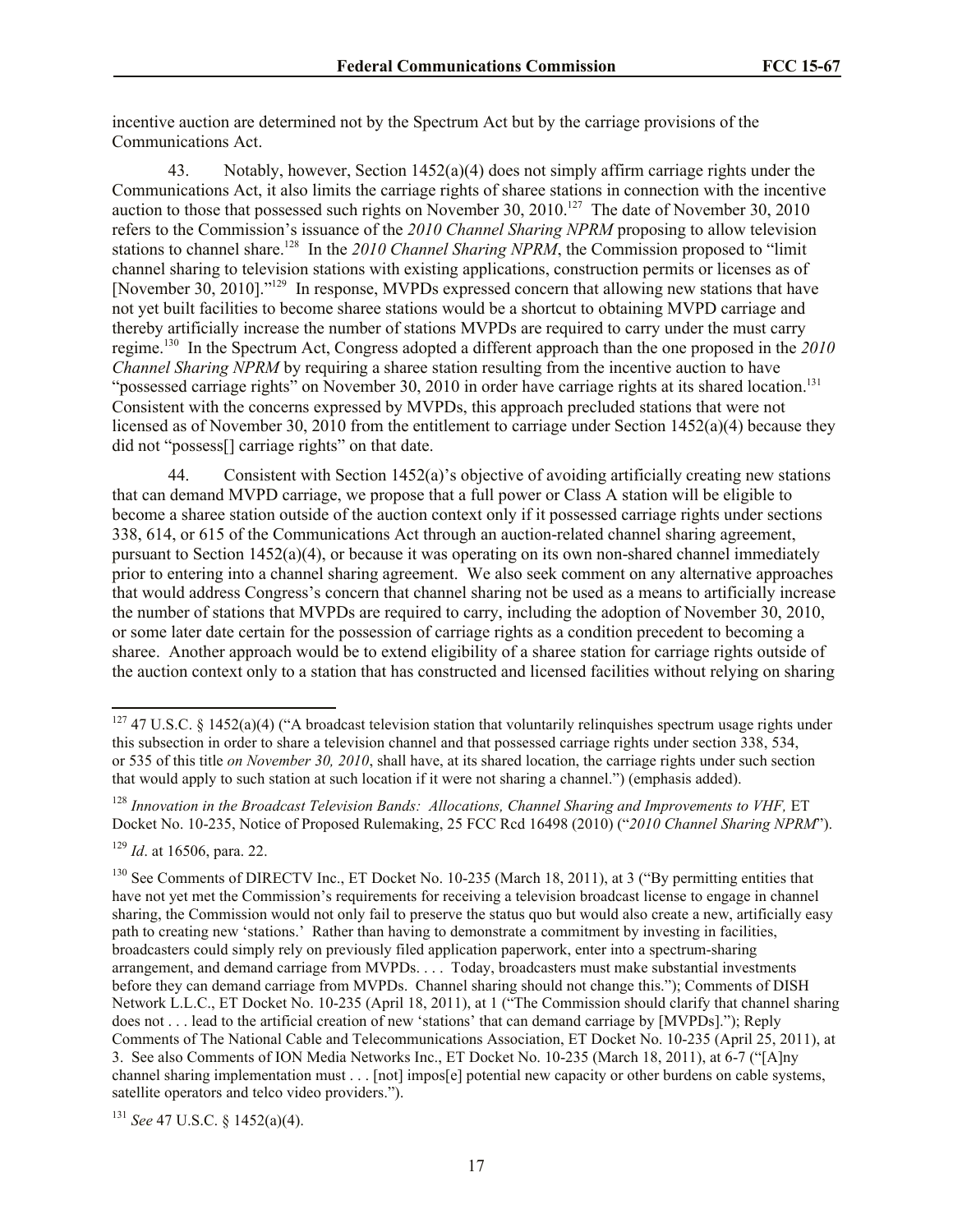with another station, regardless of when that station possessed carriage rights. How would this approach apply to a station that entered into an auction-related sharing agreement for a limited term and subsequently seeks to enter into a new sharing agreement outside the auction context with the same or different sharer? Are there any other alternative approaches that we should consider?

45. We do not propose, however, to restrict full power and Class A stations from becoming sharer stations outside of the auction context, regardless of when or whether such stations have obtained carriage rights. We believe this approach is consistent with Section  $1452(a)(4)$ , which pertains to the carriage rights of only sharee stations, not sharer stations.<sup>132</sup> Because a sharer station necessarily would have already constructed and licensed its facilities, there is no apparent concern that such stations could use sharing as a shortcut to obtaining MVPD carriage. Moreover, we believe the ability of such stations to serve as sharers would benefit other stations, including those participating in the incentive auction, by increasing the number of potential sharers. We seek comment on this approach.

# **C. Voluntary and Flexible Channel Sharing**

46. We propose to adopt rules and procedures for channel sharing for full power and Class A stations outside the auction context that are generally similar to those we adopted in connection with the incentive auction, as modified in the companion First Order on Reconsideration*.* We propose that channel sharing be voluntary and flexible, that stations be permitted to choose their channel sharing partners, that channel sharing agreements be required to outline stations' rights with respect to certain matters, and that stations be permitted to assign or transfer their rights under a CSA. We do not intend to be involved in the process of matching licensees interested in channel sharing with potential partners. Instead, full power and Class A stations would decide for themselves whether and with whom to enter into a CSA.

47. In addition, consistent with our approach toward channel sharing in the auction context, we propose to require all stations involved in channel sharing to retain spectrum usage rights sufficient to ensure at least enough capacity to operate one standard definition ("SD") programming stream at all times. This requirement will ensure that each station has sufficient channel capacity to meet our requirement to "transmit at least one over-the-air video broadcast signal provided at no direct charge to viewers ...."<sup>133</sup> We propose, however, to allow stations flexibility beyond this "minimum capacity" requirement to tailor their agreements and allow a variety of different types of spectrum sharing to meet the individualized programming and economic needs of the parties involved. We do not propose to prescribe a fixed split of the capacity of the six megahertz channel between the stations from a technological or licensing perspective. We propose that all channel sharing stations be licensed for the entire capacity of the six megahertz channel and that the stations be allowed to determine the manner in which that capacity will be divided among themselves subject only to the minimum capacity requirement.

48. In the companion First Order on Reconsideration, we determined that CSAs need not be permanent in nature and modified our rules to permit broadcasters to choose the length of their CSAs.<sup>134</sup> Similarly, we propose to permit term-limited CSAs outside the auction context. We also invite comment on whether we should establish a minimum term for CSAs that are unrelated to the auction. Our goal in permitting term-limited CSAs is to provide flexibility for broadcasters that choose to end the channel sharing relationship while maintaining the opportunity to continue to operate.<sup>135</sup> We are concerned,

 $\overline{a}$ 

<sup>132</sup> 47 U.S.C. § 1452(a)(4) ("A broadcast television station *that voluntarily relinquishes spectrum usage rights under this subsection in order to share a television channel* and that possessed carriage rights under section 338, 534, or 535 of this title on November 30, 2010, shall have, at its shared location, the carriage rights under such section that would apply to such station at such location if it were not sharing a channel.") (emphasis added).

<sup>133</sup> *See* 47 C.F.R. § 74.790(g)(3).

<sup>134</sup> *See*, *supra*, Section III.C (Term-Limited Channel Sharing Agreements).

<sup>135</sup> *Id.*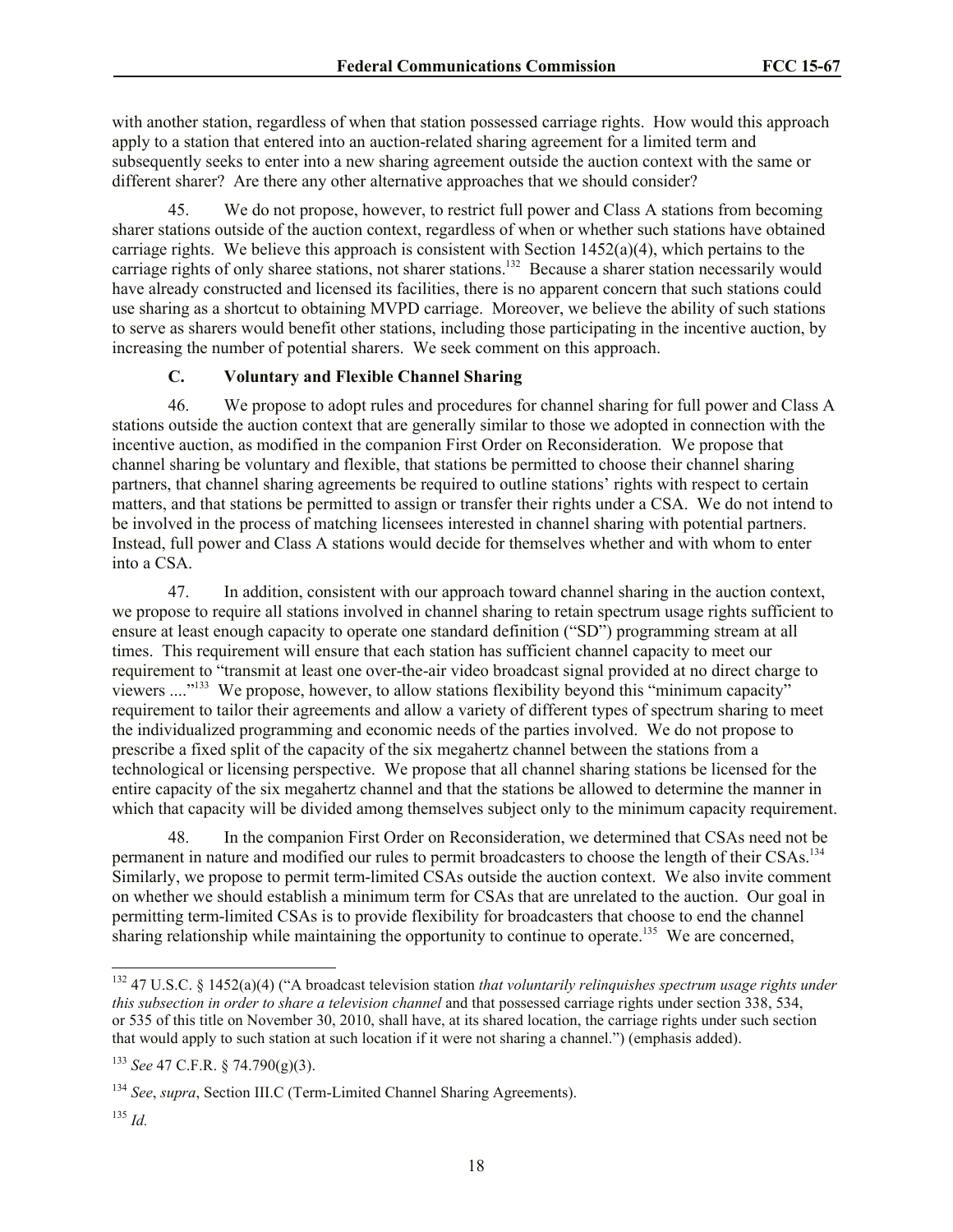however, about the potential disruption to viewers that could occur if channel sharing stations enter into short-term CSAs or terminate CSAs early, resulting in frequent channel moves. In addition, we note that MVPDs could experience carriage-related disruptions should there be a multitude of short-term CSAs. Given this, should we establish a minimum term for CSAs, or would this unduly constrain channel sharing partners who may prefer a short-term agreement or want to terminate a CSA early? If we were to establish a minimum term for CSAs, what minimum term would be appropriate (*e.g*., three years)?

### **D. Licensing Procedures**

49. We also propose to extend to non-auction-related sharing agreements our existing policy framework for the licensing and operation of channel sharing stations. Under this policy, despite sharing a single channel and transmission facility, each full power and Class A station would continue to be licensed separately. Each station would have its own call sign, and each licensee would separately be subject to all of the Commission's obligations, rules, and policies. We seek comment on these proposals.

50. We propose to adopt a two-step process for implementing non-auction-related channel sharing by and between full power and Class A stations outside the auction context.<sup>136</sup> If no technical changes are necessary for sharing, a channel sharing station relinquishing its channel first would file an application for digital construction permit for the same technical facilities as the sharer station. That application would include a copy of the CSA as an exhibit and cross reference the other sharing station(s). The sharer station would not need to take action at this time unless the CSA required technical changes to the sharer station's facilities. If changes to the sharer station facilities were required, each sharing station would file an application for construction permit for identical technical facilities proposing to share the channel, along with the CSA. As a second step, after the sharing stations have obtained the necessary construction permits, implemented their shared facility, and initiated shared operations, a station relinquishing its channel would notify the Commission that it has terminated operation on that channel. At the same time, sharing stations would file applications for license to complete the licensing process. We seek comment on these proposed procedures.

51. We propose to treat applications for a construction permit in order to channel share as minor change applications, similar to the approach we adopted for auction-related channel sharing.<sup>137</sup> We believe that the use of minor change applications is appropriate to facilitate CSAs, particularly if we prohibit sharee stations from relocating outside their community of license in order to channel share, as discussed below. We seek comment on this approach.

52. We also seek comment on an appropriate length of time for channel sharing full power and Class A stations to implement their agreements. In the *IA R&O*, we required that CSAs be implemented within three months after the relinquishing station receives its reverse auction proceeds.<sup>138</sup> In the companion First Order on Reconsideration, we modify our rules to permit post-auction CSAs, and to permit a successful license relinquishment bidder who in its application expresses a present intent to enter a post-auction CSA up to three months from the receipt of auction proceeds to execute and implement a sharing agreement.<sup>139</sup> The exigencies of the auction process do not apply in setting a deadline for stations to implement their CSAs outside the auction context.<sup>140</sup> In the *LPTV Channel Sharing NPRM*, we sought comment on whether to allow channel sharing stations the standard three-year

 $\overline{a}$ 

<sup>&</sup>lt;sup>136</sup> This approach is similar to the one we proposed to follow with respect to LPTV and TV translator channel sharing in the *LPTV Channel Sharing NPRM*. *See LPTV Channel Sharing NPRM*, 29 FCC Rcd at 12544, para. 20.

<sup>137</sup> *See IA R&O*, 29 FCC Rcd at 6795-96, para. 558, note 1584 and at 6789-90, para. 544. Unlike major change applications, minor change applications are not subject to local public notice requirements or a 30-day petition to deny filing window. *See* 47 C.F.R. §§ 73.3580, 73.3584.

<sup>138</sup> *See IA R&O*, 29 FCC Rcd at 6803, para. 577.

 $139$  We also permitted these stations to request an extension of time to implement their CSA in certain circumstances.

<sup>140</sup> *Accord LPTV Channel Sharing NPRM*, 29 FCC Rcd at 12544, para. 20.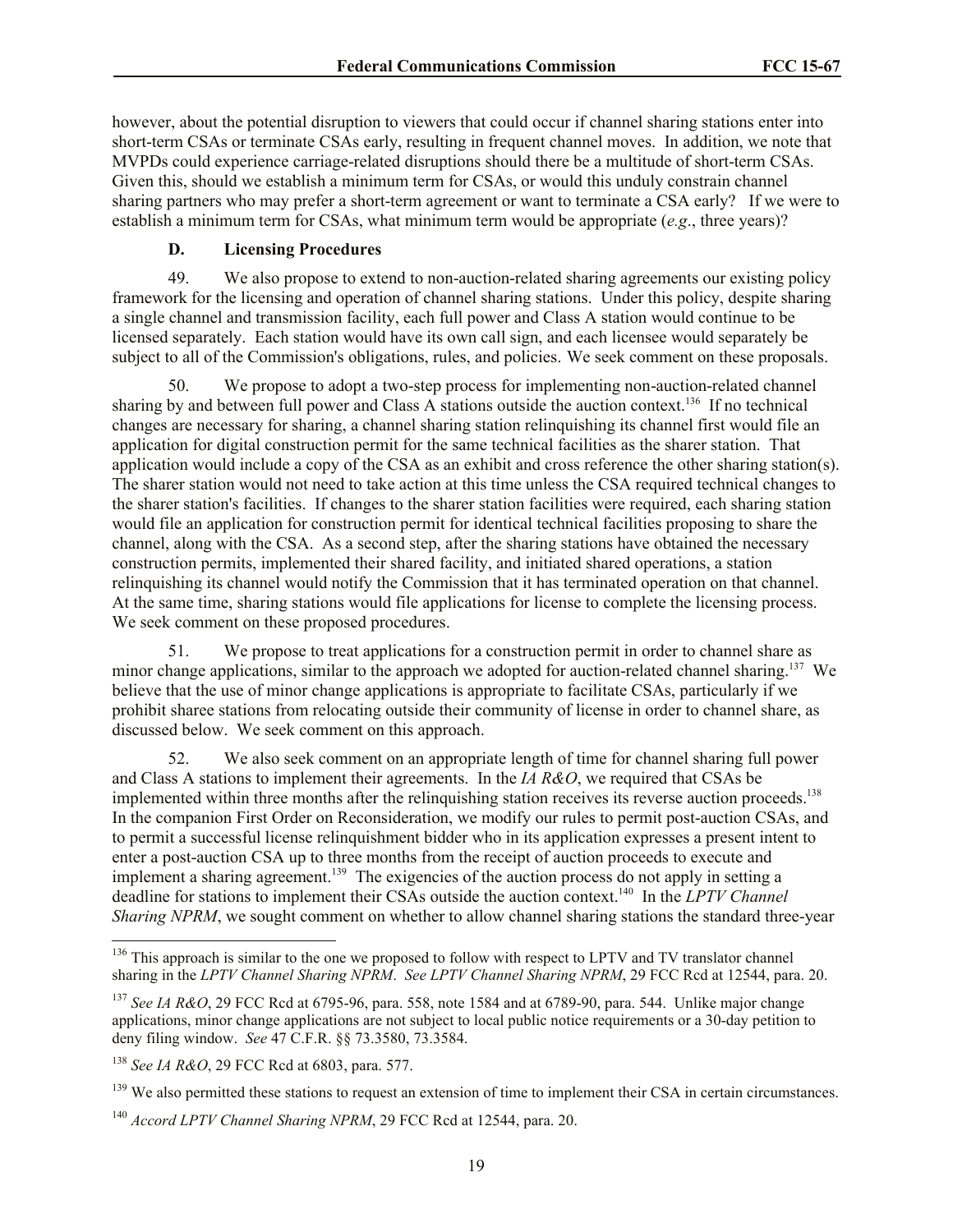construction period under the rules to implement their sharing deals.<sup>141</sup> Should we also give full power and Class A stations the standard three-year construction period in which to implement CSAs? Is there another timeframe that would be more appropriate?

53. We also seek comment on the degree of flexibility we should provide to potential sharee stations seeking to relocate to take advantage of channel sharing. In the *IA R&O*, we stated that we would permit a sharee to change its community of license only in situations where the sharee cannot meet community of license signal requirements operating from the sharer's transmission site and provided that the sharee chooses a new community of license that, at a minimum, meets the same allotment priorities as its current community.<sup>142</sup> In addition, the Commission stated that it would not allow a bidder to propose a community of license change that would change its DMA.<sup>143</sup> The Commission adopted this restriction on changes in community of license in the auction context in order to promote the goals underlying Section 307(b) of the Communications Act<sup>144</sup> while at the same time avoiding any detrimental impact on the speed and certainty of the auction, as well as on broadcaster participation, that would result from application of the Commission's usual analysis of community of license changes.<sup>145</sup> Outside the auction context, we propose to preclude sharee stations from changing their community of license, and to limit these stations to CSAs with a sharer from whose transmitter site the sharee will continue to meet the community of license signal requirement over its current community of license.<sup>146</sup> Precluding relocation that would require a community of license change would advance our interest in ensuring the provision of service to local communities, avoid viewer disruption, and avoid any potential impact on MVPDs that might result from community of license changes.

54. In the event that we permit sharee stations to propose a change in community of license in order to channel share, we invite comment on how we should evaluate such requests. Should we use our traditional television allotment rules and policies, pursuant to which a proposed full power television sharee would have to file a petition for rulemaking and demonstrate that the requested change in community would result in a preferential arrangement of television allotments under Section 307(b) and the Commission's allotment priorities?<sup>147</sup> Alternatively, should we adopt a more streamlined approach

<sup>144</sup> 47 U.S.C. § 307(b) ("In considering applications for licenses, and modifications and renewals thereof, when and insofar as there is demand for the same, the Commission shall make such distribution of licenses, frequencies, hours of operation, and of power among the several States and communities as to provide a fair, efficient, and equitable distribution of radio service to each of the same.").

<sup>145</sup> *See IA R&O*, 29 FCC Rcd at 6727-28, para. 376.

<sup>146</sup> Under the Commission's rules, a full power television station must locate its transmitter at a site from which it can place a principal community contour over its entire community of license. *See* 47 C.F.R. § 73.625. Class A television stations do not have a contour coverage requirement.

 $147$  Pursuant to Section 1.420(i) of the Commission's rules, the Commission may modify a station's license to specify a new community of license without affording other interested parties an opportunity to file competing expressions of interest where the amended allotment would be mutually exclusive with the licensee's present allotment. *See* 47 C.F.R. § 1.420(i). *See also Modification of FM and TV Authorizations to Specify a New Community of License*, Report and Order, 4 FCC Rcd 4870 (1989), *recon. granted in part*, 5 FCC Rcd 7094 (1990). In considering a reallotment proposal, the Commission compares the existing allotment versus the proposed allotment to determine whether the change in allotment will result in a preferential arrangement of allotments. This determination is based upon the television allotment priorities set forth in *Amendment of Section 3.606 of the Commission's Rules and Regulations*, Sixth Report and Order, 41 F.C.C. 148, 167-173 (1952). The television allotment priorities are to: (1) provide at least one television service to all parts of the United States; (2) provide

(continued….)

 $\overline{a}$ <sup>141</sup> *Id*.

<sup>142</sup> *See IA R&O*, 29 FCC Rcd at 6727, para. 374. We also stated that, in the unlikely event that the sharee cannot identify any community that meets the same or a higher allotment priority, it must choose a new community of license to which it will provide the next highest priority. *Id.* at n. 1117.

<sup>143</sup> *Id.*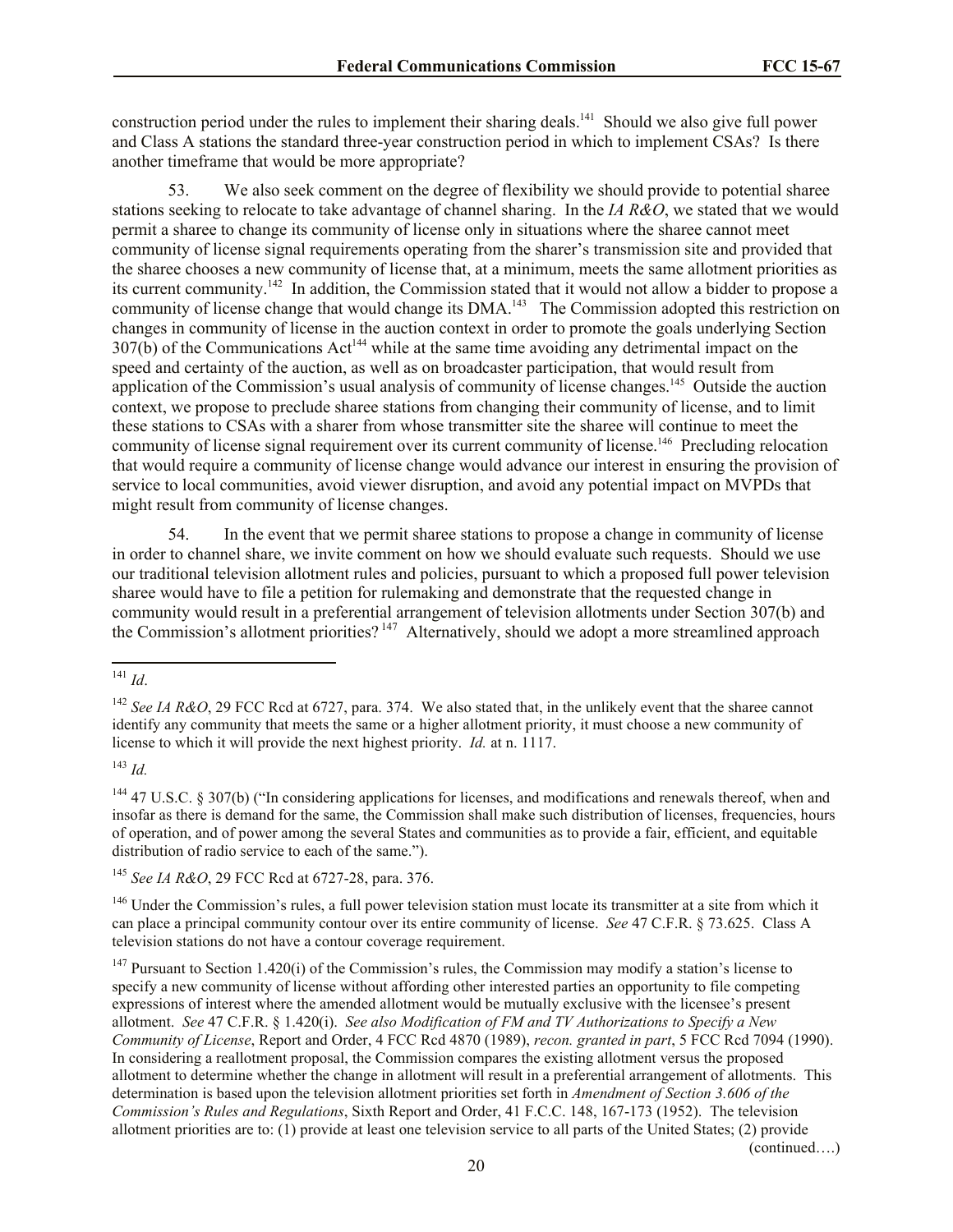that would dispense with a rulemaking? Outside the auction context, the concerns we expressed in the *IA R&O* about the potential impact on the auction of our usual analysis of community of license changes are not relevant. We seek comment on these possible approaches to community of license changes.

# **E. Channel Sharing Operating Rules**

55. We propose to adopt channel sharing operating rules similar to those adopted for full power and Class A television stations in the *IA R&O*, as modified by the First Order on Reconsideration. In the *IA R&O*, we determined that CSAs for full power and Class A stations must include provisions governing certain key aspects of their operations: (1) access to facilities, including whether each licensee will have unrestrained access to the shared transmission facilities; (2) allocation of bandwidth within the shared channel; (3) operation, maintenance, repair, and modification of facilities, including a list of all relevant equipment, a description of each party's financial obligations, and any relevant notice provisions; and (4) termination or transfer/assignment of rights to the shared licenses, including the ability of a new licensee to assume the existing CSA. We propose to require full power and Class A CSAs outside the auction context to contain the same key information. We also propose to reserve the right to review CSA provisions and require modification of any that do not comply with these requirements or the Commission's rules. We seek comment on these proposals.

56. *Termination, Assignment/Transfer, and Relinquishment of Channel Sharing Licenses*. We propose to apply to full power and Class A CSAs entered into outside the auction context the same rules regarding termination, assignment/transfer, and voluntary relinquishment of channel sharing rights that we adopted in the *IA R&O*, as modified by the First Order on Reconsideration. Under this proposed approach we would allow rights under a CSA to be assigned or transferred, subject to the requirements of Section 310 of the Communications Act, $^{148}$  our rules, and the requirement that the assignee or transferee undertake to comply with the applicable CSA. In the event a channel sharing party's license is terminated due to voluntary relinquishment, revocation, or failure to renew, consistent with the approach we adopt in the First Order on Reconsideration we propose that the relinquished spectrum usage rights in the shared channel revert to the other sharing parties. Further, where only one sharing partner remains on a channel after its partner relinquishes its license, it may request that its channel return to non-shared status. We seek comment on this approach.

# **F. Channel Sharing Between Full Power and Class A Stations**

57. In the *IA R&O*, we allowed channel sharing between full power and Class A television stations despite the fact that each operate with different technical rules.<sup>149</sup> We concluded that the Class A television station sharing a full power television station's channel after the incentive auction would be permitted to operate under the Part 73 rules governing power levels and interference.<sup>150</sup> Similarly, we concluded that a full power station sharing a Class A station's channel after the incentive auction would be permitted to operate under the Part 74 power level and interference rules.<sup>151</sup> We propose herein to permit channel sharing between full power and Class A stations outside the auction context and to apply to such agreements the same rules we adopted in the *IA R&O*. We seek comment on this approach.

<sup>150</sup> *Id.*

<sup>151</sup> *Id*.

<sup>(</sup>Continued from previous page)

each community with at least one television broadcast station; (3) provide a choice of at least two television services to all parts of the United States; (4) provide each community with at least two television broadcast stations; and (5) assign any remaining channels to communities based on population, geographic location, and the number of television services available to the community from stations located in other communities.

<sup>148</sup> 47 U.S.C. § 310.

<sup>149</sup> *See IA R&O*, 29 FCC Rcd at 6855-56, para. 705.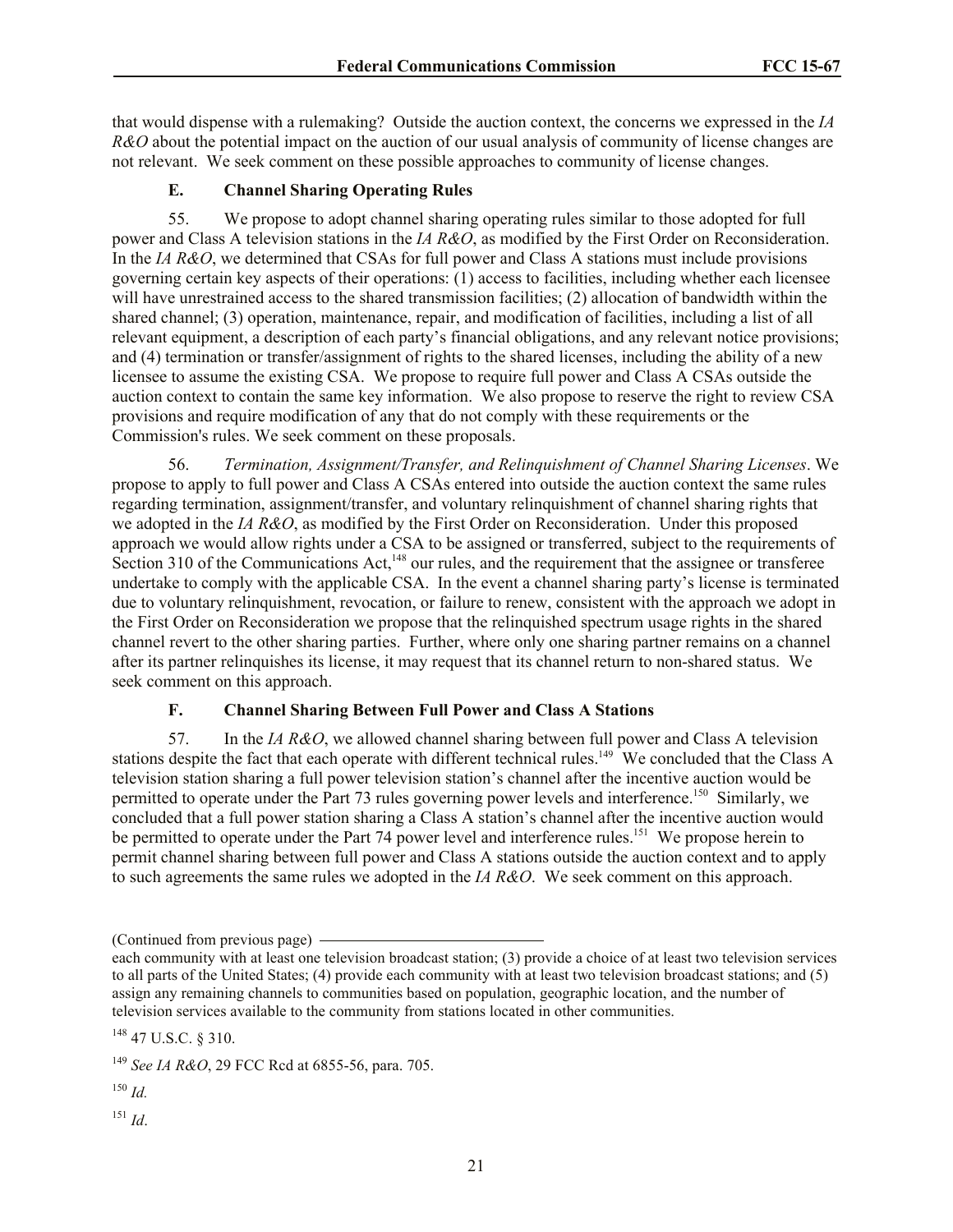### **G. Reimbursement**

58. With respect to CSAs entered into outside the auction context, we do not propose to adopt rules regarding reimbursement of costs imposed on MVPDs as a result of CSAs. We note that our current rules do not require reimbursement of MVPD costs in connection with channel changes or other changes that modify carriage obligations outside the auction context. Further, the reimbursement provisions of the Spectrum Act apply only to CSAs made in connection with the incentive auction.<sup>152</sup> Thus, by the plain language of Section 1452, reimbursement under the Spectrum Act applies only to costs associated with channel sharing bids;<sup>153</sup>reimbursement does not extend to CSAs unrelated to the auction.

59. Accordingly, costs associated with channel sharing outside the auction context will be borne by broadcasters and MVPDs in the same manner as these parties are traditionally responsible for costs associated with television station channel moves. For example, to obtain carriage, a local commercial television station must be capable of delivering a good quality signal to a cable system headend or bear responsibility for the cost of delivering such a good quality signal.<sup>154</sup> A television station that cannot deliver a good quality signal to a cable system headend it previously could reach with its overthe-air signal may bear costs associated with use of alternative means, such as fiber or microwave, to deliver a good quality signal to the headend. In addition, a television station that relocates may gain carriage on a different cable or satellite system(s), which may incur costs for new equipment or other changes associated with adding the channel.

# **H. Notice to MVPDs**

60. Similar to the requirement we adopted in the *IA R&O*, we propose to require stations participating in CSAs to provide notice to those MVPDs that: (1) no longer will be required to carry the station because of the relocation of the station; (2) currently carry and will continue to be obligated to carry a station that will change channels; or (3) will become obligated to carry the station due to a channel sharing relocation.<sup>155</sup> We propose that the notice contain the following information: (1) date and time of any channel changes; (2) the channel occupied by the station before and after implementation of the CSA; (3) modification, if any, to antenna position, location, or power levels; (4) stream identification information; and  $(5)$  engineering staff contact information.<sup>156</sup> We propose that stations be able to elect whether to provide notice via a letter notification<sup>157</sup> or provide notice electronically, if pre-arranged with the relevant MVPD. We also propose to require that sharee stations provide notice at least 30 days prior to terminating operations on the sharee's channel and that both sharer and sharee stations provide notice

<sup>153</sup> *See id*.

<sup>156</sup> *Id*. at 6811, para. 595.

 $\overline{a}$ <sup>152</sup> The Spectrum Act requires the Commission to reimburse broadcast television licensees for costs "reasonably incurred" by an MVPD in order to continue to carry the signal of a broadcast television licensee that "voluntarily relinquishes spectrum usage rights under subsection (a) to share a television channel with another licensee . . . ."  $47$ U.S.C. § 1452(b)(4)(A)(ii)(III). Subsection (a) of Section 1452 authorizes the Commission to conduct an incentive auction and identifies the types of bids to be accepted in connection with the auction, including channel sharing bids*. Id.* § 1452(b)(4)(A)(ii)(III).

<sup>154</sup> *See* 47 U.S.C. § 534(h)(1)(B)(iii) and 47 C.F.R. § 76.55(c)(3) (defining "local commercial television station" to exclude those stations failing to deliver a good quality signal to a cable system's headend, unless the station bears the cost of delivering such signal). *See also* 47 U.S.C. § 535(i)(l) (stating that an NCE station "may be required to bear the cost associated with delivering a good quality signal or a baseband video signal to the principal headend of the cable system").

<sup>155</sup> *See IA R&O*, 29 FCC Rcd at 6810-11, para. 594.

<sup>&</sup>lt;sup>157</sup> As we stated in the *IA R&O*, the letter must be addressed to the system's official address of record provided in the cable system's most filing on the Cable Operations and Licensing Systems (COALS) Form 322. For all MVPDs that do not file the Form 322, the letter must be addressed to the official corporate address registered with their State of incorporation. *Id.*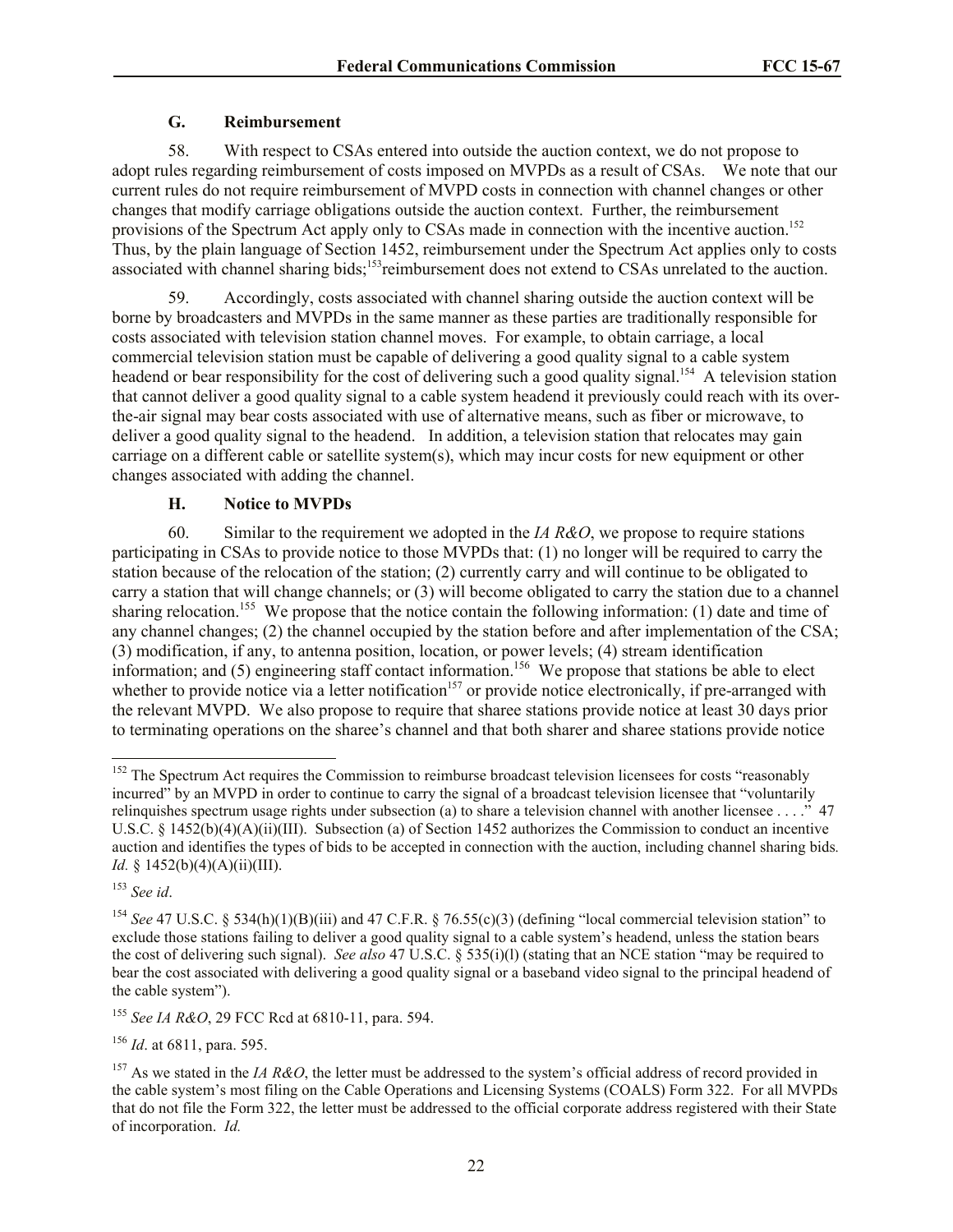at least 30 days prior to initiation of operations on the sharer channel.<sup>158</sup> Should the anticipated date to either cease operations or commence channel sharing operations change, we propose to require that the station(s) send a further notice to affected MVPDs informing them of the new anticipated date(s). We seek comment on these proposals.

### **V. PROCEDURAL MATTERS – FIRST ORDER ON RECONSIDERATION**

# **A. Supplemental Final Regulatory Flexibility Act Analysis**

61. As required by the Regulatory Flexibility Act of 1980 ("RFA"),<sup>159</sup> the Commission includes in Appendix B a Supplemental Final Regulatory Flexibility Analysis ("FRFA") relating to this First Order on Reconsideration.

### **B. Final Paperwork Reduction Act Analysis**

62. This document contains new or modified information collection requirements subject to the Paperwork Reduction Act of 1995 ("PRA"), Public Law 104-13. It will be submitted to the Office of Management and Budget ("OMB") for review under section 3507(d) of the PRA. OMB, the general public, and other Federal agencies are invited to comment on the new or modified information collection requirements contained in this proceeding. In addition, we note that pursuant to the Small Business Paperwork Relief Act of 2002, Public Law 107-198, see 44 U.S.C.  $3506(c)(4)$ , we previously sought specific comment on how the Commission might further reduce the information collection burden for small business concerns with fewer than 25 employees.

63. We have assessed the effects of the policies adopted in this First Order on Reconsideration with regard to information collection burdens on small business concerns, and find that these policies will benefit many companies with fewer than 25 employees by providing them with options for voluntarily relinquishing broadcast spectrum usage rights and by streamlining the pre-auction application process. In addition, we have described impacts that might affect small businesses, which includes most businesses with fewer than 25 employees, in the Supplemental FRFA in Appendix B.

### **C. Congressional Review Act**

64. The Commission will send a copy of this First Order on Reconsideration to Congress and the Government Accountability Office pursuant to the Congressional Review Act.

### **VI. PROCEDURAL MATTERS - NPRM**

### **A. Ex Parte Presentations**

65. The proceeding this *NPRM* initiates shall be treated as a "permit-but-disclose" proceeding in accordance with the Commission's *ex parte* rules.<sup>160</sup> Persons making *ex parte* presentations must file a copy of any written presentation or a memorandum summarizing any oral presentation within two business days after the presentation (unless a different deadline applicable to the Sunshine period applies). Persons making oral *ex parte* presentations are reminded that memoranda summarizing the presentation must (1) list all persons attending or otherwise participating in the meeting at which the *ex parte* presentation was made, and (2) summarize all data presented and arguments made during the presentation. If the presentation consisted in whole or in part of the presentation of data or arguments already reflected in the presenter's written comments, memoranda or other filings in the proceeding, the presenter may provide citations to such data or arguments in his or her prior comments, memoranda, or

 $\overline{a}$ 

<sup>158</sup> *Id*. at para. 596.

<sup>159</sup> The RFA, *see* 5 U.S.C. § 601 *et. seq*., has been amended by the Contract With America Advancement Act of 1996, Pub. L. No. 104-121, 110 Stat. 847 (1996) (CWAAA). Title II of the CWAAA is the Small Business Regulatory Enforcement Fairness Act of 1996 (SBREFA).

<sup>160</sup> 47 C.F.R. §§ 1.1200 *et seq.*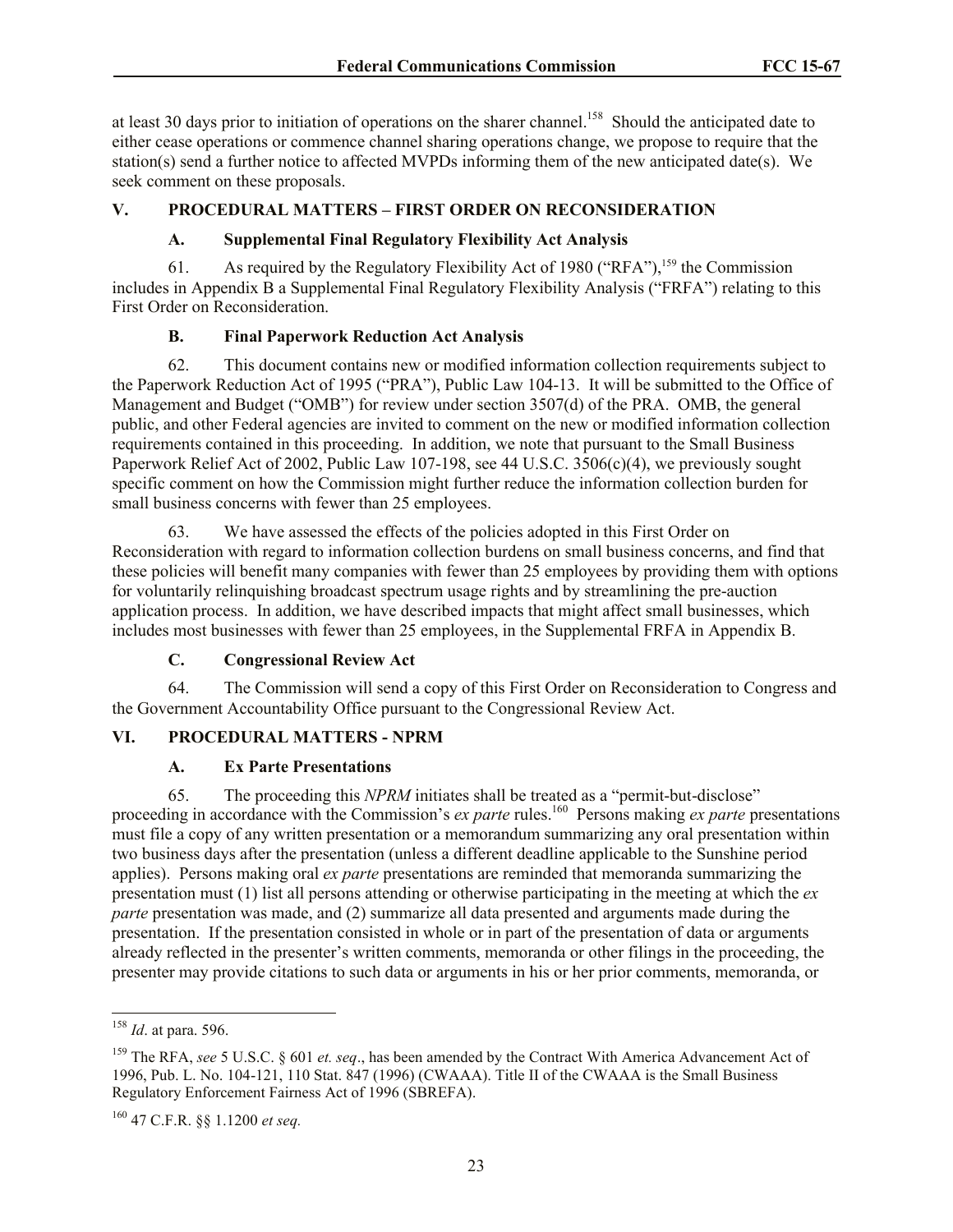other filings (specifying the relevant page and/or paragraph numbers where such data or arguments can be found) in lieu of summarizing them in the memorandum. Documents shown or given to Commission staff during *ex parte* meetings are deemed to be written *ex parte* presentations and must be filed consistent with rule 1.1206(b). In proceedings governed by rule 1.49(f) or for which the Commission has made available a method of electronic filing, written *ex parte* presentations and memoranda summarizing oral *ex parte* presentations, and all attachments thereto, must be filed through the electronic comment filing system available for that proceeding, and must be filed in their native format (*e.g.*, .doc, .xml, .ppt, searchable.pdf). Participants in this proceeding should familiarize themselves with the Commission's *ex parte* rules.

# **B. Initial Regulatory Flexibility Act Analysis.**

66. The Regulatory Flexibility Act of 1980, as amended ("RFA"), requires that a regulatory flexibility analysis be prepared for notice and comment rule making proceedings, unless the agency certifies that "the rule will not, if promulgated, have a significant economic impact on a substantial number of small entities." The RFA generally defines the term "small entity" as having the same meaning as the terms "small business," "small organization," and "small governmental jurisdiction." In addition, the term "small business" has the same meaning as the term "small business concern" under the Small Business Act. A "small business concern" is one which: (1) is independently owned and operated; (2) is not dominant in its field of operation; and (3) satisfies any additional criteria established by the Small Business Administration (SBA).

67. With respect to this *NPRM*, an Initial Regulatory Flexibility Analysis ("IRFA") under the Regulatory Flexibility Act<sup>161</sup> is contained in Appendix D. Written public comments are requested on the IFRA, and must be filed in accordance with the same filing deadlines as comments on the *NPRM*, with a distinct heading designating them as responses to the IRFA. The Commission will send a copy of this *NPRM*, including the IRFA, in a report to Congress pursuant to the Congressional Review Act. In addition, a copy of this *NPRM* and the IRFA will be sent to the Chief Counsel for Advocacy of the SBA, and will be published in the *Federal Register*.

# **C. Paperwork Reduction Act Analysis.**

68. This *NPRM* contains proposed new or modified information collection requirements. The Commission, as part of its continuing effort to reduce paperwork burdens, invites the general public and the Office of Management and Budget (OMB) to comment on the information collection requirements contained in this document, as required by the Paperwork Reduction Act of 1995 (PRA), Public Law 104-13, *see* 44 U.S.C. § 3507. In addition, tpursuant to the Small Business Paperwork Relief Act of 2002, Public Law 107-198, *see* 44 U.S.C. 3506(c)(4), we seek specific comment on how we might further reduce the information collection burden for small business concerns with fewer than 25 employees.

# **D. Comment Filing Procedures**

69. Pursuant to sections 1.415 and 1.419 of the Commission's rules, 47 CFR §§ 1.415, 1.419, interested parties may file comments and reply comments on or before the dates indicated on the first page of this document. Comments may be filed using the Commission's Electronic Comment Filing System (ECFS). *See Electronic Filing of Documents in Rulemaking Proceedings*, 63 FR 24121 (1998).

 Electronic Filers: Comments may be filed electronically using the Internet by accessing the ECFS: http://fjallfoss.fcc.gov/ecfs2/.

 $\overline{a}$ <sup>161</sup> *See* 5 U.S.C. § 603.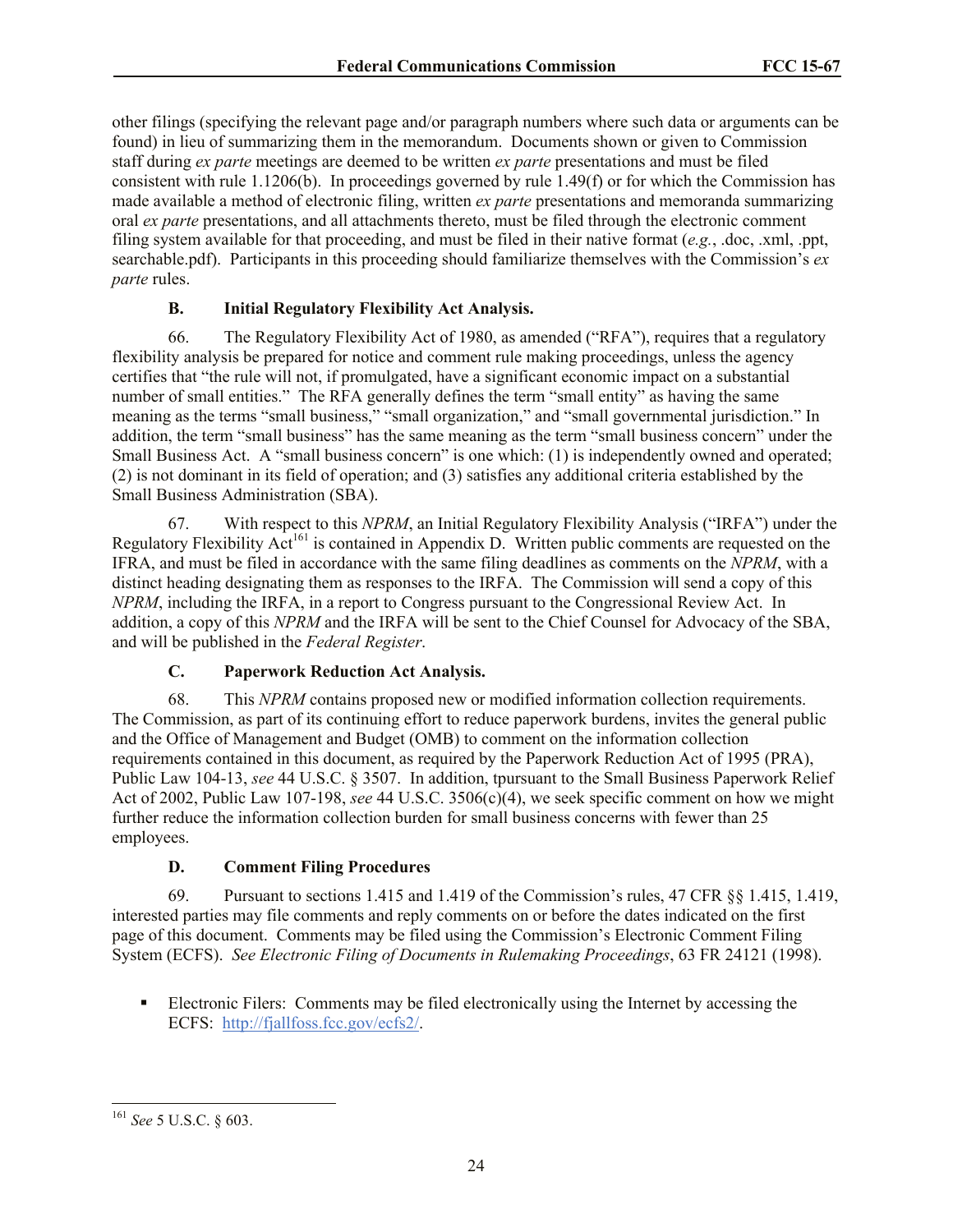Paper Filers: Parties who choose to file by paper must file an original and one copy of each filing. If more than one docket or rulemaking number appears in the caption of this proceeding, filers must submit two additional copies for each additional docket or rulemaking number.

Filings can be sent by hand or messenger delivery, by commercial overnight courier, or by firstclass or overnight U.S. Postal Service mail. All filings must be addressed to the Commission's Secretary, Office of the Secretary, Federal Communications Commission.

- All hand-delivered or messenger-delivered paper filings for the Commission's Secretary must be delivered to FCC Headquarters at  $445 \times 12^{th}$  St., SW, Room TW-A325, Washington, DC 20554. The filing hours are 8:00 a.m. to 7:00 p.m. All hand deliveries must be held together with rubber bands or fasteners. Any envelopes and boxes must be disposed of before entering the building.
- Commercial overnight mail (other than U.S. Postal Service Express Mail and Priority Mail) must be sent to 9300 East Hampton Drive, Capitol Heights, MD 20743.
- $\blacksquare$  U.S. Postal Service first-class, Express, and Priority mail must be addressed to 445 12<sup>th</sup> Street, SW, Washington DC 20554.

70. People with Disabilities: To request materials in accessible formats for people with disabilities (braille, large print, electronic files, audio format), send an e-mail to fcc504@fcc.gov or call the Consumer & Governmental Affairs Bureau at 202-418-0530 (voice), 202-418-0432 (tty).

71. *Additional Information:* For additional information on this *NPRM*, please contact Kim Matthews of the Media Bureau, Policy Division, Kim.Matthews@fcc.gov, (202) 418-2154.

### **VII. ORDERING CLAUSES**

72. Accordingly, **IT IS ORDERED** that, pursuant to the authority contained in Sections 1, 4, 301, 303, 307, 308, 309, 310, 316, 319, and 405 of the Communications Act of 1934, as amended, and sections 6402 and 6403 of Middle Class Tax Relief and Job Creation Act of 2012, Pub. L. No. 112-96, 126 Stat. 156, 47 U.S.C. §§ 151, 154, 301, 303, 307, 308, 309, 310, 316, 319, 405, 1404, and 1452, this FIRST ORDER ON RECONSIDERATION is **ADOPTED** and Parts 1 and 73 of Commission's rules are **AMENDED** as set forth in the Appendix A.

73. **IT IS FURTHER ORDERED** that the rules adopted herein **WILL BECOME EFFETIVE** thirty days after the date of publication in the *Federal Register*, except for Sections  $1.2204(c)(4)$  and  $73.3700(b)(1)$ , which contain new or modified information collection requirements that require approval by the OMB under the PRA and WILL BECOME EFFECTIVE after the Commission publishes a notice in the *Federal Register* announcing such approval and the relevant effective date.

74. **IT IS FURTHER ORDERED** that, that pursuant to sections 4(i), and 405 of the Communications Act of 1934, as amended, 47 U.S.C. §§ 154(i) and 405, and section 1.429 of the Commission's rules, 47 C.F.R. § 1.429, the Petition for Reconsideration filed by the Expanding Opportunities for Broadcasters Coalition **IS HEREBY GRANTED IN PART AND IS OTHERWISE DISMISSED AS MOOT**.

75. **IT IS FURTHER ORDERED** that, pursuant to the authority contained in Sections 1, 4, 301, 303, 307, 308, 309, 310, 316, 319, 338, 403, 614, and 615 of the Communications Act of 1934, as amended, 47 U.S.C. §§ 151, 154, 301, 303, 307, 308, 309, 310, 316, 319, 338, 403, 614 and 615, ]this Notice of Proposed Rulemaking **IS ADOPTED**.

76. **IT IS FURTHER ORDERED** that the Commission's Consumer and Governmental Affairs Bureau, Reference Information Center, **SHALL SEND** a copy of this First Order on Reconsideration and Notice of Proposed Rulemaking, including the Supplemental Final Regulatory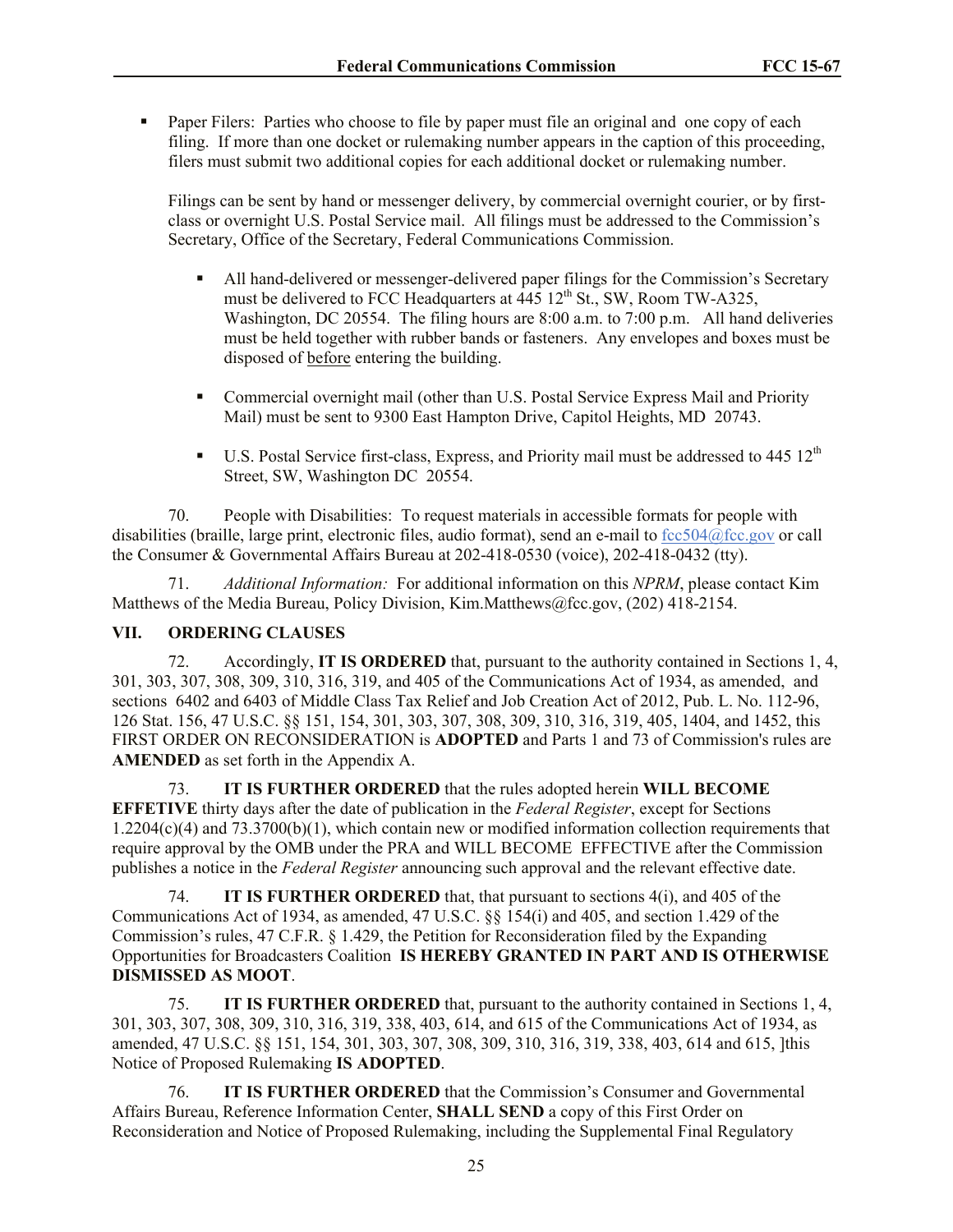Flexibility Analysis and the Initial Regulatory Flexibility Analysis, to the Chief Counsel for Advocacy of the Small Business Administration.

77. **IT IS FURTHER ORDERED** that the Commission **SHALL SEND** a copy of this First Order on Reconsideration in a report to be sent to Congress and the Government Accountability Office pursuant to the Congressional Review Act, see 5 U.S.C. §801(a)(1)(A).

FEDERAL COMMUNICATIONS COMMISSION

Marlene H. Dortch Secretary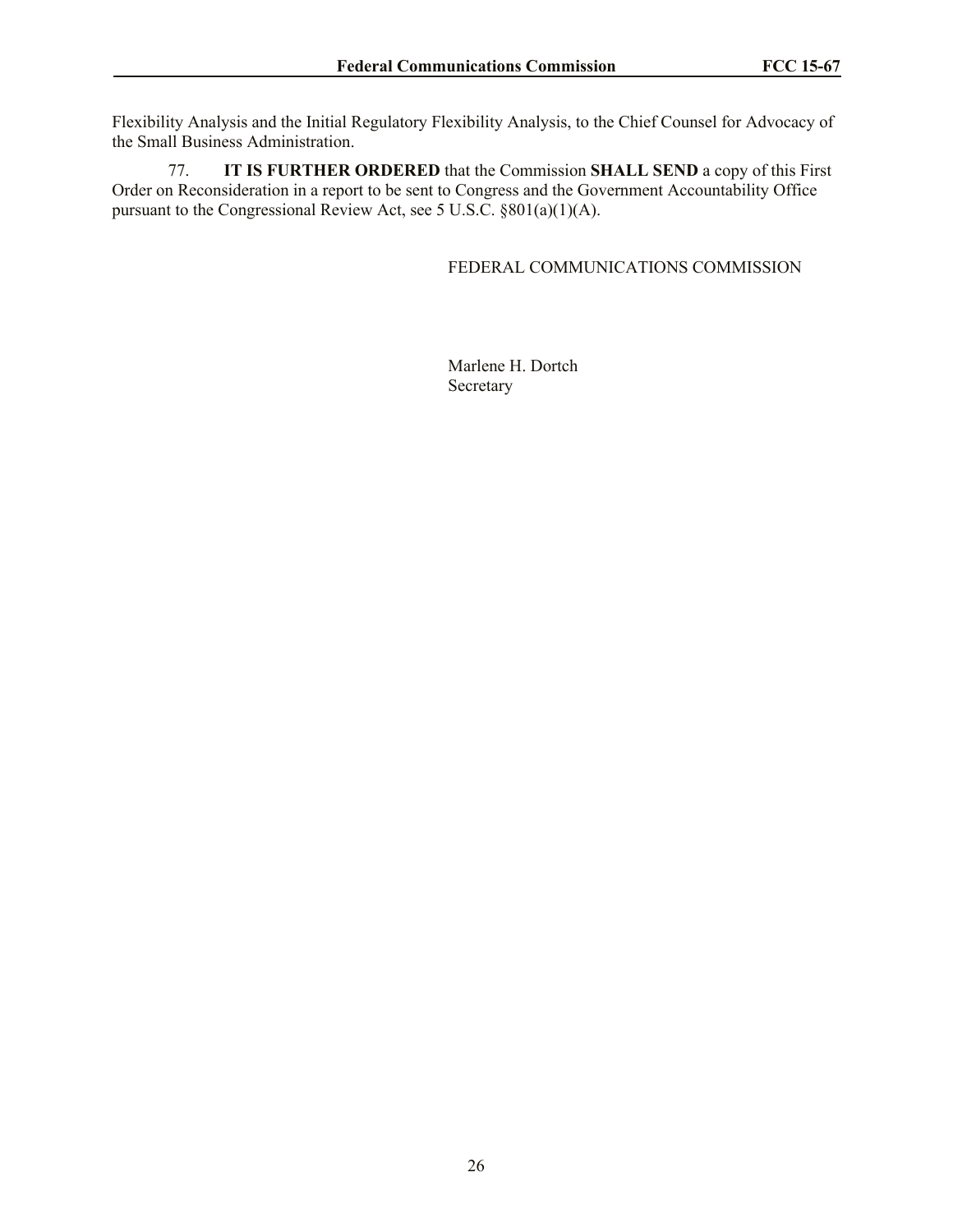# **APPENDIX A**

### **Final Rules**

For the reasons discussed in the preamble, the Federal Communications Commission amends Parts 1 and 73 of Title 47 of the Code of Federal Regulations as follows:

### **PART 1—PRACTICE AND PROCEDURE**

1. Section 1.2200 is amended by revising paragraph (d) to read as follows:

\*\*\*\*\*

(d) Channel sharing bid. The term channel sharing bid means a bid to relinquish all spectrum usage rights with respect to a particular television channel in order to share a television channel with another broadcast television licensee by an applicant that submits an executed channel sharing agreement with its application. \*\*\*\*\*

- - 2. Section 1.2204 is amended by redesignating paragraphs  $(c)(4)(i)$  through  $(c)(4)(iii)$  as  $(c)(4)(ii)$ through  $(c)(4)(iv)$ , and adding new paragraph  $(c)(4)(i)$  to read as follows:

\*\*\*\*\*

 $(c)$  \*\*\*

 $(4)$  \*\*\*

(i) Whether it intends to enter into a channel sharing agreement if it becomes a winning bidder;

\*\*\*\*\*

# **PART 73—RADIO BROADCAST SERVICES**

3. Section 73.3700 is amended by revising paragraph  $(a)(3)$ ; revising paragraph  $(b)(1)(i)$ ; adding paragraph  $(b)(1)(vii)$ ; revising paragraphs  $(b)(2)(i)$ ,  $(b)(2)(ii)$  and  $(b)(3)$ ; removing paragraphs  $(h)(3)(v)$  and  $(h)(5)$ ; redesignating paragraphs  $(h)(2)$  through  $(h)(4)$  as  $(h)(3)$  through  $(h)(5)$ ; adding a new paragraph  $(h)(2)$ ; revising redesignated paragraph  $(h)(5)(i)(D)$ ; adding new paragraph  $(h)(5)(i)(E)$ ; and revising redesignated paragraph  $(h)(5)(ii)(A)$  to read as follows:

\*\*\*\*\*

 $(a)$  \*\*\*

(3) Channel sharee station. For purposes of this section, channel sharee station means a broadcast television station for which a winning channel sharing bid, as defined in § 1.2200(d) of this chapter, was submitted or a broadcast television station for which a winning license relinquishment bid, as defined in §  $1.2200(g)$  of this chapter, was submitted where the station licensee executes and implements a postauction channel sharing agreement.

\*\*\*\*\*\*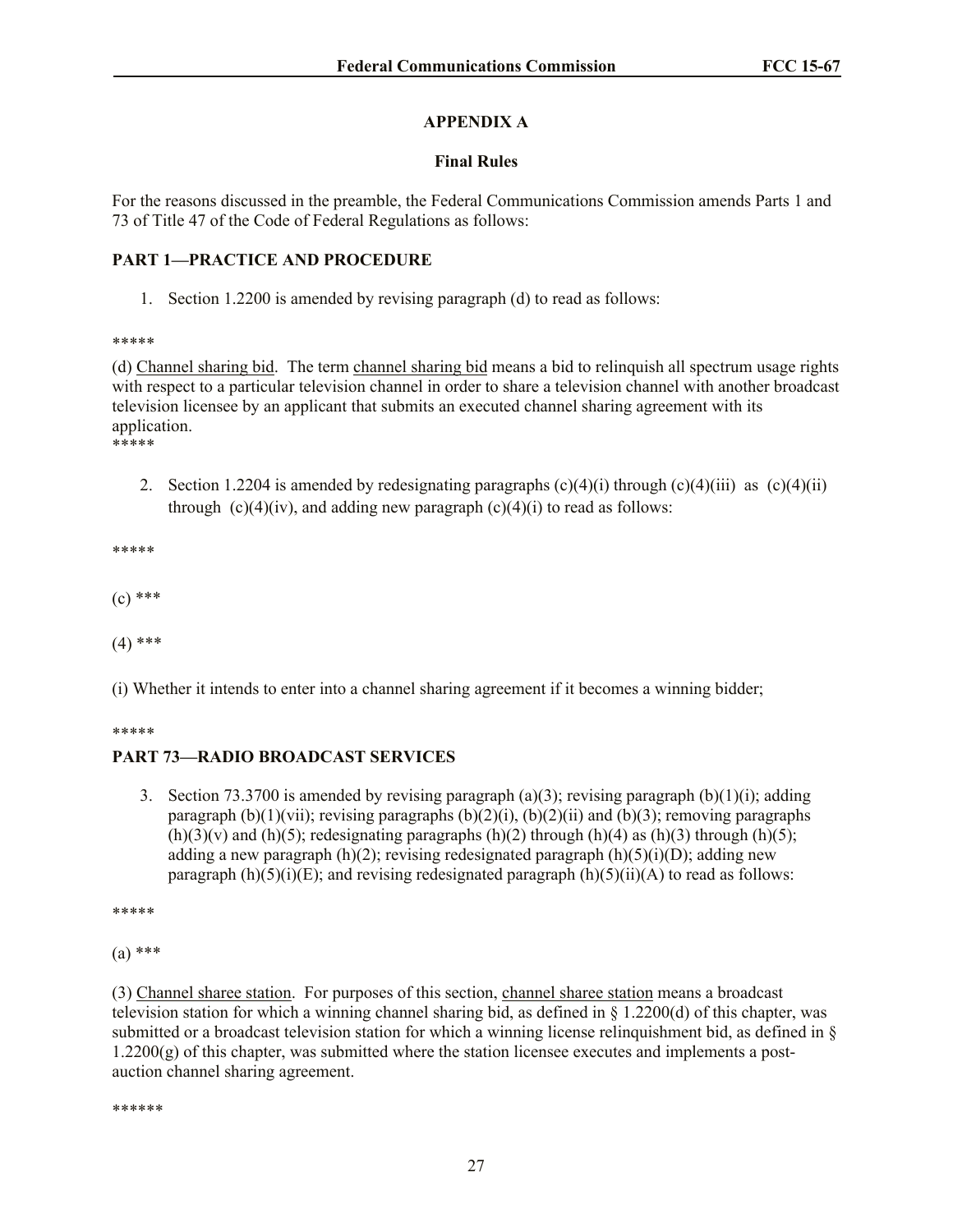(b) \*\*\*

 $(1)$  \*\*\*

(i) Licensees of reassigned stations, UHF-to-VHF stations, and High-VHF-to-Low-VHF stations must file a minor change application for a construction permit for the channel specified in the Channel Reassignment Public Notice using FCC Form 2100 Schedule A (for a full power station) or E (for a Class A station) within three months of the release date of the Channel Reassignment Public Notice. Licensees that are unable to meet this filing deadline may request a waiver of the deadline no later than 30 days prior to the deadline.

#### \*\*\*\*\*

(vii) Channel sharee stations must file a minor change application for a construction permit for the channel on which the channel sharer operates at least sixty (60) days prior to the date by which it must terminate operations on its pre-auction channel pursuant to  $\S 73.3700(c)(4)(i)$  and (ii) of this rule. The application must include a copy of the executed channel sharing agreement.

#### \*\*\*\*\*

### $(2)$  \*\*\*

(i) Alternate channels. The licensee of a reassigned station, a UHF-to-VHF station, or a High-VHF-to-Low-VHF station will be permitted to file a major change application for a construction permit for an alternate channel on FCC Form 2100 Schedules A (for a full power station) and E (for a Class A station) during a filing window to be announced by the Media Bureau by public notice, provided that: \*\*\*

#### \*\*\*\*\*

(ii) Expanded facilities. The licensee of a reassigned station, a UHF-to-VHF station, or a High-VHF-to-Low-VHF station will be permitted to file a minor change application for a construction permit on FCC Form 2100 Schedules A (for a full power station) and E (for a Class A station) during a filing window to be announced by the Media Bureau by public notice, in order to request a change in the technical parameters specified in the Channel Reassignment Public Notice with respect to height above average terrain (HAAT), effective radiated power (ERP), or transmitter location that would be considered a minor change under §§ 73.3572(a)(1),(2) or 74.787(b) of this chapter.

#### \*\*\*\*\*

(3) License applications for channel sharing stations*.* The licensee of each channel sharee station and channel sharer station must file an application for a license for the shared channel using FCC Form 2100 Schedule B (for a full power station) or F (for a Class A station) within three months of the date that the channel sharee station licensee receives its incentive payment pursuant to section  $6403(a)(1)$  of the Spectrum Act.

\*\*\*\*\*\*

(h) \*\*\*

\*\*\*\*\*

(2) Upon termination of the license of a party to a CSA, the spectrum usage rights covered by that license may revert to the remaining parties to the CSA. Such reversion shall be governed by the terms of the CSA in accordance with paragraph  $(h)(5)(i)(E)$  of this section. If upon termination of the license of a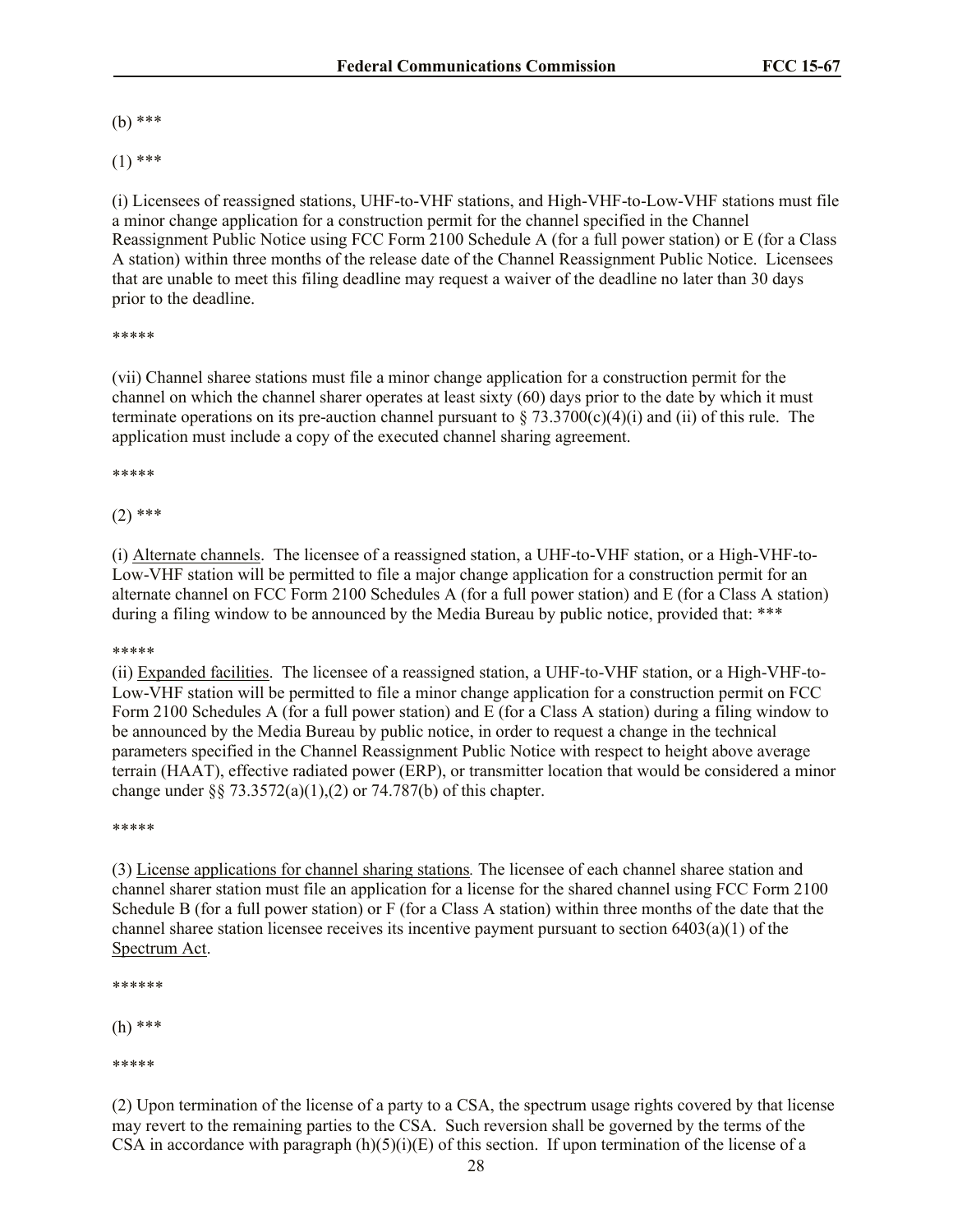party to a CSA only one party to the CSA remains, the remaining licensee may file an application to change its license to non-shared status using FCC Form 2100, Schedule B (for a full power licensee) or F (for a Class A licensee).

\*\*\*\*\*

 $(5)$  \*\*\*

 $(i)$  \*\*\*

(D) Transfer/assignment of a shared license, including the ability of a new licensee to assume the existing CSA; and

(E) Termination of the license of a party to the CSA, including reversion of spectrum usage rights to the remaining parties to the CSA.

 $(ii)$  \*\*\*

(A) Affirming compliance with the requirements in paragraph (h)(5) of this section and all relevant Commission rules and policies; and

\*\*\*\*\*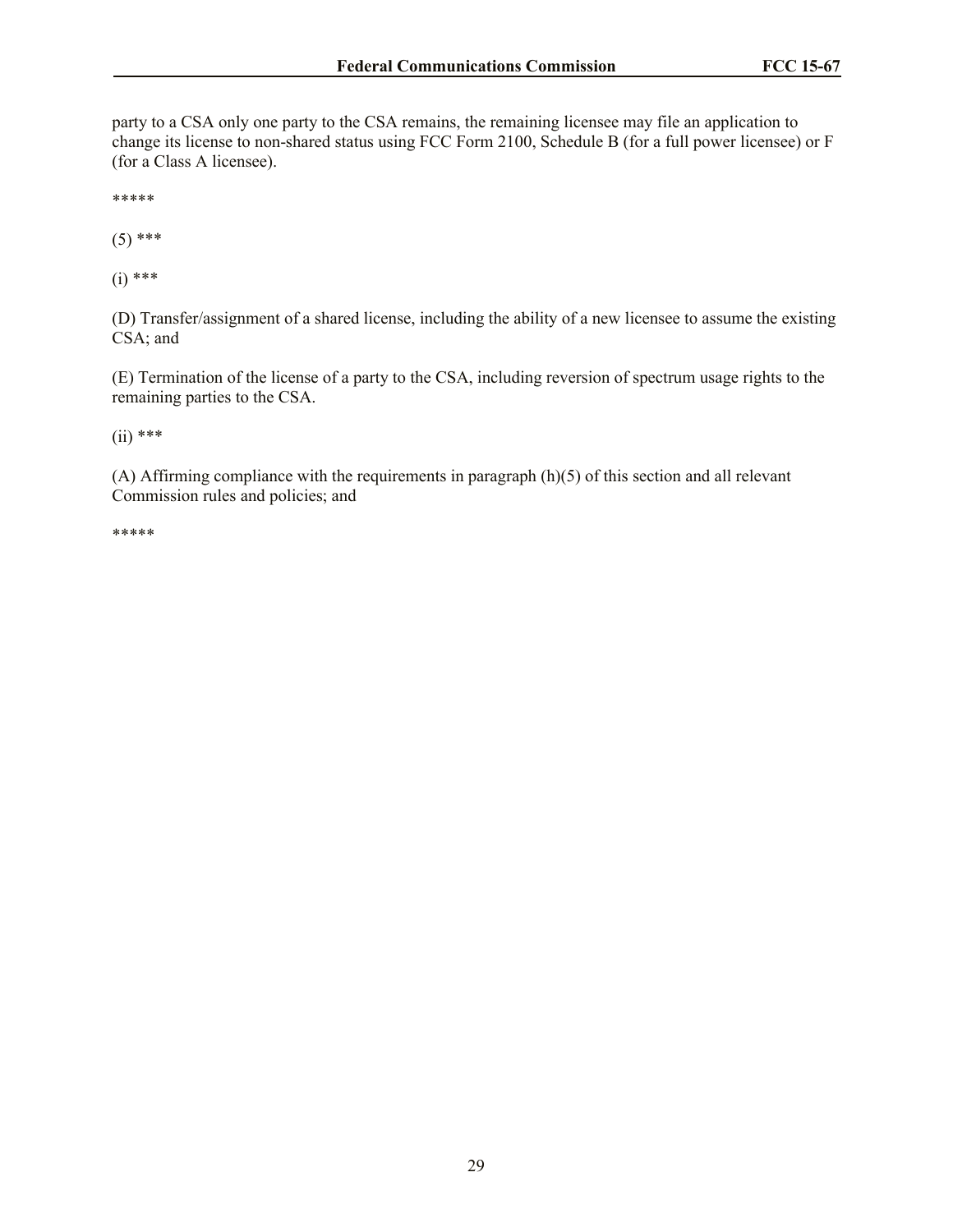## **APPENDIX B**

### **Supplemental Final Regulatory Flexibility Analysis**

1. As required by the Regulatory Flexibility Act of 1980, as amended ("RFA"),<sup>1</sup> an Initial Regulatory Flexibility Analysis ("IRFA") was incorporated in the *Notice of Proposed Rule Making* ("*Notice"*). 2 The Commission sought written public comment on the proposals in the *Notice*, including comment on the IRFA.<sup>3</sup> The Commission subsequently incorporated a Final Regulatory Flexibility Analysis ("FRFA") in the Report and Order.<sup>4</sup> This Supplemental FRFA conforms to the RFA and incorporates by reference the FRFA in the IA R&O. It reflects changes to the Commission's rules arising from the First Order on Reconsideration prepared in response to the Petition for Reconsideration filed by the Expanding Opportunities for Broadcasters Coalition ("EOBC").<sup>5</sup>

# **A. Need for, and Objectives of, the Order**

2. This First Order on Reconsideration affirms the Commission's commitment to making the channel sharing reverse auction bid option attractive to television broadcasters. In the *Channel Sharing R&O*, the Commission established rules authorizing channel sharing in connection with the incentive auction.<sup>6</sup> The Commission addressed a variety of further issues related to channel sharing in the *IA R&O* in order to complete the framework for incentive auction-related channel sharing. In this First Order on Reconsideration, the Commission generally grants the EOBC Petition, finding that modifying its original determination will increase broadcasters' flexibility to use the channel sharing bid option, will make the option more attractive and will provide an improved ability of the Commission to monitor compliance of CSAs with our rules.

3. Specifically, in the First Order on Reconsideration, the Commission grants in part the EOBC petition for reconsideration by: clarifying that the reversionary interest rule does not apply to CSAs; allowing parties the flexibility to enter into term-limited CSAs and to execute a CSAs postauction;<sup>7</sup> and modifying the rules to allow the spectrum usage rights of a sharing party whose license is terminated to revert to the remaining sharing parties rather than having the rights revert to the Commission for reassignment. The Order also clarifies that at the pre- auction stage Commission staff will only review CSAs to determine whether the bidder qualifies for the anti-collusion rule exception. To allow review for compliance with Commission rules, the Order requires that a channel sharee file a construction permit application, including a copy of the CSA, after the auction. Most notably, the flexibility granted herein will make it easier for entities such as small businesses and non- commercial education stations to avail themselves of the opportunity to channel share as part of the incentive auction.

<sup>&</sup>lt;sup>1</sup> See 5 U.S.C. § 603. The RFA, see 5 U.S.C. §§ 601-612, has been amended by the Small Business Regulatory Enforcement Fairness Act of 1996, Pub. L. No. 104-121, Title II, 110 Stat. 857 (1996).

<sup>2</sup> *Expanding the Economic and Innovation Opportunities of Spectrum Through Incentive Auctions,* Notice of Proposed Rulemaking, 27 FCC Rcd 12357, 12523-544, Appendix B (2012) ("*IA Notice*").

<sup>3</sup> *Id.* at 12495, para. 421.

<sup>4</sup> *See IA R&O,* 29 FCC Rcd 6567, 6947-66, Appendix B.

<sup>&</sup>lt;sup>5</sup> EOBC Petition for Reconsideration, GN Docket No. 12-268 (filed Sept. 12, 2014). In addition to this Order, a subsequent Order on Reconsideration will address Petitions for Reconsideration of the *IA R&O* related to issues other than the channel sharing bid option*.*

<sup>6</sup> *Channel Sharing R&O,* 27 FCC Rcd. 4616 (2012).

 $<sup>7</sup>$  Though EOBC requested the right of a winning license relinguishment bidder to enter into a CSA post auction up</sup> to 12 months after the license relinquishment date, we are requiring that the bidder enter into the CSA no later than the license relinquishment date.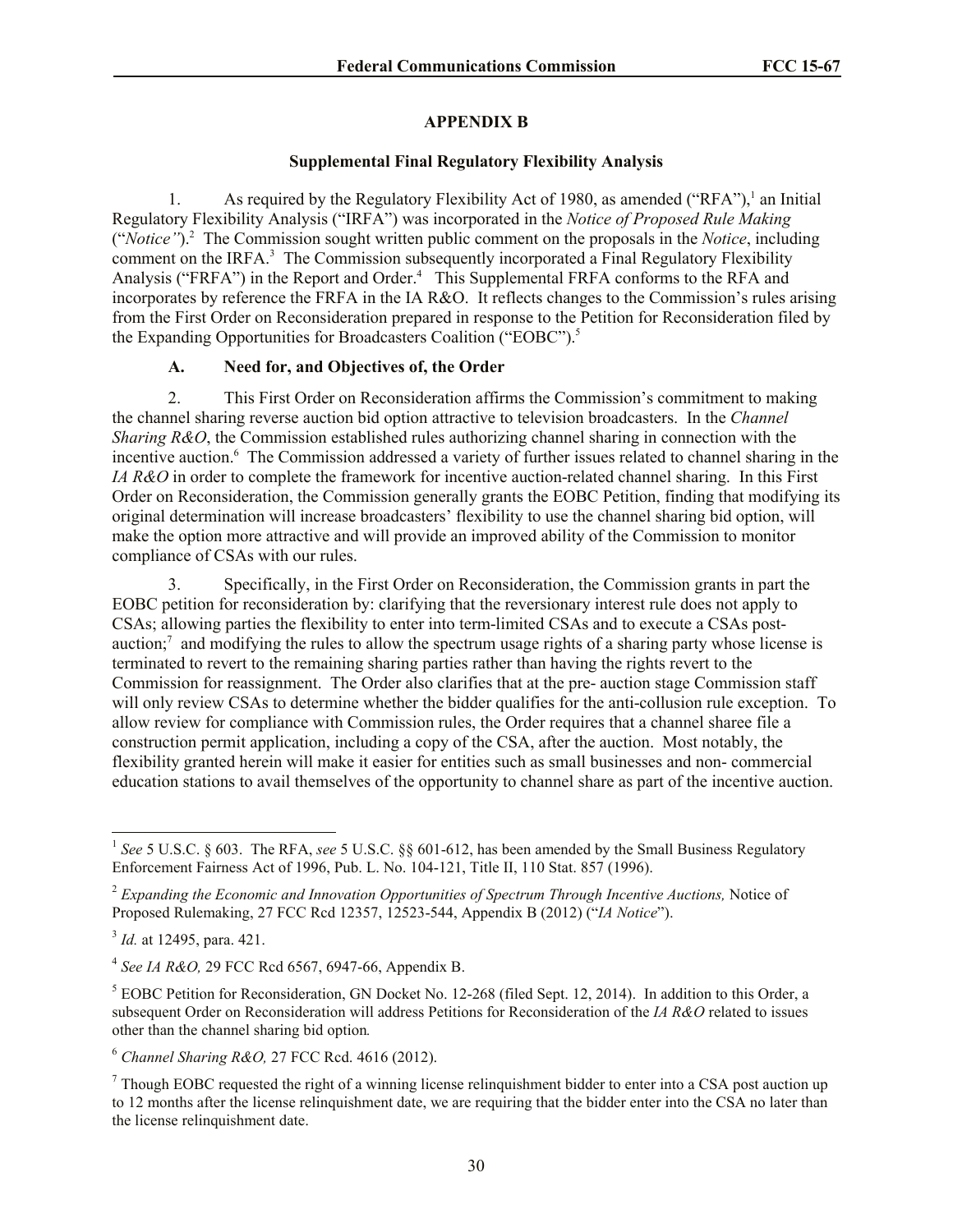# **B. Summary of Significant Issues Raised by Public Comments in Response to the IRFA and the IA R&O.**

4. No commenters directly responded to the IRFA in the *Notice*. Because a number of commenters raised concerns about the impact on small businesses of various auction design issues, the FRFA in the *IA R&O* addressed those concerns. The EOBC Petition addressed herein, and associated pleadings, did not raise any concerns with the FRFA.<sup>8</sup>

# **C. Response to Comments by the Chief Counsel for Advocacy of the Small Business Administration**

5. Pursuant to the Small Business Jobs Act of 2010, the Commission is required to respond to any comments filed by the Chief Counsel for Advocacy of the Small Business Administration (SBA), and to provide a detailed statement of any change made to the proposed rules as a result of those comments. The Chief Counsel did not file any comments in response to the rules adopted in this proceeding.

# **D. Description and Estimate of the Number of Small Entities to Which Rules Will Apply**

6. The RFA directs the Commission to provide a description of and, where feasible, an estimate of the number of small entities that will be affected by the adopted rules, if adopted.<sup>9</sup> The RFA generally defines the term "small entity" as having the same meaning as the terms "small business," small organization," and "small government jurisdiction."<sup>10</sup> In addition, the term "small business" has the same meaning as the term "small business concern" under the Small Business Act.<sup>11</sup> A small business concern is one which: (1) is independently owned and operated; (2) is not dominant in its field of operation; and (3) satisfies any additional criteria established by the SBA.<sup>12</sup>

7. As noted, we incorporated a FRFA into the *IA R&O.* In that analysis, the Commission described in detail the various small business entities that may be affected by the final rules, including television broadcast entities.<sup>13</sup> This First Order on Reconsideration amends the final rules adopted in the *IA R&O* affecting television broadcasting. This Supplemental FRFA incorporates by reference the description and estimate of the number of television broadcasting small entities from the IRFA in the Notice of Proposed Rulemaking accompanying this First Order on Reconsideration.<sup>14</sup>

 $\overline{\phantom{a}}$ 

<sup>&</sup>lt;sup>8</sup> Two parties did file Petitions for Reconsideration related to the FRFA. We will address those pleadings in a subsequent Order on Reconsideration of the *IA R&O*.

 $9^9$  5 U.S.C. § 603(b)(3).

 $^{10}$  *Id*. § 601(6).

<sup>&</sup>lt;sup>11</sup> *Id.*  $\&$  601(3) (incorporating by reference the definition of "small business concern" in 15 U.S.C.  $\&$  632). Pursuant to 5 U.S.C. § 601(3), the statutory definition of a small business applies "unless an agency, after consultation with the Office of Advocacy of the Small Business Administration and after opportunity for public comment, establishes one or more definitions of such term which are appropriate to the activities of the agency and publishes such definition(s) in the Federal Register." 5 U.S.C.  $\frac{6}{9}$  601(3).

 $12$  15 U.S.C. § 632. Application of the statutory criteria of dominance in its field of operation and independence are sometimes difficult to apply in the context of broadcast television. Accordingly, the Commission's statistical account of television stations may be over-inclusive.

<sup>&</sup>lt;sup>13</sup> *See supra*, para. 1 & n. 155. Additionally, an updated description of "television broadcasting" can be found in the Initial Regulatory Flexibility Analysis included as Appendix D.

<sup>14</sup> *See infra* Appendix D at Section C.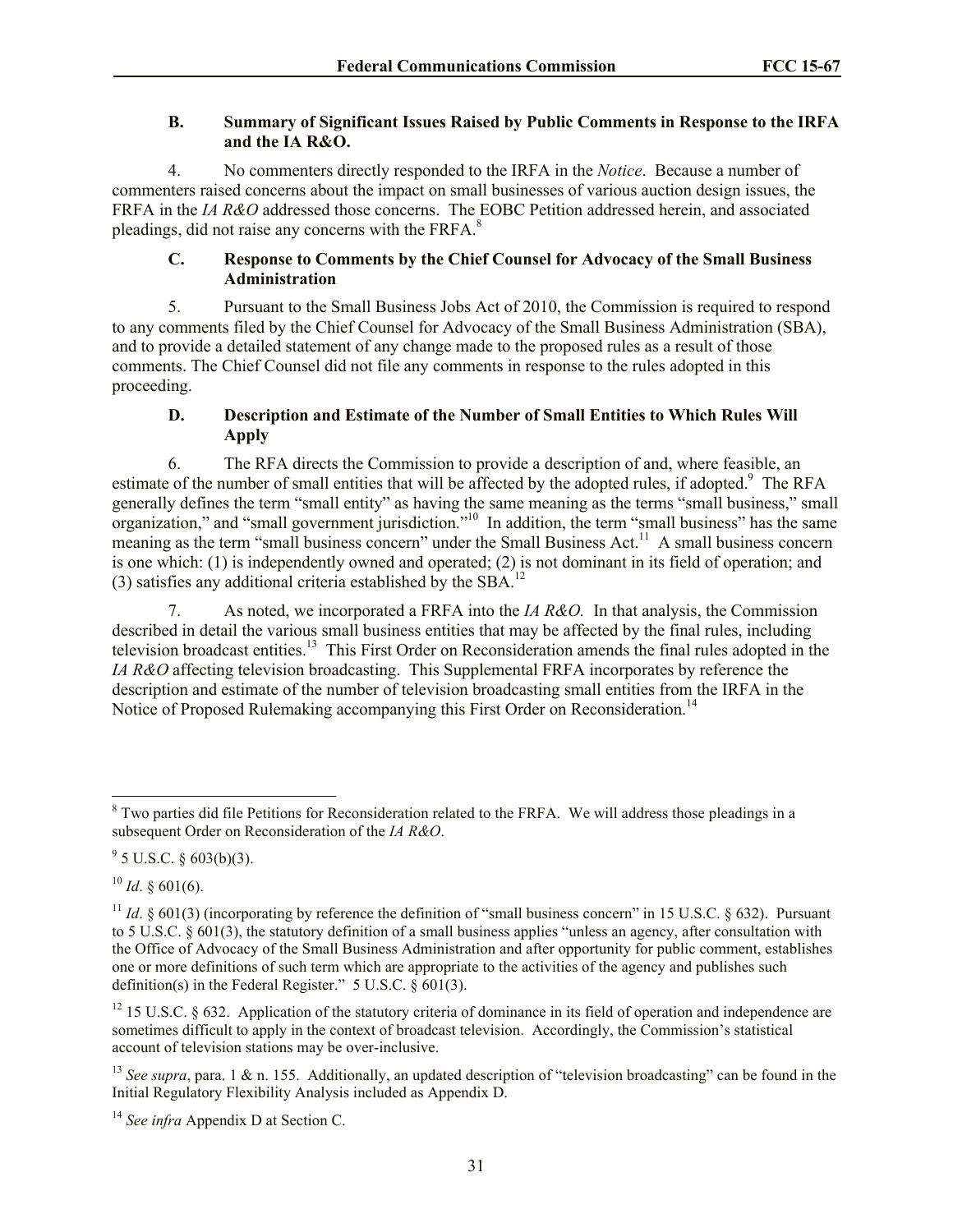# **E. Description of Projected Reporting, Recordkeeping, and Other Compliance Requirements for Small Entities**

8. In Section D of the FRFA incorporated into the *IA R&O*, the Commission described in detail the projected recording, recordkeeping, reporting and other compliance requirements for small entities arising from the rules adopted in the *IA R&O*.<sup>15</sup> This Supplemental FRFA incorporates by reference the requirements described in Section D of the FRFA. In this First Order on Reconsideration, however, the Commission adds and modifies rules adopted in the *IA R&O*. It adds the requirement that in order to take advantage of the flexibility adopted in this First Order on Reconsideration to enter into a channel sharing agreement post-auction, a license relinquishment bidder must indicate its intent to enter a post auction channel sharing agreement on its pre-auction application. The First Order on Reconsideration also requires channel sharee stations to file an application for construction permit, including a copy of the executed channel sharing agreement. Commercial stations must pay the fee associated with this filing. (Non-commercial entities are fee exempt.) In addition, it require CSAs to include a provision regarding the reversion of spectrum usage rights to remaining channel sharing partners in the event that one party has its license terminated. Finally, to take advantage of the new rule allowing the last remaining licensee to a channel sharing agreement to have its license revert to nonshared status, that last remaining licensee must file a license application requesting this reversion.

# **F. Steps Taken to Minimize the Significant Economic Impact on Small Entities, and Significant Alternatives Considered**

9. The RFA requires an agency to describe any significant alternatives that it has considered in developing its approach, which may include the following four alternatives (among others): "(1) the establishment of differing compliance or reporting requirements or timetables that take into account the resources available to small entities; (2) the clarification, consolidation, or simplification of compliance and reporting requirements under the rule for such small entities; (3) the use of performance rather than design standards; and (4) an exemption from coverage of the rule, or any part thereof, for such small entities."

10. The reporting, recordkeeping, and other compliance requirements resulting from the First Order on Reconsideration will apply to all entities in the same manner. The Commission believes that applying the same rules equally to all entities in this context promotes fairness. The Commission does not believe that the costs and/or administrative burdens associated with the rules, including the payment of a construction permit filing fee by commercial broadcasters who are reverse auction winners and who will channel share, will unduly burden small entities. (Non-commercial broadcasters are exempt from such filing fees.) The construction permit itself will contain the same information included in the construction permit and license information of the channel sharer station and therefore can be copied without additional engineering work. The submission of the executed channel sharing agreement does not add cost as the rules already require execution of a channel sharing agreement between sharing parties.

11. While these new rules require additional filings for those reverse auction winning bidders that channel share, they give bidders, including broadcast television entities meeting the definition of small businesses, the increased flexibility to enter into post auction CSAs, to limit the term of their CSAs rather than make them permanent, and to request reversion of spectrum usage rights in the event of the termination of the license of a broadcaster with whom they share spectrum. Lastly, the requirement that a channel sharee file a construction permit including a copy of the channel sharing agreement will streamline the pre-auction application process.

# **G. Federal Rules that Might Duplicate, Overlap, or Conflict with the Rules**

12. None.

 $\overline{a}$ <sup>15</sup> *IA R&O* at 6959-64, Appendix D, paras. 37-54.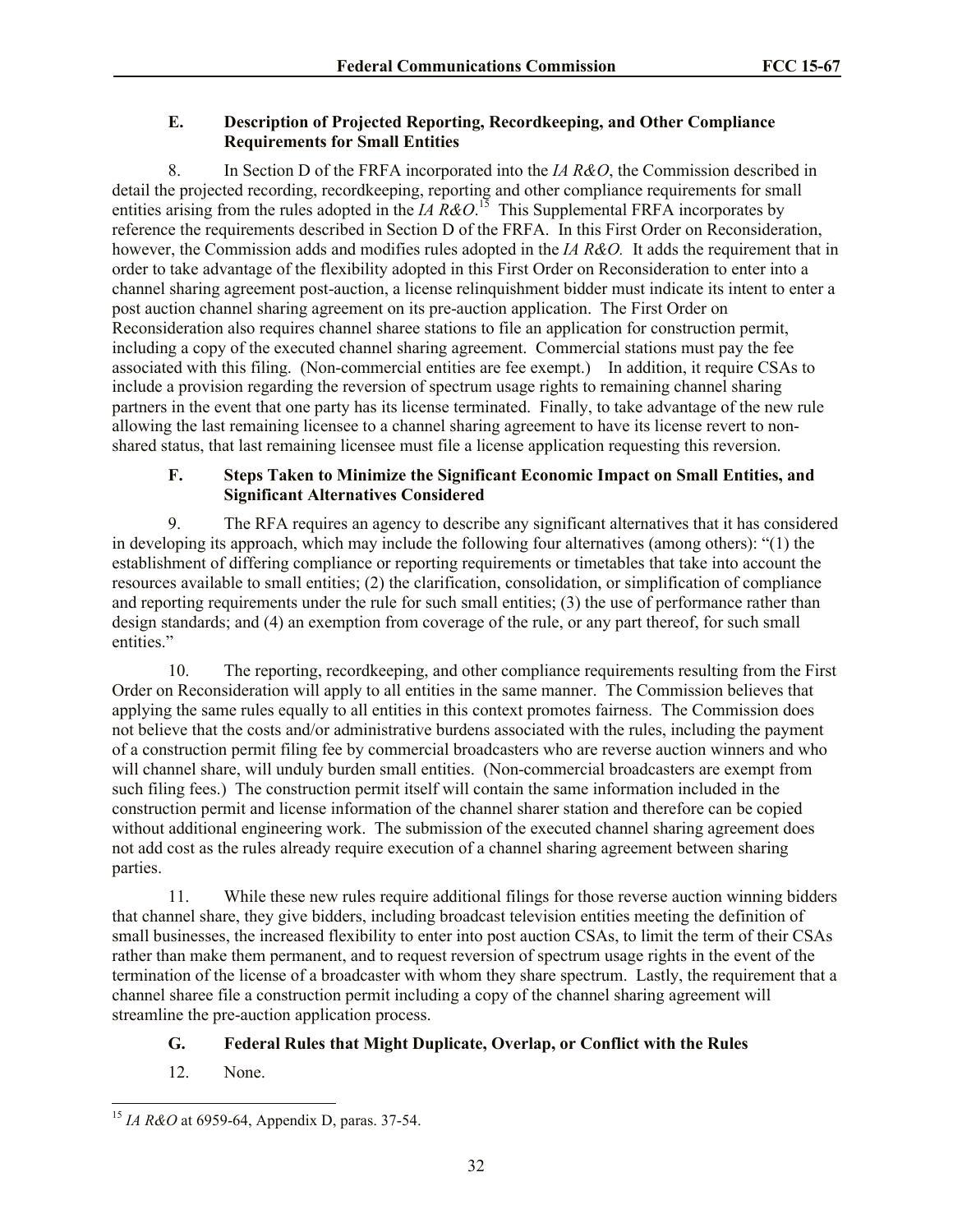# **H. Report to Congress**

13. The Commission will send a copy of the Order, including this FRFA, in a report to be sent to Congress and the Government Accountability Office pursuant to the Congressional Review Act. A copy of the Order and FRFA (or summaries thereof) will also be published in the Federal Register.

# **I. Report to Small Business Administration**

14. The Commission will send a copy of this First Order on Reconsideration, including this Supplemental FRFA, to the Chief Counsel for Advocacy of the Small Business Administration.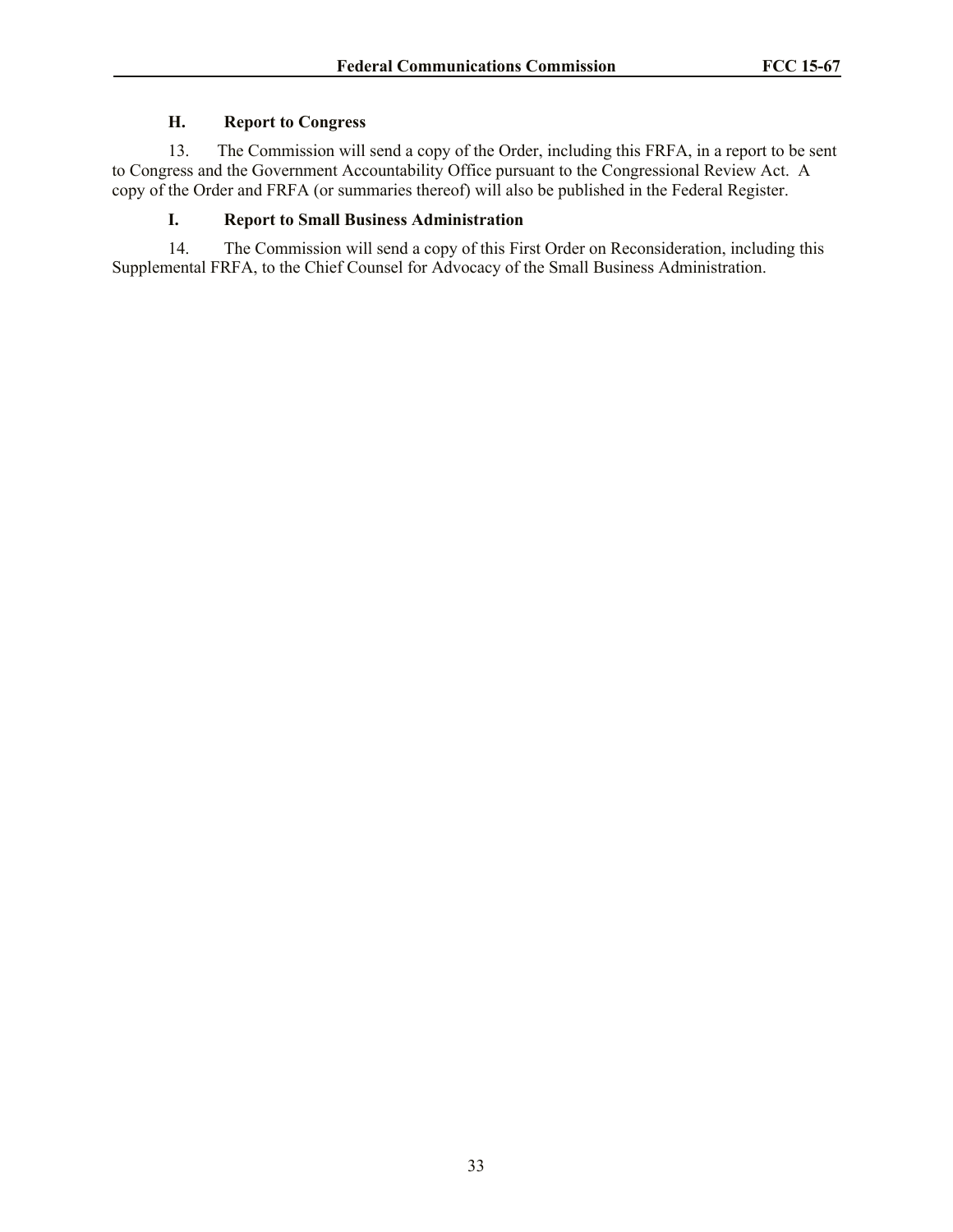# **APPENDIX C**

# **Proposed Rules**

Part 73 of Title 47 of the U.S. Code of Federal Regulations is amended to read as follows:

# PART 73 – RADIO BROADCAST SERVICES

1. The Authority citation for Part 73 continues to read as follows:

AUTHORITY: 47 U.S.C. 154, 303, 334, 336 and 339.

2. New section 73.3800 is added to read as follows:

# **§ 73.3800 Full Power Television Channel Sharing Outside the Auction Context**

(a) Channel sharing generally.

(1) Subject to the provisions of this section, full power television stations may voluntarily seek Commission approval to share a single six megahertz channel with other full power television and Class A television stations.

(2) Each station sharing a single channel pursuant to this section shall continue to be licensed and operated separately, have its own call sign, and be separately subject to all applicable Commission obligations, rules, and policies.

(b) Licensing of Channel Sharing Stations. A full power television channel sharing station relinquishing its channel must file an application for the initial channel sharing construction permit (FCC Form 2100), include a copy of the channel sharing agreement as an exhibit, and cross reference the other sharing station(s). Any engineering changes necessitated by the channel sharing agreement may be included in the station's application. Upon initiation of shared operations, the station relinquishing its channel must notify the Commission that it has terminated operation pursuant to 47 C.F.R. 73.1750 and each sharing station must file an application for license (FCC Form 2100).

(c) Deadline For Implementing Channel Sharing Agreements. Channel sharing agreements submitted pursuant to this section must be implemented within three years of the grant of the initial channel sharing construction permit.

(d) Channel Sharing Agreements (CSAs).

(1) Channel sharing agreements submitted under this section must contain provisions outlining each licensee's rights and responsibilities regarding:

(i) Access to facilities, including whether each licensee will have unrestrained access to the shared transmission facilities;

(ii) Operation, maintenance, repair, and modification of facilities, including a list of all relevant equipment, a description of each party's financial obligations, and any relevant notice provisions; and

(iii) Transfer/assignment of a shared license, including the ability of a new licensee to assume the existing CSA; and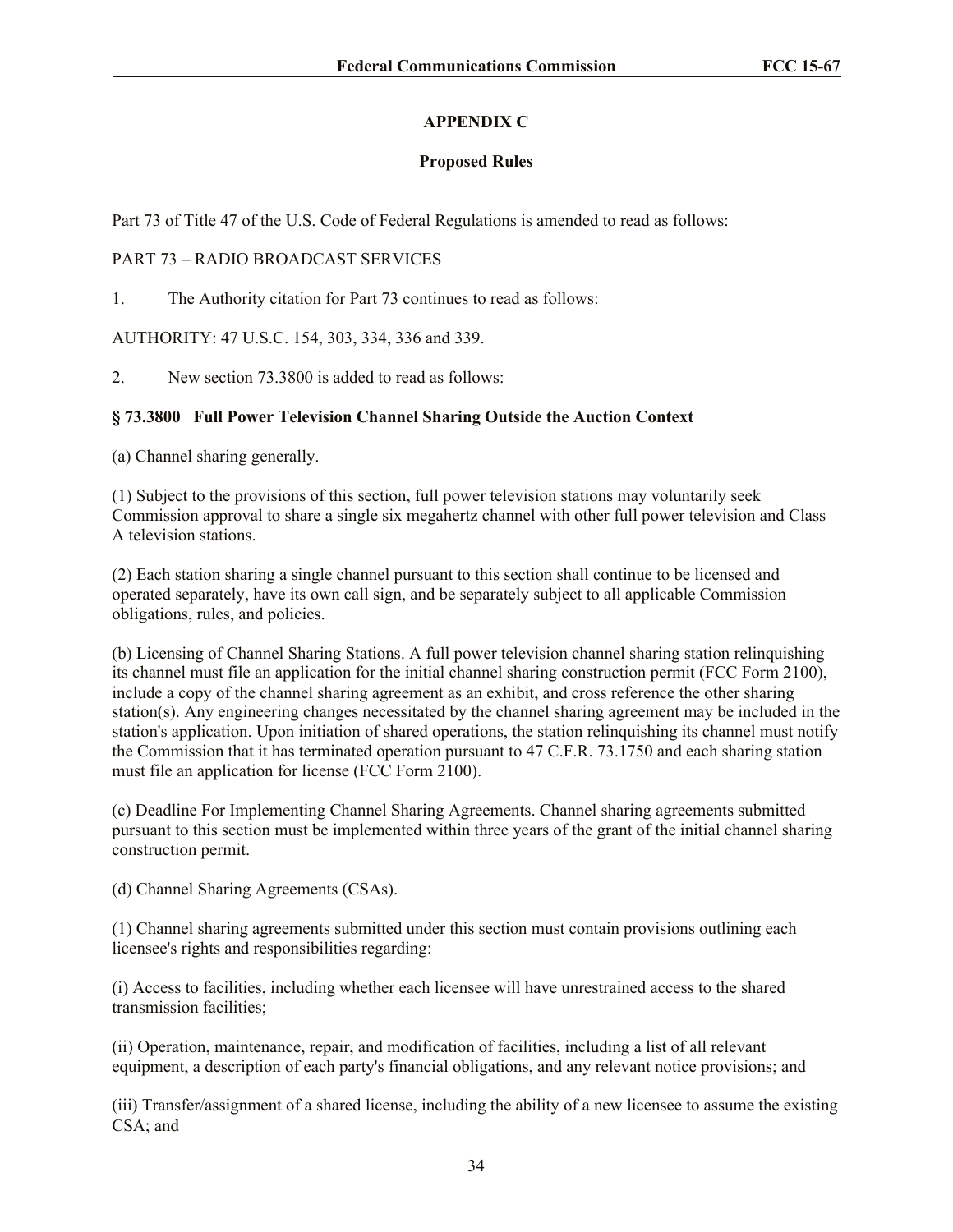(iv) Termination of the license of a party to the CSA, including reversion of spectrum usage rights to the remaining parties to the CSA.

(2) Channel sharing agreements submitted under this section must include a provision affirming compliance with the channel sharing requirements in this section including a provision requiring that each channel sharing licensee shall retain spectrum usage rights adequate to ensure a sufficient amount of the shared channel capacity to allow it to provide at least one Standard Definition (SD) program stream at all times.

(e) Termination and Assignment/Transfer of Shared Channel. Upon termination of the license of a party to a CSA, the spectrum usage rights covered by that license may revert to the remaining parties to the CSA. Such reversion shall be governed by the terms of the CSA in accordance with paragraph  $(d)(1)(iv)$ of this section. If upon termination of the license of a party to a CSA only one party to the CSA remains, the remaining licensee may file an application to change its license to non-shared status using FCC Form 2100, Schedule B (for a full power licensee) or F (for a Class A licensee).

- (f) Notice to MVPDs.
- (1) Stations participating in channel sharing agreements must provide notice to MVPDs that:

(i) no longer will be required to carry the station because of the relocation of the station;

(ii) currently carry and will continue to be obligated to carry a station that will change channels; or

- (iii) will become obligated to carry the station due to a channel sharing relocation.
- (2) The notice required by this section must contain the following information:
- (i) date and time of any channel changes;
- (ii) the channel occupied by the station before and after implementation of the CSA;
- (iii) modification, if any, to antenna position, location, or power levels;
- (iv) stream identification information; and
- (v) engineering staff contact information.

(3) Sharee stations (those relinquishing a channel in order to share) must provide notice as required by this section at least 30 days prior to terminating operations on the sharee's channel. Sharer stations (those hosting a sharee as part of a channel sharing agreement) and sharee stations must provide notice as required by this section at least 30 days prior to initiation of operations on the sharer channel. Should the anticipated date to either cease operations or commence channel sharing operations change, the stations must send a further notice to affected MVPDs informing them of the new anticipated date(s).

(4) Notifications provided to cable systems pursuant to this section must be either mailed to the system's official address of record provided in the cable system's most recent filing in the FCC's Cable Operations and Licensing System (COALS) Form 322, or emailed to the system if the system has provided an email address. For all other MVPDs, the letter must be addressed to the official corporate address registered with their State of incorporation.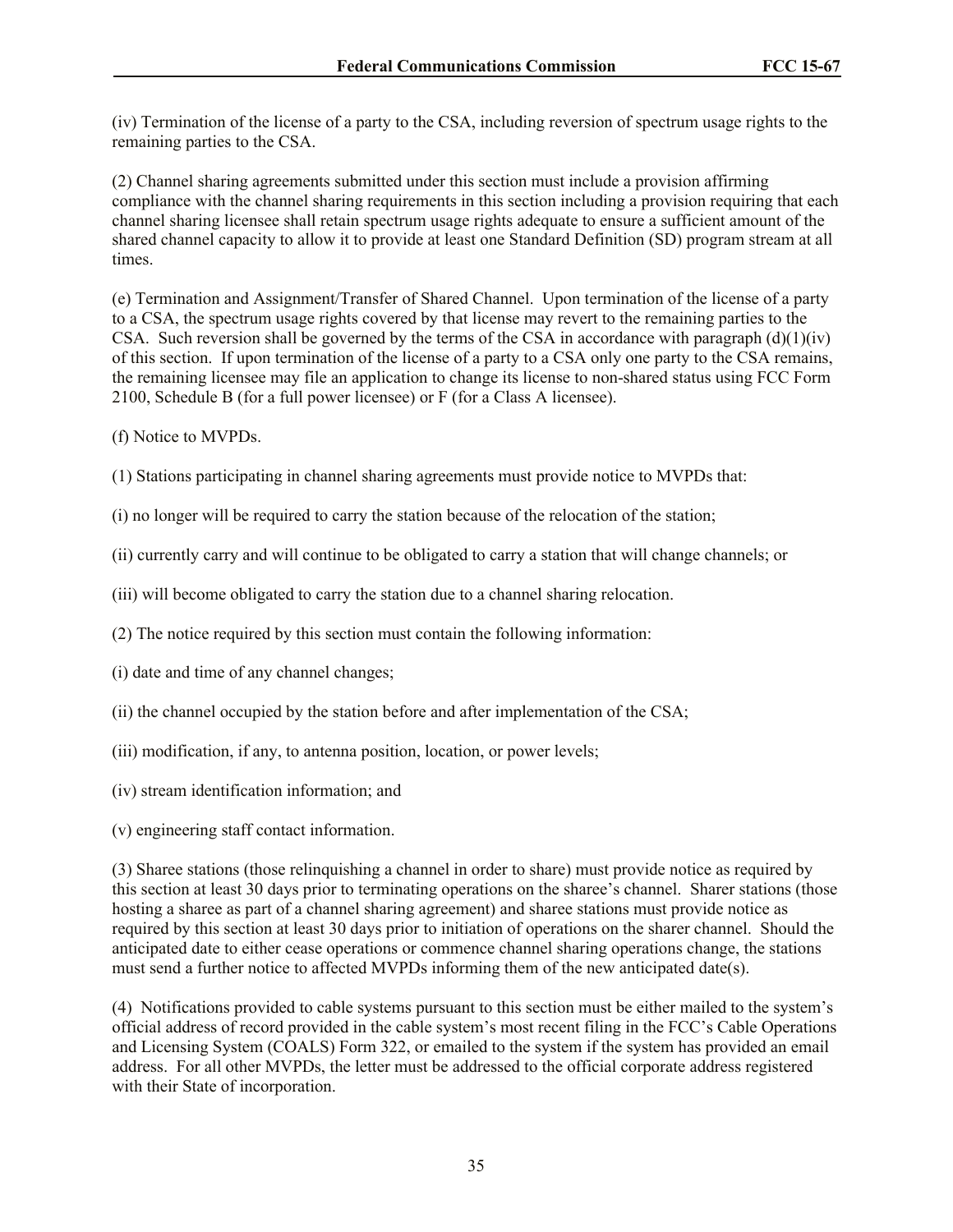3. New section 73.6028 is added to read as follows:

# **§ 73.6028 Class A Television Channel Sharing Outside the Auction Context**

(a) Channel sharing generally.

(1) Subject to the provisions of this section, Class A television stations may voluntarily seek Commission approval to share a single six megahertz channel with other Class A and full power television stations.

(2) Each station sharing a single channel pursuant to this section shall continue to be licensed and operated separately, have its own call sign, and be separately subject to all of the Commission's obligations, rules, and policies.

(b) Licensing of Channel Sharing Stations. A full power television channel sharing station relinquishing its channel must file an application for the initial channel sharing construction permit (FCC Form 2100), include a copy of the channel sharing agreement as an exhibit, and cross reference the other sharing station(s). Any engineering changes necessitated by the channel sharing agreement may be included in the station's application. Upon initiation of shared operations, the station relinquishing its channel must notify the Commission that it has terminated operation pursuant to 47 C.F.R. 73.1750 and each sharing station must file an application for license (FCC Form 2100).

(c) Deadline For Implementing Channel Sharing Agreements. Channel sharing agreements submitted pursuant to this section must be implemented within three years of the grant of the initial channel sharing construction permit.

(d) Channel Sharing Agreements (CSAs).

(1) Channel sharing agreements submitted under this section must contain provisions outlining each licensee's rights and responsibilities regarding:

(i) Access to facilities, including whether each licensee will have unrestrained access to the shared transmission facilities;

(ii) Operation, maintenance, repair, and modification of facilities, including a list of all relevant equipment, a description of each party's financial obligations, and any relevant notice provisions; and

(iii) Termination or transfer/assignment of rights to the shared licenses, including the ability of a new licensee to assume the existing CSA.

(2) Channel sharing agreements submitted under this section must include a provision affirming compliance with the channel sharing requirements in this section including a provision requiring that each channel sharing licensee shall retain spectrum usage rights adequate to ensure a sufficient amount of the shared channel capacity to allow it to provide at least one Standard Definition (SD) program stream at all times.

(e) Termination and Assignment/Transfer of Shared Channel. Upon termination of the license of a party to a CSA, the spectrum usage rights covered by that license may revert to the remaining parties to the CSA. Such reversion shall be governed by the terms of the CSA in accordance with paragraph  $(d)(1)(iy)$ of this section. If upon termination of the license of a party to a CSA only one party to the CSA remains, the remaining licensee may file an application to change its license to non-shared status using FCC Form 2100, Schedule B (for a full power licensee) or F (for a Class A licensee).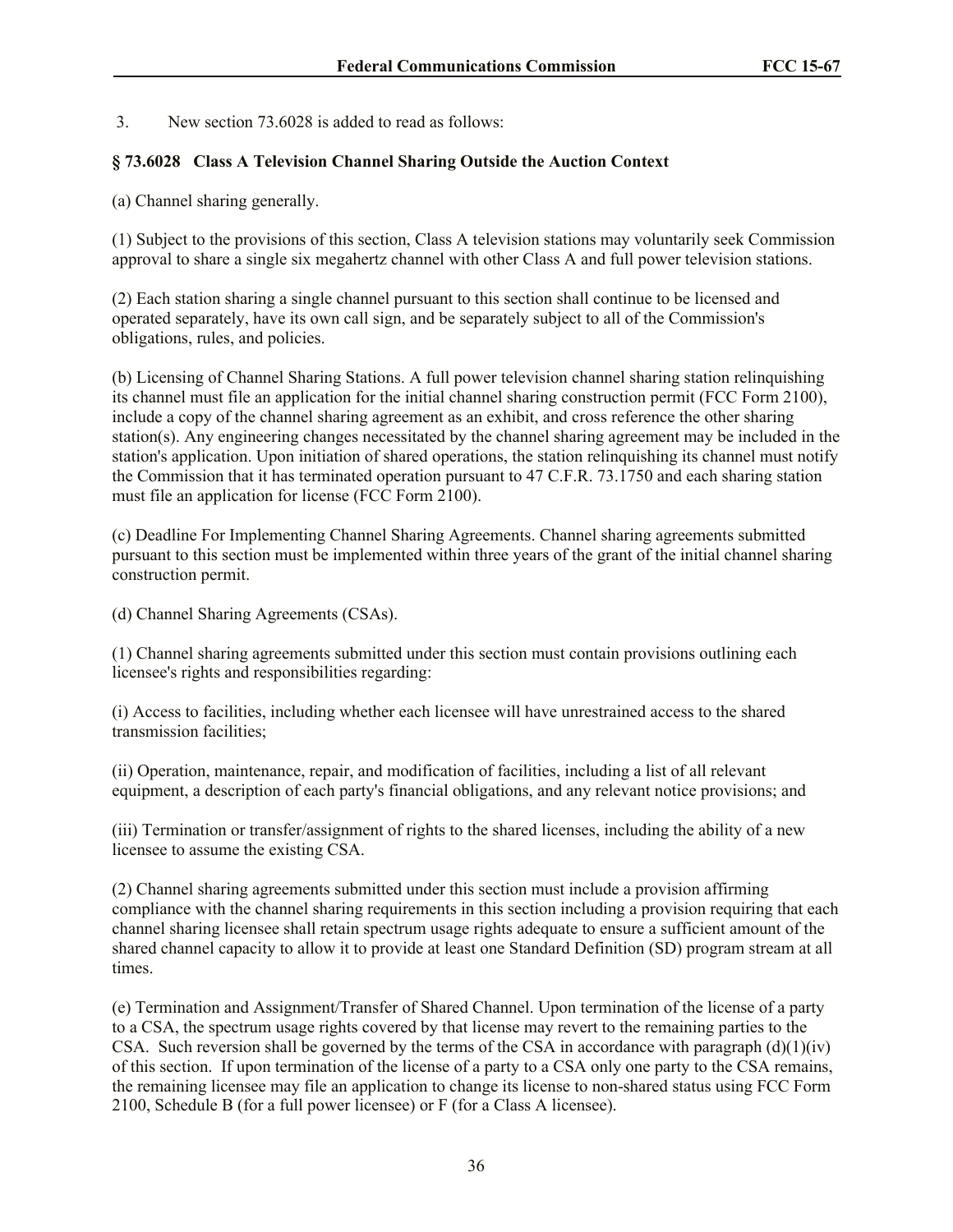(f) Notice to MVPDs.

- (1) Stations participating in channel sharing agreements must provide notice to MVPDs that:
- (i) no longer will be required to carry the station because of the relocation of the station;
- (ii) currently carry and will continue to be obligated to carry a station that will change channels; or
- (iii) will become obligated to carry the station due to a channel sharing relocation.
- (2) The notice required by this section must contain the following information:
- (i) date and time of any channel changes;
- (ii) the channel occupied by the station before and after implementation of the CSA;
- (iii) modification, if any, to antenna position, location, or power levels;
- (iv) stream identification information; and
- (v) engineering staff contact information.

(3) Sharee stations (those relinquishing a channel in order to share) must provide notice as required by this section at least 30 days prior to terminating operations on the sharee's channel. Sharer stations (those hosting a sharee as part of a channel sharing agreement) and sharee stations must provide notice as required by this section at least 30 days prior to initiation of operations on the sharer channel. Should the anticipated date to either cease operations or commence channel sharing operations change, the station(s) must snd a further notice to affected MVPDs informing them of the new anticipated date(s).

(4) Notifications provided to cable systems pursuant to this section must be either mailedto the system's official address of record provided in the cable system's most recent filing in the FCC's Cable Operations and Licensing System (COALS) Form 322, or emailed to the system if the system has provided an email address. For all other MVPDs, the letter must be addressed to the official corporate address registered with their State of incorporation.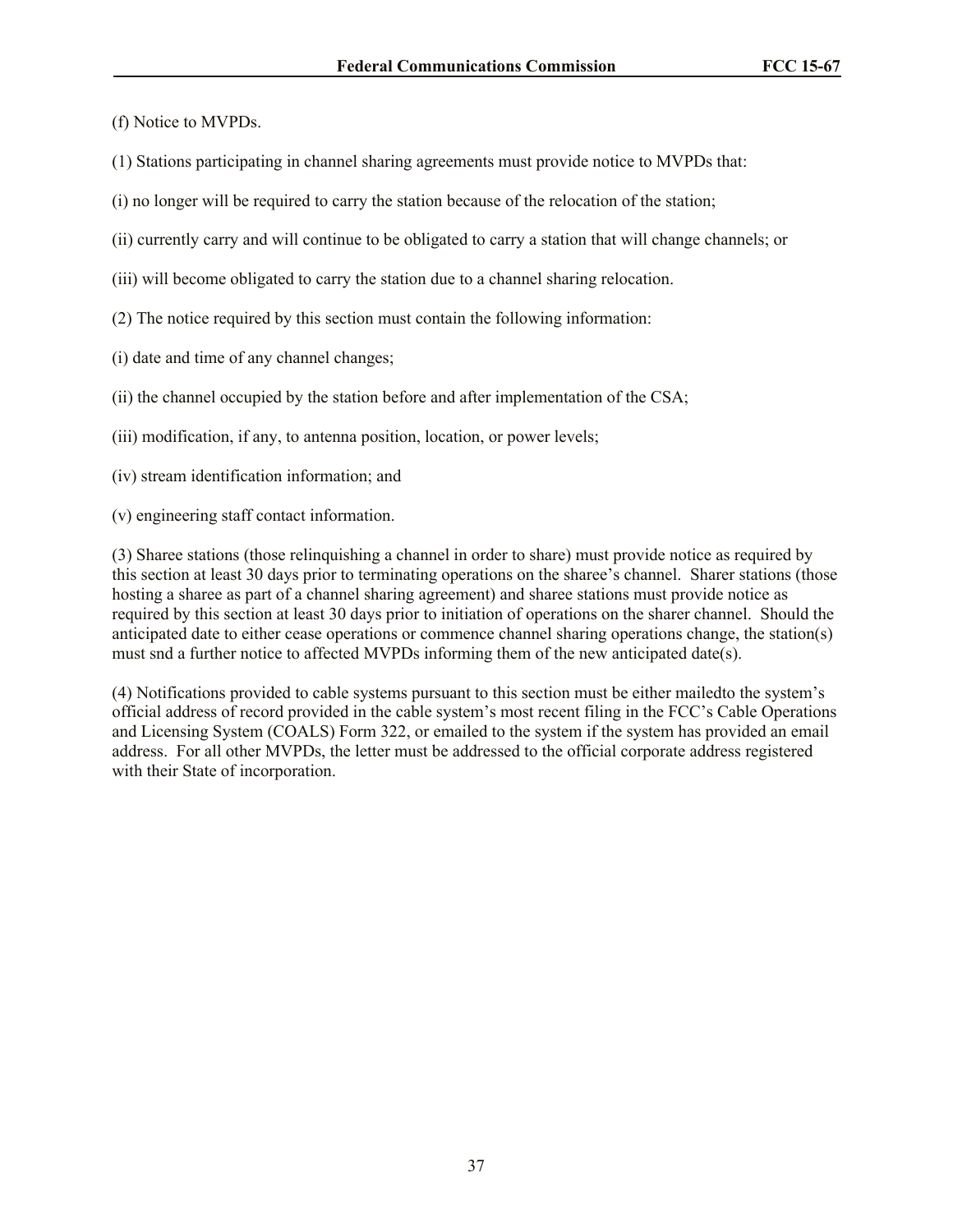# **APPENDIX D**

### **Initial Regulatory Flexibility Act Analysis**

1. As required by the Regulatory Flexibility Act of 1980, as amended ("RFA"),<sup>1</sup> the Commission has prepared this Initial Regulatory Flexibility Analysis ("IRFA") concerning the possible significant economic impact on small entities of the policies and rules proposed in the *Notice of Proposed Rulemaking* ("*NPRM*"). Written public comments are requested on this IRFA. Comments must be identified as responses to the IRFA and must be filed by the deadlines for comments provided on the first page of the *NPRM*. The Commission will send a copy of the *NPRM*, including this IRFA, to the Chief Counsel for Advocacy of the Small Business Administration ("SBA").<sup>2</sup> In addition, the *NPRM* and IRFA (or summaries thereof) will be published in the Federal Register. 3

# **Need for, and Objectives of, the Proposed Rule Changes**

2. The *NPRM* proposes to adopt rules to permit channel sharing by and between full power and Class A television stations outside the context of the incentive auction, including by one or both parties to auction-related CSAs with other entities after those auction-related agreements terminate. Our goal is to provide clarification regarding the scope of channel sharing outside the context of the incentive auction in order to encourage auction participation. In addition, our goal is to extend the public interest benefits of channel sharing to full power and Class A stations that are not participating in the auction. The Commission has previously concluded that channel sharing can help broadcasters, including existing small, minority-owned, and niche stations, to reduce operating costs and provide broadcasters with additional net income to strengthen operations and improve programming services. Thus, extending channel sharing to full power and Class A stations outside the auction context would permit these stations to take advantage of the potential benefits of channel sharing.

### **Legal Basis**

3. The proposed action is authorized pursuant to Sections 1, 4, 301, 303, 307, 308, 309, 310, 316, 319, 338, 403, 614, and 615 of the Communications Act of 1934, as amended, 47 U.S.C. §§ 151, 154, 301, 303, 307, 308, 309, 310, 316, 319, 338, 403, 614 and 615.

# **Description and Estimate of the Number of Small Entities to Which the Proposed Rules Will Apply**

4. The RFA directs agencies to provide a description of, and where feasible, an estimate of the number of small entities that may be affected by the proposed rules, if adopted.<sup>4</sup> The RFA generally defines the term "small entity" as having the same meaning as the terms "small business," "small organization," and "small governmental jurisdiction."<sup>5</sup> In addition, the term "small business" has the same meaning as the term "small business concern" under the Small Business Act.<sup>6</sup> A small business

 $\overline{a}$ 

 $4\,$  5 U.S.C. § 603(b)(3).

 $5$  5 U.S.C. § 601(6).

<sup>&</sup>lt;sup>1</sup> See 5 U.S.C. § 603. The RFA, see 5 U.S.C. §§ 601-612, has been amended by the Small Business Regulatory Enforcement Fairness Act of 1996 ("SBREFA"), Pub. L. No. 104-121, Title II, 110 Stat. 857 (1996).

<sup>2</sup> *See* 5 U.S.C. § 603(a).

<sup>3</sup> *See id*.

 $6$  5 U.S.C. § 601(3) (incorporating by reference the definition of "small-business concern" in 15 U.S.C. § 632). Pursuant to 5 U.S.C. § 601(3), the statutory definition of a small business applies "unless an agency, after consultation with the Office of Advocacy of the Small Business Administration and after opportunity for public comment, establishes one or more definitions of such term which are appropriate to the activities of the agency and publishes such definition(s) in the Federal Register." 5 U.S.C. § 601(3).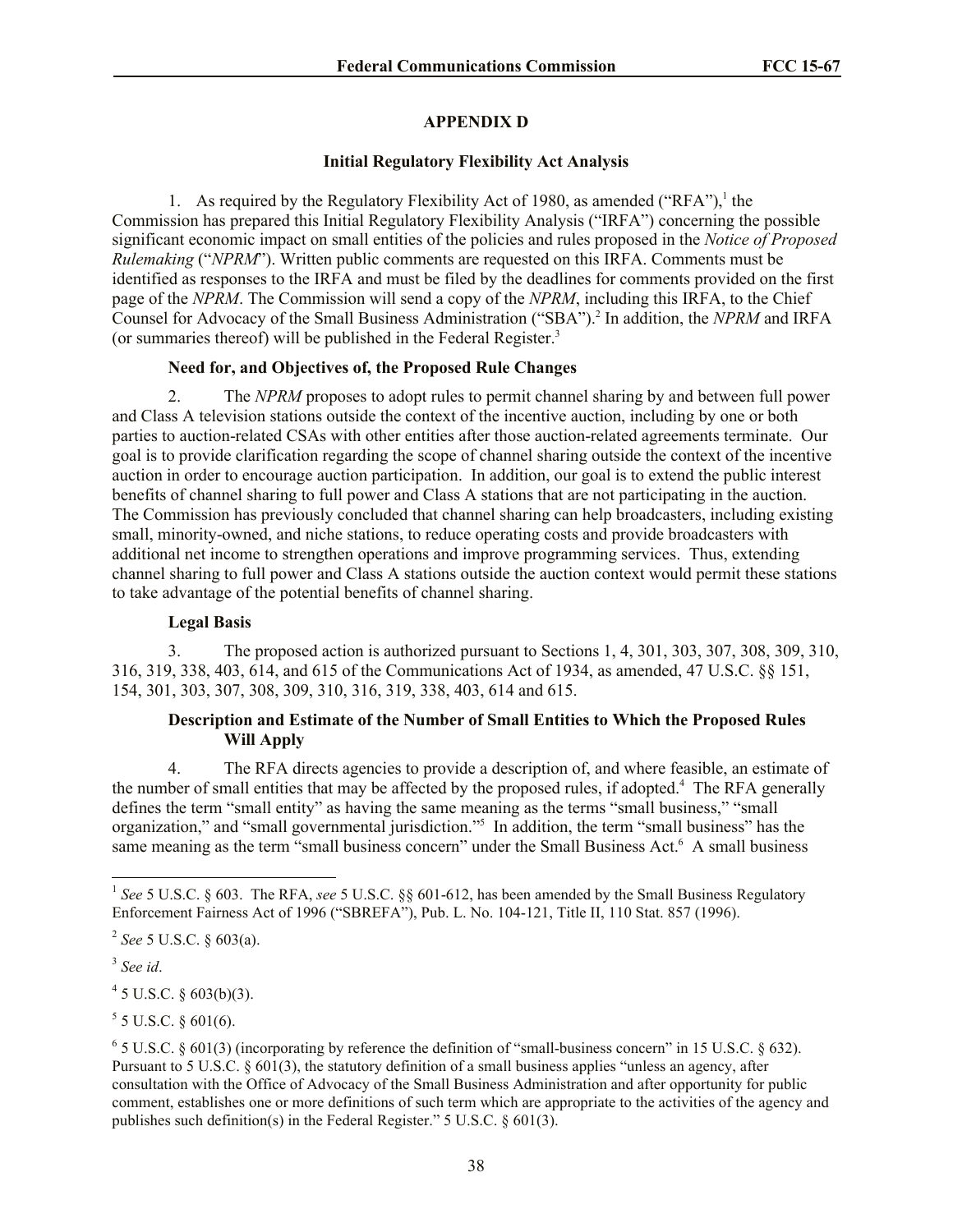concern is one which: (1) is independently owned and operated; (2) is not dominant in its field of operation; and (3) satisfies any additional criteria established by the SBA.<sup>7</sup> Below, we provide a description of such small entities, as well as an estimate of the number of such small entities, where feasible.

5. *Wired Telecommunications Carriers*. The North American Industry Classification System ("NAICS") defines "Wired Telecommunications Carriers" as follows: "This industry comprises establishments primarily engaged in operating and/or providing access to transmission facilities and infrastructure that they own and/or lease for the transmission of voice, data, text, sound, and video using wired telecommunications networks. Transmission facilities may be based on a single technology or a combination of technologies. Establishments in this industry use the wired telecommunications network facilities that they operate to provide a variety of services, such as wired telephony services, including VoIP services; wired (cable) audio and video programming distribution; and wired broadband Internet services. By exception, establishments providing satellite television distribution services using facilities and infrastructure that they operate are included in this industry."<sup>8</sup> The SBA has developed a small business size standard for wireline firms for the broad economic census category of "Wired Telecommunications Carriers." Under this category, a wireline business is small if it has 1,500 or fewer employees.<sup>9</sup> Census data for 2007 shows that there were 3,188 firms that operated for the entire year.<sup>10</sup> Of this total, 3,144 firms had fewer than 1,000 employees, and 44 firms had 1,000 or more employees.<sup>11</sup> Therefore, under this size standard, we estimate that the majority of businesses can be considered small entities.

6. *Cable Television Distribution Services.* Since 2007, these services have been defined within the broad economic census category of Wired Telecommunications Carriers, which category is defined above.<sup>12</sup> The SBA has developed a small business size standard for this category, which is: All such businesses having  $1,500$  or fewer employees.<sup>13</sup> Census data for 2007 shows that there were  $3,188$ firms that operated for the entire year.<sup>14</sup> Of this total,  $3,144$  firms had fewer than 1,000 employees, and

<sup>9</sup> 13 C.F.R. § 121.201; NAICS code 517110.

<sup>10</sup> U.S. Census Bureau, 2007 Economic Census. *See* U.S. Census Bureau, American FactFinder, "Information: Subject Series – Estab and Firm Size: Employment Size of Establishments for the United States: 2007 – 2007 Economic Census," NAICS code 517110, Table EC0751SSSZ5; available at http://factfinder2.census.gov/faces/nav/jsf/pages/index.xhtml.

 $11$  *Id.* With respect to the latter 44 firms, there is no data available that shows how many operated with more than 1,500 employees.

<sup>12</sup> See also U.S. Census Bureau, 2012 NAICS Definitions, "517110 Wired Telecommunications Carriers" at http://www.census.gov/cgi-bin/sssd/naics/naicsrch.

<sup>13</sup> 13 C.F.R. § 121.201; NAICS code 517110.

 $\frac{1}{7}$  15 U.S.C. § 632.

<sup>8</sup> U.S. Census Bureau, 2012 NAICS Definitions, "517110 Wired Telecommunications Carriers" at http://www.census.gov/cgi-bin/sssd/naics/naicsrch. Examples of this category are: broadband Internet service providers (*e.g.*, cable, DSL); local telephone carriers (wired); cable television distribution services; long-distance telephone carriers (wired); closed circuit television ("CCTV") services; VoIP service providers, using own operated wired telecommunications infrastructure; direct-to-home satellite system ("DTH") services; telecommunications carriers (wired); satellite television distribution systems; and multichannel multipoint distribution services ("MMDS").

<sup>14</sup> U.S. Census Bureau, 2007 Economic Census. *See* U.S. Census Bureau, American FactFinder, "Information: Subject Series – Estab and Firm Size: Employment Size of Establishments for the United States: 2007 – 2007 Economic Census," NAICS code 517110, Table EC0751SSSZ5; available at http://factfinder2.census.gov/faces/nav/jsf/pages/index.xhtml.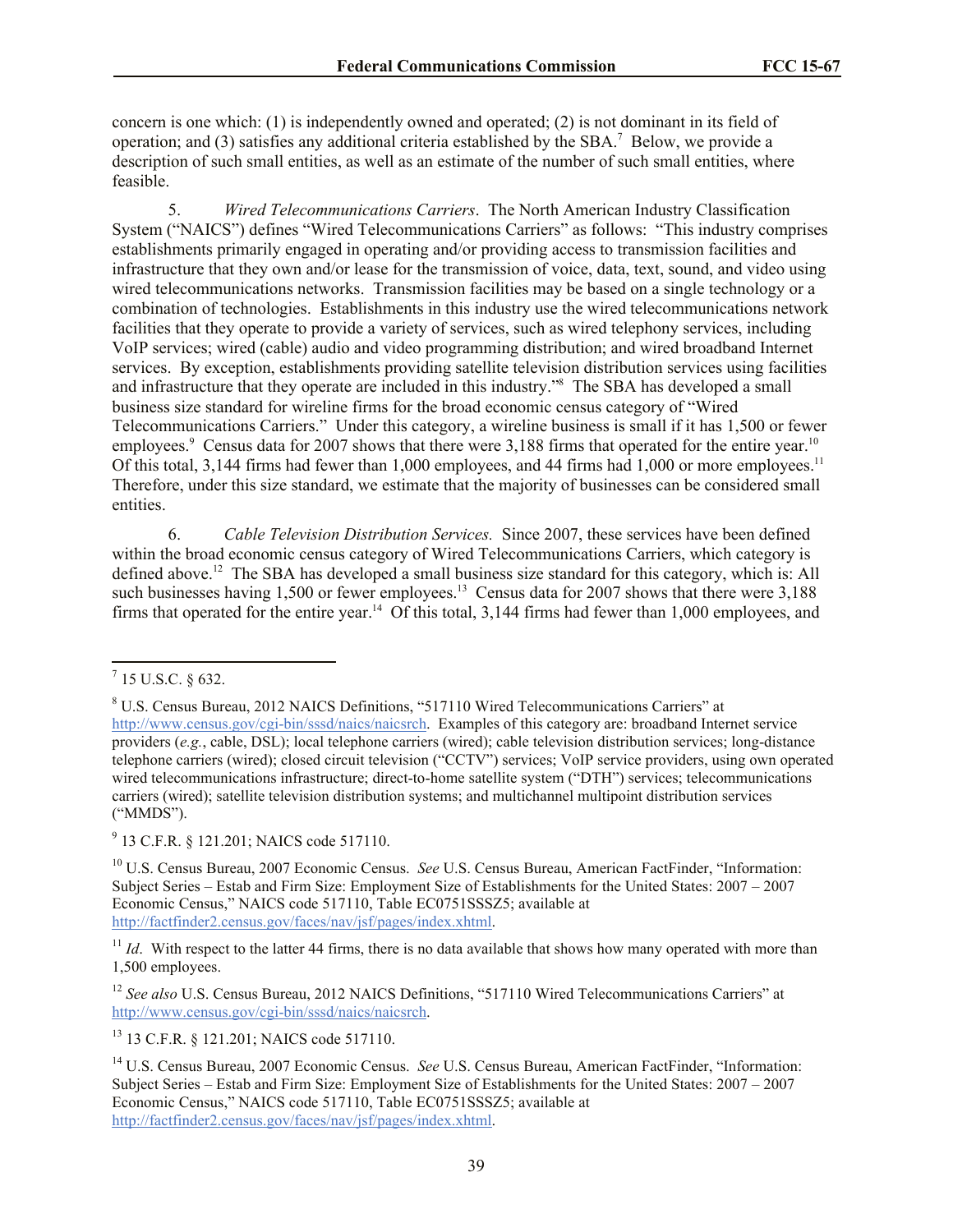44 firms had 1,000 or more employees.<sup>15</sup> Therefore, under this size standard, we estimate that the majority of businesses can be considered small entities.

7. *Cable Companies and Systems.* The Commission has developed its own small business size standards for the purpose of cable rate regulation. Under the Commission's rules, a "small cable company" is one serving 400,000 or fewer subscribers nationwide.<sup>16</sup> Industry data shows that there are currently 660 cable operators.<sup>17</sup> Of this total, all but ten cable operators nationwide are small under this size standard.<sup>18</sup> In addition, under the Commission's rate regulation rules, a "small system" is a cable system serving 15,000 or fewer subscribers.<sup>19</sup> Current Commission records show 4,629 cable systems nationwide.<sup>20</sup> Of this total, 4,057 cable systems have less than  $20,000$  subscribers, and 572 systems have 20,000 or more subscribers, based on the same records. Thus, under this standard, we estimate that most cable systems are small entities.

8. *Cable System Operators (Telecom Act Standard)*.The Communications Act of 1934, as amended, also contains a size standard for small cable system operators, which is "a cable operator that, directly or through an affiliate, serves in the aggregate fewer than 1 percent of all subscribers in the United States and is not affiliated with any entity or entities whose gross annual revenues in the aggregate exceed \$250,000,000."<sup>21</sup> There are approximately 54 million cable video subscribers in the United States today.<sup>22</sup> Accordingly, an operator serving fewer than 540,000 subscribers shall be deemed a small operator if its annual revenues, when combined with the total annual revenues of all its affiliates, do not exceed \$250 million in the aggregate.<sup>23</sup> Based on available data, we find that all but ten incumbent cable operators are small entities under this size standard.<sup>24</sup> We note that the Commission neither requests nor collects information on whether cable system operators are affiliated with entities whose gross annual

<sup>17</sup> NCTA, Industry Data, Number of Cable Operators and Systems, http://www.ncta.com/Statistics.aspx (visited October 13, 2014). Depending upon the number of homes and the size of the geographic area served, cable operators use one or more cable systems to provide video service. *See Annual Assessment of the Status of Competition in the Market for Delivery of Video Programming,* MB Docket No. 12-203, Fifteenth Report, 28 FCC Rcd 10496, 10505-6, ¶ 24 (2013) ("*15th Annual Competition Report*"*)*.

<sup>18</sup> *See* SNL Kagan, "Top Cable MSOs – 12/12 Q"; available at http://www.snl.com/InteractiveX/TopCableMSOs.aspx?period=2012Q4&sortcol=subscribersbasic&sortorder=desc.

 $19$  47 C.F.R. § 76.901(c).

 $\overline{\phantom{a}}$ 

<sup>21</sup> 47 U.S.C. § 543(m)(2); *see* 47 C.F.R. § 76.901(f) & nn. 1-3.

<sup>22</sup> *See* NCTA, Industry Data, Cable's Customer Base, http://www.ncta.com/industry-data (visited October 13, 2014).

<sup>&</sup>lt;sup>15</sup> *Id*. With respect to the latter 44 firms, there is no data available that shows how many operated with more than 1,500 employees.

<sup>&</sup>lt;sup>16</sup> 47 C.F.R. § 76.901(e). The Commission determined that this size standard equates approximately to a size standard of \$100 million or less in annual revenues. *Implementation of Sections of the Cable Television Consumer Protection And Competition Act of 1992: Rate Regulation,* MM Docket No. 92-266, MM Docket No. 93-215*,* Sixth Report and Order and Eleventh Order on Reconsideration, 10 FCC Rcd 7393, 7408, ¶ 28 (1995).

 $20$  The number of active, registered cable systems comes from the Commission's Cable Operations and Licensing System (COALS) database on October 10, 2014. A cable system is a physical system integrated to a principal headend.

<sup>23</sup> 47 C.F.R. § 76.901(f); *see FCC Announces New Subscriber Count for the Definition of Small Cable Operator*, Public Notice, 16 FCC Rcd 2225 (Cable Services Bureau 2001).

<sup>&</sup>lt;sup>24</sup> See NCTA, Industry Data, Top 25 Multichannel Video Service Customers (2012), http://www.ncta.com/industrydata (visited Aug. 30, 2013).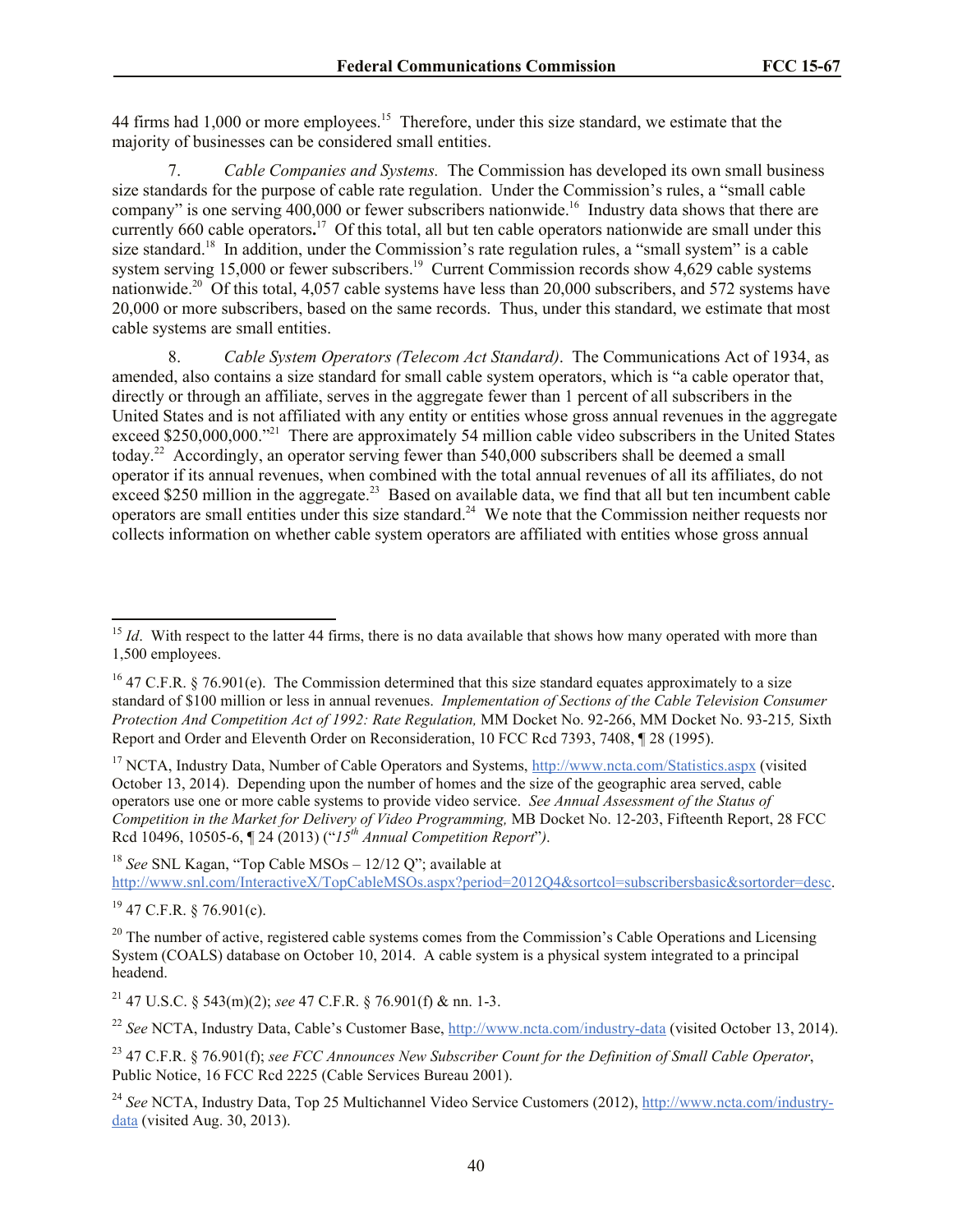revenues exceed \$250 million.<sup>25</sup> Although it seems certain that some of these cable system operators are affiliated with entities whose gross annual revenues exceed \$250,000,000, we are unable at this time to estimate with greater precision the number of cable system operators that would qualify as small cable operators under the definition in the Communications Act.

9. *Direct Broadcast Satellite (DBS) Service.* DBS service is a nationally distributed subscription service that delivers video and audio programming via satellite to a small parabolic "dish" antenna at the subscriber's location. DBS, by exception, is now included in the SBA's broad economic census category, Wired Telecommunications Carriers,<sup>26</sup> which was developed for small wireline businesses. Under this category, the SBA deems a wireline business to be small if it has 1,500 or fewer employees.<sup>27</sup> Census data for 2007 shows that there were 3,188 firms that operated for that entire year.<sup>28</sup> Of this total, 2,940 firms had fewer than 100 employees, and 248 firms had 100 or more employees.<sup>29</sup> Therefore, under this size standard, the majority of such businesses can be considered small entities. However, the data we have available as a basis for estimating the number of such small entities were gathered under a superseded SBA small business size standard formerly titled "Cable and Other Program Distribution." As of 2002, the SBA defined a small Cable and Other Program Distribution provider as one with \$12.5 million or less in annual receipts.<sup>30</sup> Currently, only two entities provide DBS service, which requires a great investment of capital for operation: DIRECTV and DISH Network.<sup>31</sup> Each currently offers subscription services. DIRECTV and DISH Network each report annual revenues that are in excess of the threshold for a small business. Because DBS service requires significant capital, we believe it is unlikely that a small entity as defined under the superseded SBA size standard would have the financial wherewithal to become a DBS service provider.

<sup>29</sup> *Id*.

 $\overline{a}$ 

<sup>30</sup> *See* 13 C.F.R. § 121.201, NAICS code 517510 (2002).

 $25$  The Commission does receive such information on a case-by-case basis if a cable operator appeals a local franchise authority's finding that the operator does not qualify as a small cable operator pursuant to  $\S$  76.901(f) of the Commission's rules. *See* 47 C.F.R. § 76.901(f).

<sup>&</sup>lt;sup>26</sup> See 13 C.F.R. § 121.201, 2012 NAICS code 517110. This category of Wired Telecommunications Carriers is defined as follows: "This industry comprises establishments primarily engaged in operating and/or providing access to transmission facilities and infrastructure that they own and/or lease for the transmission of voice, data, text, sound, and video using wired telecommunications networks. Transmission facilities may be based on a single technology or a combination of technologies. Establishments in this industry use the wired telecommunications network facilities that they operate to provide a variety of services, such as wired telephony services, including VoIP services; wired (cable) audio and video programming distribution; and wired broadband Internet services. *By exception, establishments providing satellite television distribution services using facilities and infrastructure that they operate are included in this industry.*" (*Emphasis* added to text relevant to satellite services.) U.S. Census Bureau, 2012 NAICS Definitions, "517110 Wired Telecommunications Carriers," at http://www.census.gov/cgibin/sssd/naics/naicsrch.

<sup>27</sup> 13 C.F.R. § 121.201; 2012 NAICS code 517110.

<sup>28</sup> U.S. Census Bureau, 2007 Economic Census. *See* U.S. Census Bureau, American FactFinder, "Information: Subject Series – Estab and Firm Size: Employment Size of Establishments for the United States: 2007 – 2007 Economic Census," NAICS code 517110, Table EC0751SSSZ5; available at http://factfinder2.census.gov/faces/tableservices/jsf/pages/productview.xhtml?pid=ECN\_2007\_US\_51SSSZ5&prod Type=table.

<sup>31</sup> S*ee 15th Annual Competition Report*, 28 FCC Rcd at 10507, ¶ 27. As of June 2012, DIRECTV is the largest DBS operator and the second largest MVPD in the United States, serving approximately 19.9 million subscribers. DISH Network is the second largest DBS operator and the third largest MVPD, serving approximately 14.1 million subscribers. *Id*. at 10507, 10546, ¶¶ 27, 110-11.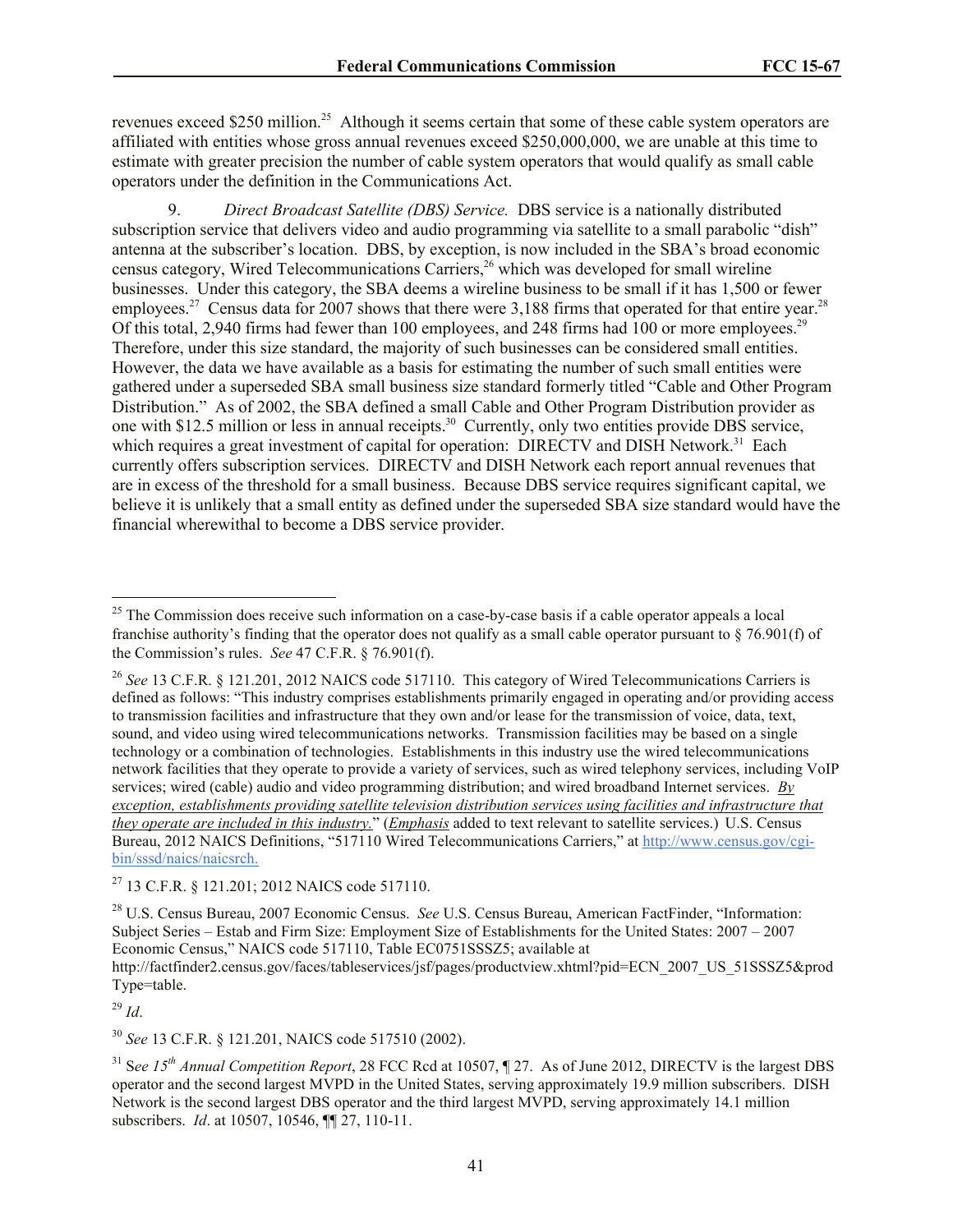10. *Television Broadcasting*. This economic census category "comprises establishments primarily engaged in broadcasting images together with sound."<sup>32</sup> The SBA has created the following small business size standard for such businesses: those having \$38.5 million or less in annual receipts.<sup>33</sup> The 2007 U.S. Census indicates that 808 firms in this category operated in that year. Of that number, 709 had annual receipts of \$25,000,000 or less, and 99 had annual receipts of more than \$25,000,000.<sup>34</sup> Because the Census has no additional classifications that could serve as a basis for determining the number of stations whose receipts exceeded \$38.5 million in that year, we conclude that the majority of television broadcast stations were small under the applicable SBA size standard.

11. Apart from the U.S. Census, the Commission has estimated the number of licensed commercial television stations to be  $1,390$  stations.<sup>35</sup> Of this total,  $1,221$  stations (or about 88 percent) had revenues of \$38.5 million or less, according to Commission staff review of the BIA Kelsey Inc. Media Access Pro Television Database (BIA) on July 2, 2014. In addition, the Commission has estimated the number of licensed noncommercial educational (NCE) television stations to be 395.<sup>36</sup> NCE stations are non-profit, and therefore considered to be small entities.<sup>37</sup> Therefore, we estimate that the majority of television broadcast stations are small entities.

12. We note, however, that in assessing whether a business concern qualifies as small under the above definition, business (control) affiliations<sup>38</sup> must be included. Our estimate, therefore, likely overstates the number of small entities that might be affected by our action because the revenue figure on which it is based does not include or aggregate revenues from affiliated companies. In addition, an element of the definition of "small business" is that the entity not be dominant in its field of operation. We are unable at this time to define or quantify the criteria that would establish whether a specific television station is dominant in its field of operation. Accordingly, the estimate of small businesses to which rules may apply does not exclude any television station from the definition of a small business on this basis and is therefore possibly over-inclusive to that extent.

13. *Class A TV Stations*. The same SBA definition that applies to television broadcast stations would apply to licensees of Class A television stations. As noted above, the SBA has created the following small business size standard for this category: those having \$38.5 million or less in annual receipts.<sup>39</sup> The Commission has estimated the number of licensed Class A television stations to be 405.<sup>40</sup>

<sup>34</sup> U.S. Census Bureau, Table No. EC0751SSSZ4, *Information: Subject Series – Establishment and Firm Size: Receipts Size of Firms for the United States: 2007* (515120), http://factfinder2.census.gov/faces/tableservices/jsf/pages/productview.xhtml?pid=ECN\_2007\_US\_51SSSZ4&prod

Type=table.

<sup>35</sup> *See Broadcast Station Totals as of March 31, 2015,* Press Release (MB rel. April 9, 2015) (*Broadcast Station Totals)* at http://www.fcc.gov/document/broadcast-station-totals-march-31-2015.

<sup>36</sup> *See Broadcast Station Totals*, *supra*.

 $\overline{a}$ 

37 *See generally* 5 U.S.C. §§ 601(4), (6).

<sup>38</sup> "[Business concerns] are affiliates of each other when one concern controls or has the power to control the other or a third party or parties controls or has to power to control both." 13 C.F.R. § 21.103(a)(1).

<sup>39</sup> 13 C.F.R. § 121.201; NAICS code 515120.

<sup>&</sup>lt;sup>32</sup> U.S. Census Bureau, 2012 NAICS Definitions, "515120 Television Broadcasting," at http://www.census.gov/cgibin/sssd/naics/naicsrch. This category description continues, "These establishments operate television broadcasting studios and facilities for the programming and transmission of programs to the public. These establishments also produce or transmit visual programming to affiliated broadcast television stations, which in turn broadcast the programs to the public on a predetermined schedule. Programming may originate in their own studios, from an affiliated network, or from external sources."

<sup>33</sup> 13 C.F.R. § 121.201; 2012 NAICS code 515120.

<sup>40</sup> *See Broadcast Station Totals*, *supra*.